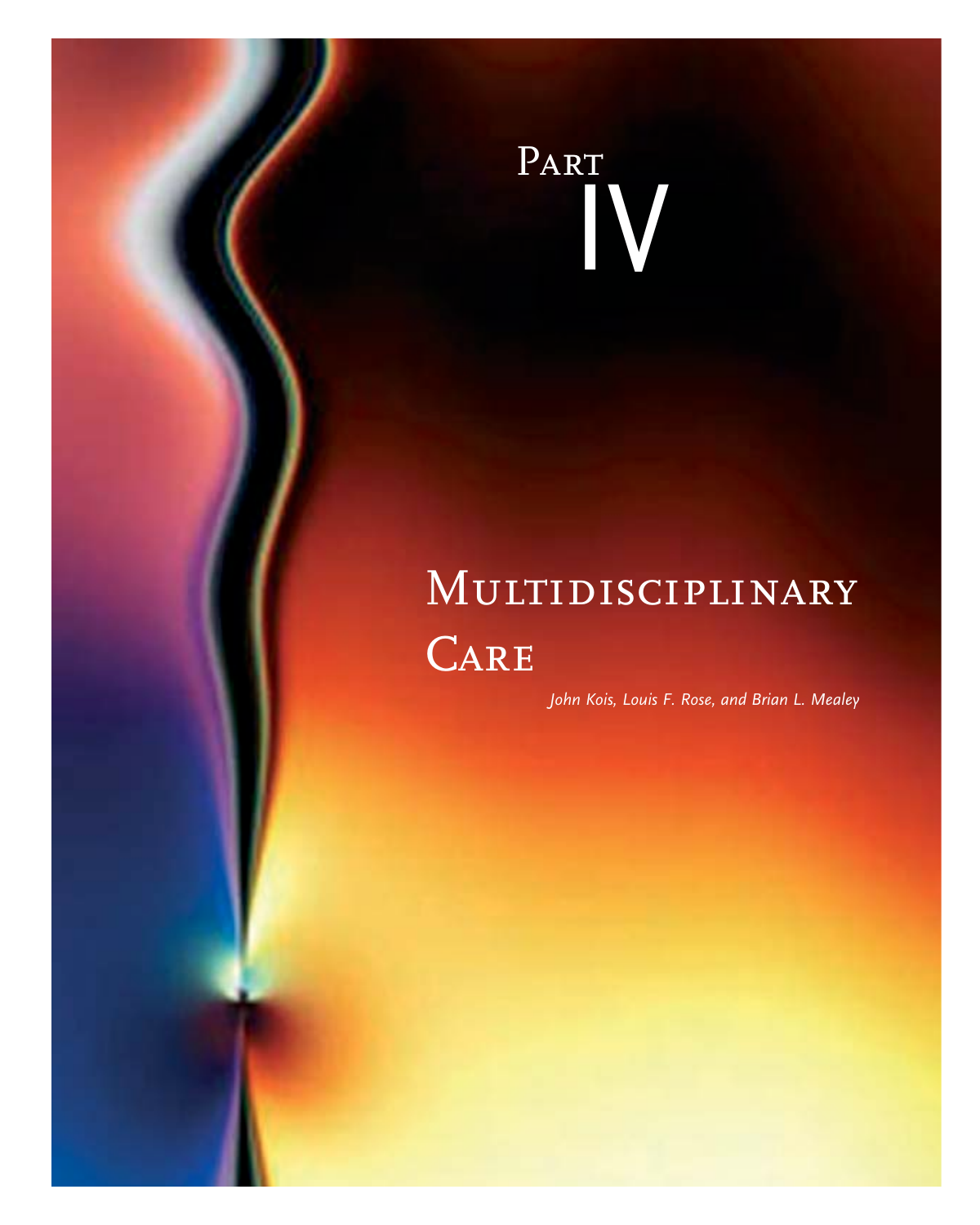# **Restoration of the Periodontally Compromised Dentition**

*Arnold S. Weisgold and Neil L. Starr*

**NATURAL DENTITION IMPACT OF ESTHETICS PERIODONTAL BIOTYPES ROLE OF OCCLUSION**

**27**

**TREATMENT PLANNING AND TREATMENT SEQUENCING WITH AND WITHOUT ENDOSSEOUS IMPLANTS: A COMPREHENSIVE THERAPEUTIC APPROACH TO THE PARTIALLY EDENTULOUS PATIENT** Diagnostic Evaluation Esthetic Treatment Approach

#### **DENTAL THERAPEUTICS: WITHOUT IMPLANTS**

# **DENTAL THERAPEUTICS: WITH IMPLANTS**

Outcome-Based Planning Considerations at the Surgical Phase Transitional Implant-Assisted Restoration Final Prosthetic Phase of Treatment Long-Term Maintenance/Professional Care

#### **CONCLUSION**

Portions of this chapter are from Starr NL: Treatment planning and treatment sequencing with and without endosseous implants: a comprehensive therapeutic approach to the partially edentulous patient, *Seattle Study Club Journal* 1:1, 21-34, 1995.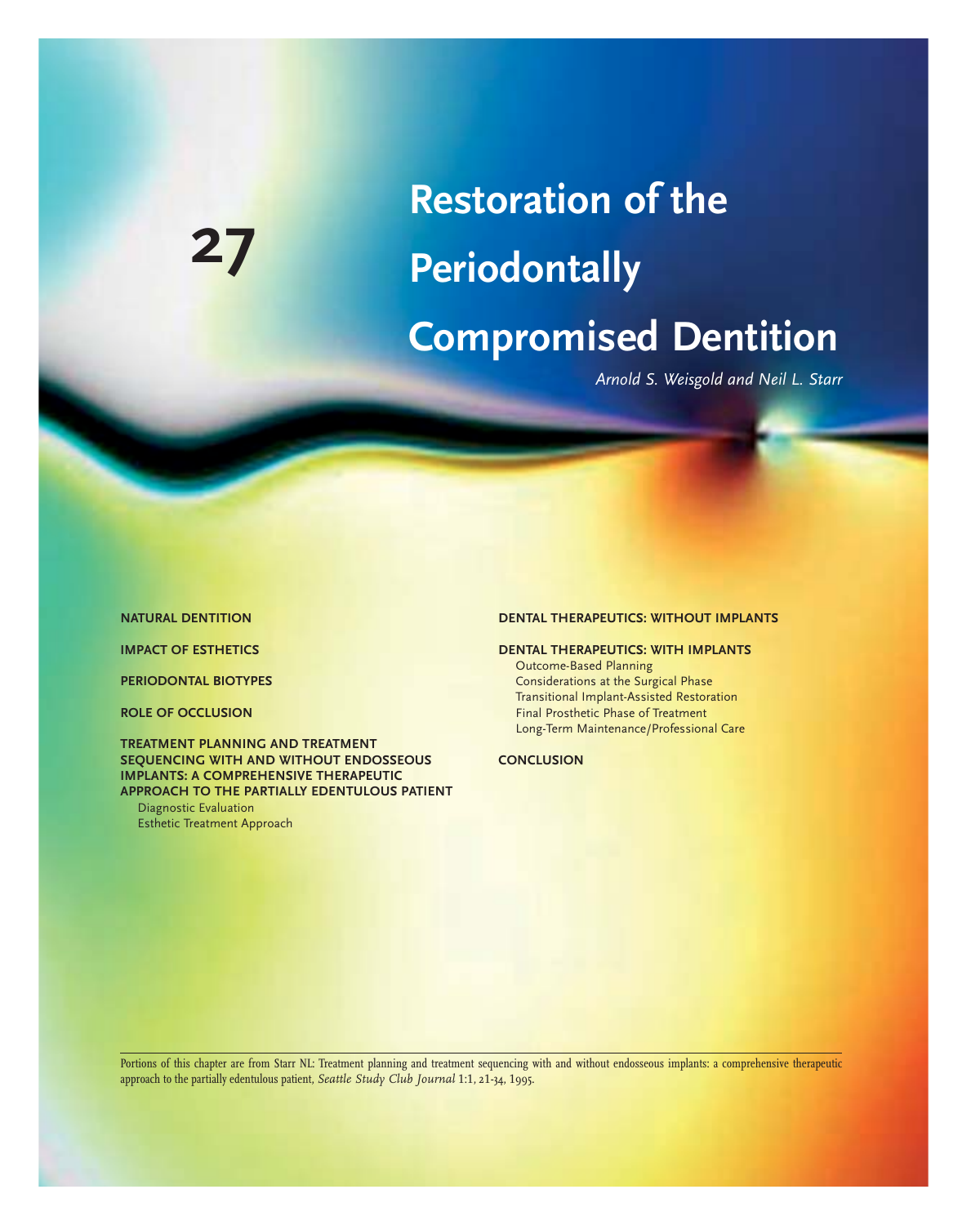The term *periodontal prosthesis<sup>1,2</sup>* was coined by Amsterdam about 50 years ago. He defined periodontal prostheses as "those restorative and prosthetic endeavors that are absolutely essential in the treatment of advanced periodontal disease." New, more sophisticated techniques are currently available, and with the advent of endosseous implants<sup>3</sup> many patients can avoid wearing a removable prosthesis, or at least have one that is extremely stable. Nevertheless, the concepts of identifying the etiologic risk factors, establishing an accurate diagnosis and prognosis, formulating an interdisciplinary treatment plan, and developing a logical sequence of therapy hold as true today as they did five decades ago. In this new millennium, the philosophy of periodontal prosthesis has gained universal acceptance as the foundation of interdisciplinary dental therapeutics.

# **NATURAL DENTITION**

The major goal of the dentist is the preservation and maintenance of the natural dentition in a state of health. With increased use of the endosseous implant, it appears at times that some in the profession have lost sight of this *major* responsibility. In the past, teeth with a poor or guarded prognosis were frequently maintained, whereas today there is an option to extract them and replace them with dental implants. The concern, however, is knowing when to save or extract a tooth. In light of the observations of many astute clinicians, developing a treatment plan that will provide the best long-term prognosis is a challenge in the advanced periodontally involved dentition. If anything has been learned from the retention of these severely compromised teeth, it has been the healing potential of the periodontium once the known etiologic risk factors are eliminated or controlled.4

# **IMPACT OF ESTHETICS**

Esthetics and osseointegration were developing on parallel paths during the mid-1980s to early 1990s and have emphasized the importance of the integrated team approach to achieve the ultimate periodontal and restorative result. Maintaining the papilla between two teeth is somewhat predictable,<sup>5</sup> but between a tooth and an adjacent implant is less predictable.<sup>6,7</sup> Concern for the loss of or reduction in height of the papilla between two adjacent implants has created a new esthetic concern.<sup>8</sup> Therefore, the concepts of selective extraction of teeth, socket preservation, and augmentation at the time of tooth extraction appear to be invaluable in the restoration of form, function, and esthetics<sup>9-14</sup> (see Chapter 26).

Esthetics play a major role in our diagnostic and therapeutic endeavors. However, long-term clinical assessments have shown that its real value will play out optimally when it is achieved in concert with all the functional needs of the dentition.

# **PERIODONTAL BIOTYPES**

-------------------------------------

Ochsenbein and Ross,<sup>15</sup> Weisgold,<sup>16</sup> and Olsson and Lindhe<sup>17</sup> suggested two distinct types of periodontium found in humans. Becker and colleagues $18$  reported that there are three periodontal biotypes: flat, scalloped, and pronounced scalloped. Measuring from the height of the bone interproximally to the height at the direct midfacial, their findings were as follows: flat  $= 2.1$  mm; scalloped  $= 2.8$  mm; and pronounced scalloped  $= 4.1$  mm. *Note that the distance in the pronounced scalloped is approximately twice as great as in the flat type*. Normally, the distance from the cementoenamel junction (CEJ) to the crest of bone on the direct facial in a healthy periodontium of a young adult is approximately 2 mm, with the gingival margin being located on the enamel (slightly coronal to the CEJ). However, in the pronounced scalloped type, the distance between CEJ and the bone on the direct facial is usually 3 to 4 mm. This results in the gingival margin being located at the CEJ, or quite often, on the cementum—that is, in the pronounced scalloped type, the gingival margin is, in a sense, located on the root in health. This type of periodontium, because of its thinness and friability, is more likely to recede than the flat type. There is no question that the most favorable gingival and esthetic results occur in the flat type, not the pronounced scalloped type (Fig. 27-1; Boxes 27-1 and 27-2).

Tarnow and colleagues<sup>5</sup> observed that in healthy mouths the gingival papilla filled the space between teeth 100% of the time when the distance from the contact point of adjacent teeth to the interproximal crest of bone was 5 mm or less. When the distance was 6 mm, the papilla did not fill the space completely in approximately 50% of the patients, and when it was 7 mm or more, it did not fill the space in about 75% of the cases. The pronounced scalloped periodontal biotype (because of its triangular-shaped tooth) usually has a distance between 6 and 7 mm. Hence, under normal conditions, this is the tissue type that usually has some interproximal recession with the formation of "black triangles". Further clinical insults to soft tissue, such as tooth preparation, excessively rapid orthodontic tooth movement, tooth extraction, scaling and root planing, and injudicious retraction of soft tissue may increase the gingival recession, thus further compromising the esthetic result (Fig. 27-2).

The extraction of an anterior tooth usually results in resorption of bone on the facial and interproximal surface (Fig. 27-3). In addition, a decrease in the faciolingual dimension of the interproximal areas is not uncommon. These findings are more obvious in the scalloped type of periodontium, and even more so, in the pronounced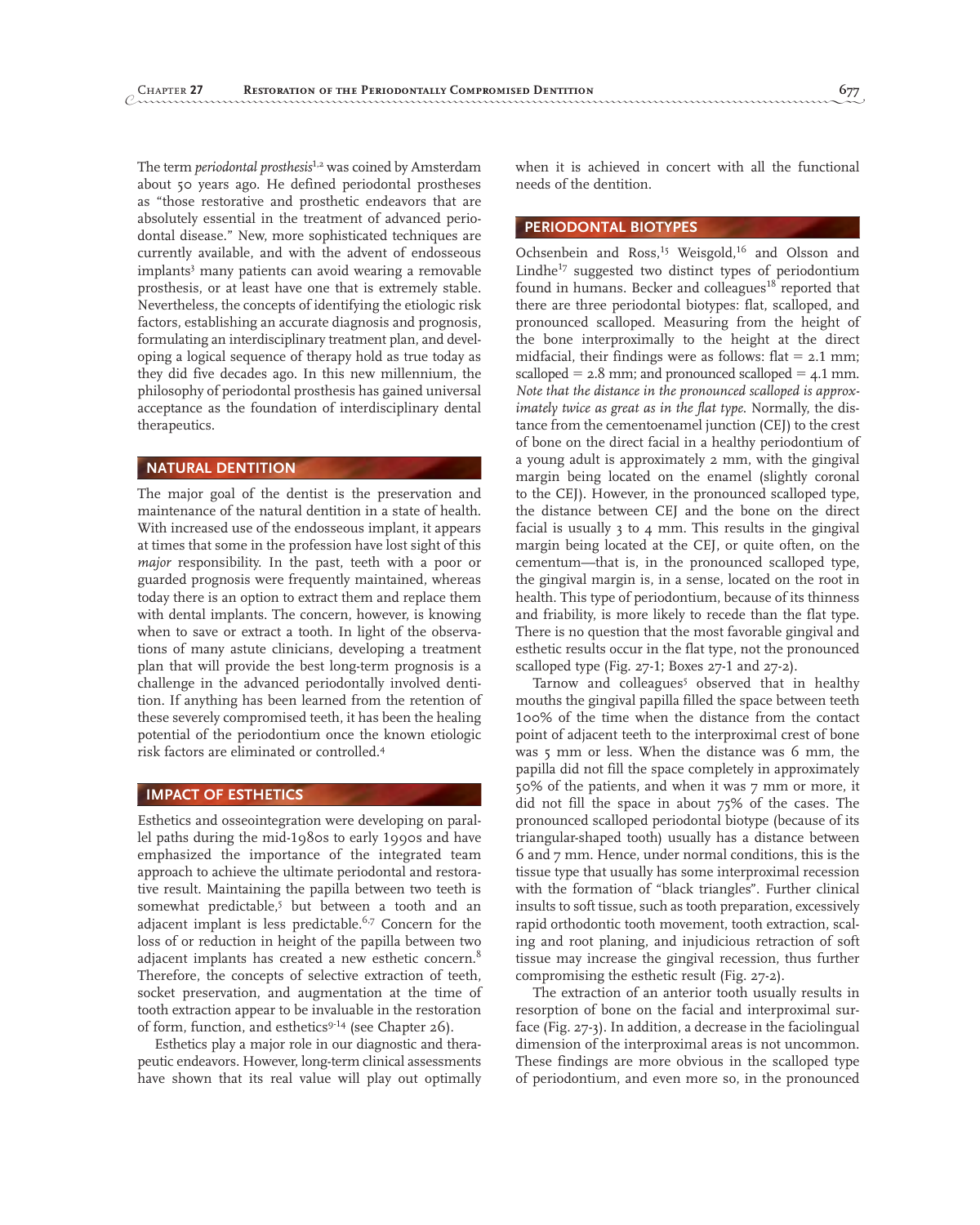

--------------------------------------------------------------------



**Figure 27-1. A,** Thin-scalloped periodontal biotype. **B,** Thick-flat periodontal biotype. **C,** Thick-flat skull material. **D,** Thin-scalloped skull material. (*Courtesy Dr. Clifford Ochsenbein, Dallas, Tx.*)



# **Description of Thick/Flat Periodontal Biotype Box 27-2**

- Not as great a disparity between height of gingival margin on direct facial and that interproximally
- Denser, more fibrotic soft tissue curtain
- Underlying osseous form flatter and thicker
- Larger amount of attached masticatory mucosa (quantitative and qualitative)
- Reacts to insult by increased pocket depth
- More prominent, bulbous convexities in cervical thirds of facial surfaces
- Contact areas of adjacent teeth located more toward the apical
- Teeth "square" in shape
- Contact areas of adjacent teeth larger faciolingually and incisogingivally
- Flatter posterior cusps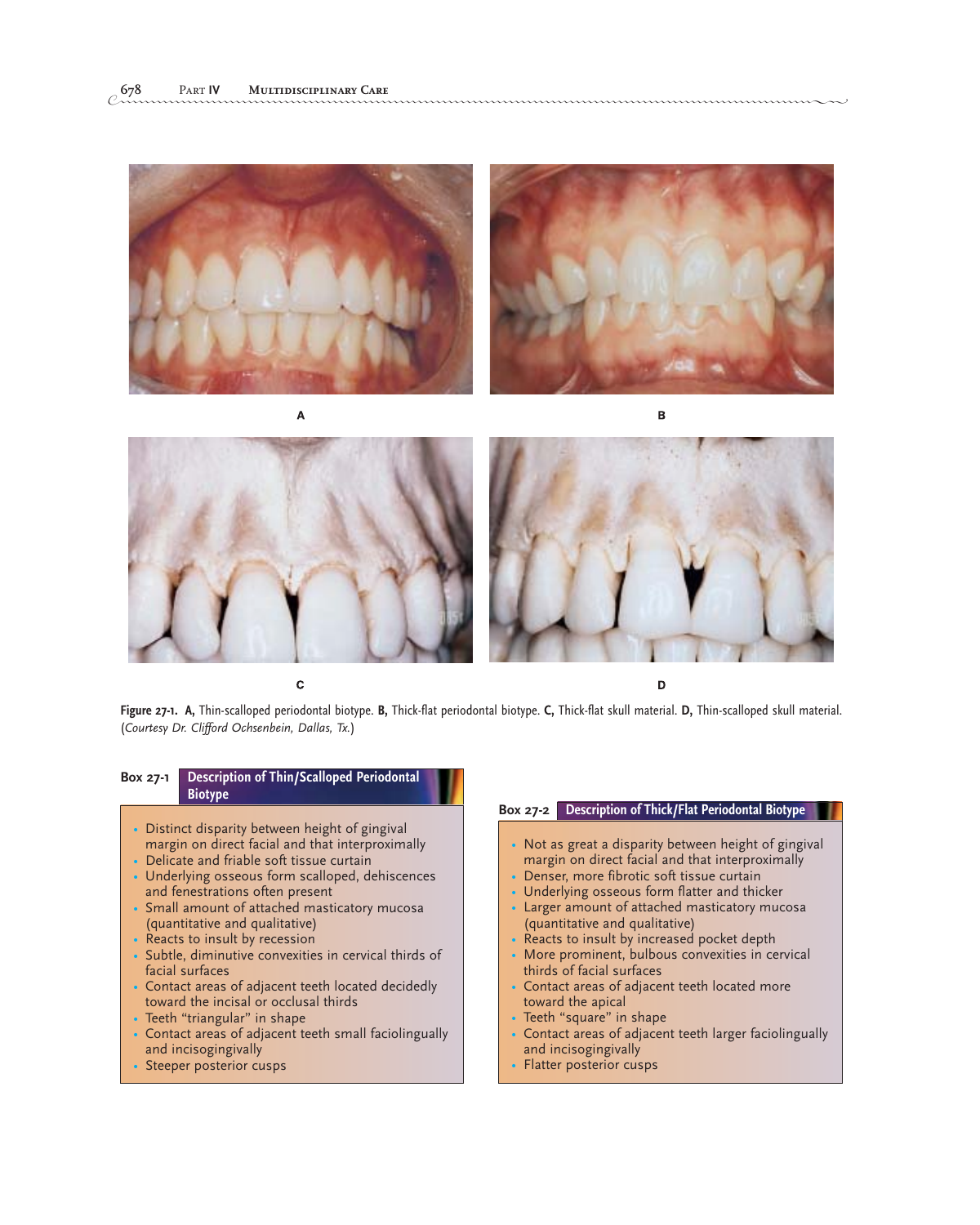



**Figure 27-2. A** and **B,** Maxillary anterior teeth with facial margins of crowns exposed and failing composite restorations. **C** and **D,** All ceramic crowns for maxillary anterior teeth, respecting the gingiva and harmonizing with the gingival topography.



**Figure 27-3. A,** Preoperative view before extraction of maxillary left central incisor. **B,** Placement of implant at 2 months after extraction. Note the recession of the interproximal papillae.

---------------------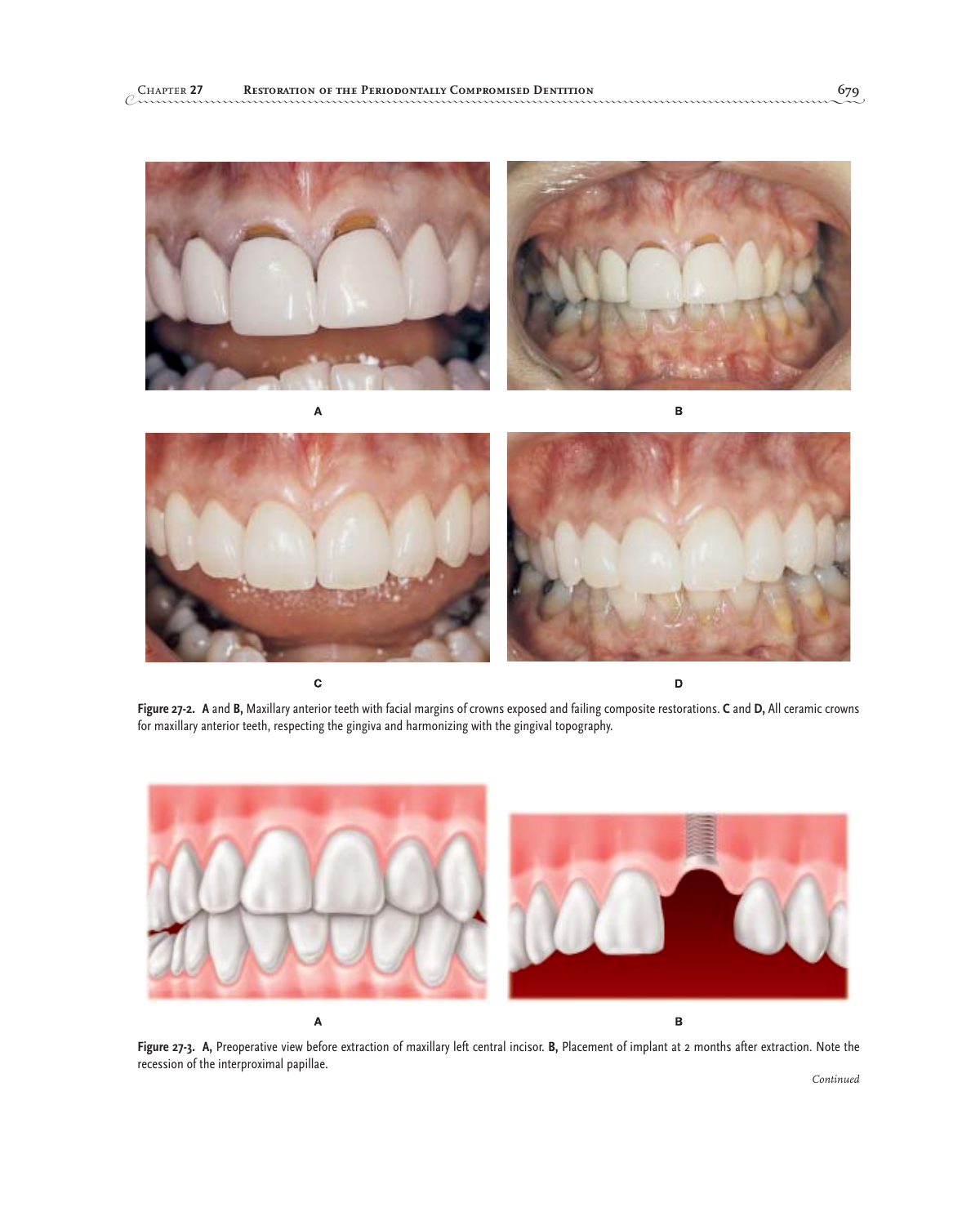

-------------------------------------------------------------------- $\sim$ 

 $\bar{\mathbf{F}}$  $\mathsf E$ 



**Figure 27-3. cont'd C,** Insertion of final crown ("black" triangles). **D,** Addition of porcelain on mesial and distal—results in masking the dark areas, but also a wider crown. **E,** Preoperative view before extraction of maxillary left central incisor. **F,** Two months after extraction. Note there is little to no papillary recession. **G,** Placement of final crown. Note that esthetic result compares favorably to preextraction **(E). H,** Diagram illustrating the cross-sectional forms of a maxillary central incisor. Note it is triangular at the cementoenamel junction.

*Continued*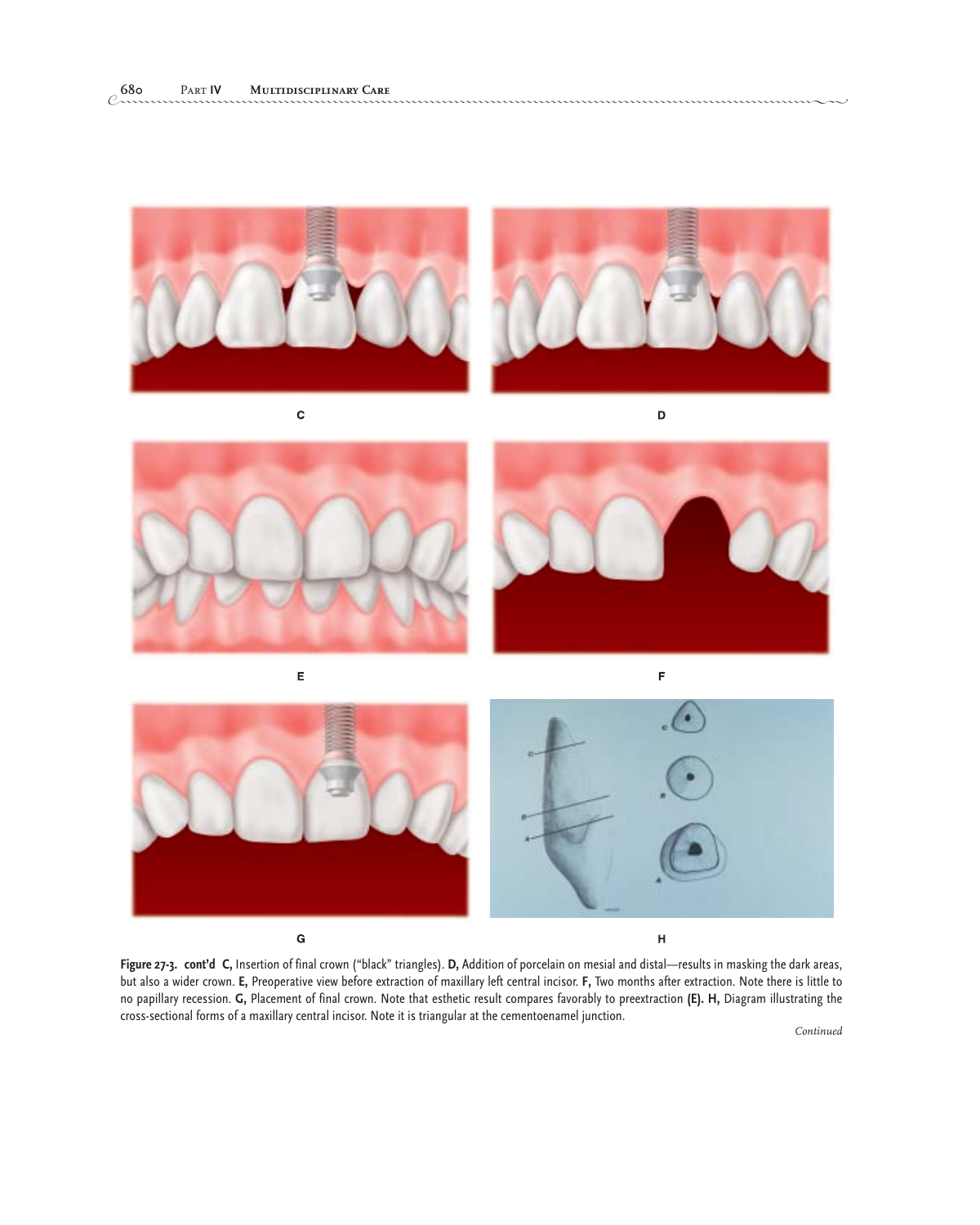$\mathbf{I}$ 







M

**Figure 27-3. cont'd I,** The ideal sulcus/implant relation. This situation is usually not commonly found because most often the facial plate of bone and interproximal areas resorb somewhat. **J,** Maxillary right central incisor. The ideal artificial crown/implant/periodontal relationship. **K,** Maxillary right central incisor. Note there are ceramo-metal crowns on the right lateral incisor and left central incisor natural tooth. The right central incisor crown is on an implant. Note the slight "ridge lap" in cervical because ridge is slightly resorbed on the facial surface and out of necessity the implant is placed toward the palatal area. **L,** Facial view showing resorbed ridge in maxillary right central incisor area. Note vertical deficiency. **M,** Incisal view of the same area. Note deficiency faciopalatally.

--------------

J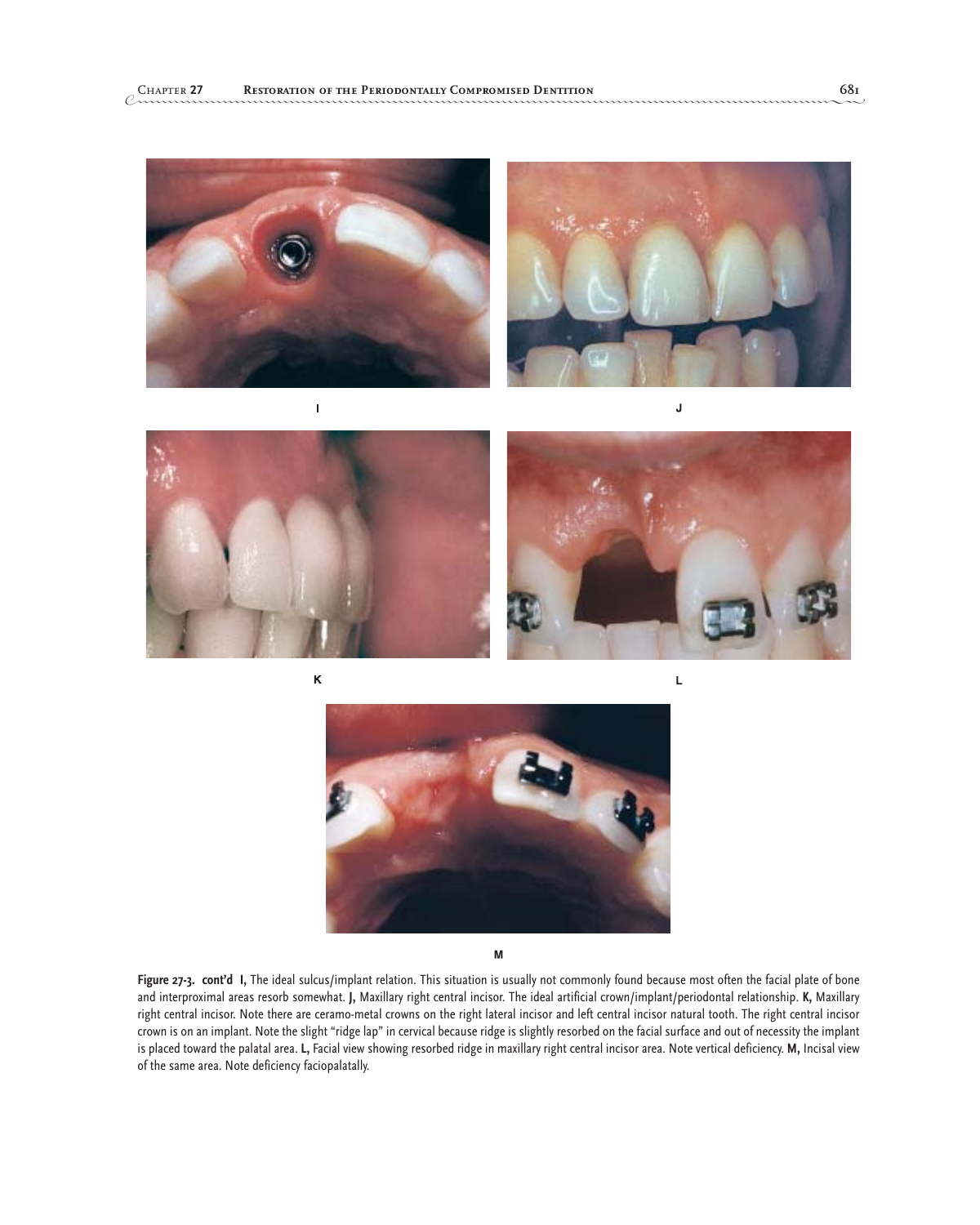scalloped type. This may create an esthetic dilemma for both the patient and the dentist. Complicating the matter is that the morphology of the roots of the anterior teeth is usually more tapered, both faciolingually and mesiodistally than those found in the flat type periodontium. The end result of extracting an anterior tooth with a scalloped type periodontium is: (1) Greater loss of interproximal hard and soft tissues; (2) the interproximal papillae are positioned more palatally; and (3) a wider mesiodistal dimension between the adjacent teeth (because of the taper of their roots). The outcome is a large noticeable "black triangle," which is often treated by closing the space with a wider crown or laminate<sup>19</sup> placed on the adjacent teeth, or the use of pink porcelain to simulate the lost gingiva. Often these options are not satisfactory.

-------------------------------------------------------------------- $\sim$ 

# **ROLE OF OCCLUSION**

Success in occlusal therapy depends on controlling the etiologic factors that cause the problem (see Chapter 29). Unfortunately, occlusal disorders, at times, originate from a host of seemingly disparate, random factors. This led us to rely often on inadequate data and unproven techniques. Compounding the problem is the tendency to "mix vocabularies"—that is, giving different definitions for the same thing—and to commonly use different terminology (e.g., centric relation, centric occlusal relation, maximum intercuspal position, retruded contact position, and so on).

Occlusal trauma is injury to the attachment apparatus resulting from tooth-to-tooth contact, oral musculature activities, or foreign object to tooth contacts. *It is the failure of the supporting structure to resist or to adapt to these forces*. <sup>20</sup> Clinically, the most common finding is tooth mobility, and, radiographically, widened periodontal ligament spaces of the involved teeth are often seen.

**Primary occlusal trauma** can occur in a healthy mouth or one affected by periodontal disease. It is caused by forces greater than those that occur during normal function. It is usually caused by a parafunctional habit (i.e., bruxism, clenching, and other habits).<sup>1,2,21</sup> It is thought that mastication is not a source of primary trauma because of the minimal amount of time devoted to this activity, subsequently minimizing tooth contact, and the buffering capability of the periodontal ligament. Removal or controlling of the forces should result in the reversal of the effects of primary traumatism.

**Secondary occlusal trauma** is usually associated with a periodontally compromised dentition that has resulted in severe bone loss and teeth with adverse crown-to-root ratios. Usually, the teeth are very mobile; therefore, the teeth are subjected to continued injury with normal forces such as mastication or deglutition, or both. It is

here where periodontal prosthesis is usually indicated. The splinting of teeth with partial or full coverage crowns is indicated in most cases.<sup>1,2,22</sup> Successful management of periodontal disease and occlusal trauma is the goal of periodontal prosthetics.

**Posterior bite collapse** is the result of the loss of one or more posterior teeth, with drifting of adjacent teeth, extrusion of opposing teeth, and the creation of uneven marginal ridge relations and adjacent CEJ levels, and concomitant unleveled bony crests. These events establish an environment where the self-protective capacity of the teeth is compromised; resulting in the development of angular bony crests frequently predisposing to infrabony pocket formation and posterior interproximal caries. The occlusal vertical dimension is supported by the posterior occlusion but with posterior tooth loss, the forces of occlusion are on the remaining anterior teeth. In addition, the remaining anterior teeth must provide anterior guidance, disarticulating the posterior teeth through excursive movements of the mandible. This will have a significant impact on their long-term function and viability.<sup>23</sup>

When posterior bite collapse has occurred, the restoration of form and function is more difficult to accomplish. Posterior occlusion must be reestablished, the occlusal vertical dimension restored and the anterior incisal guidance developed in concert with the posterior cusp height. This should allow for disarticulation of the posterior teeth during excursive movements of the mandible.

Given the abundance of research data and good clinical documentation,<sup>24-33</sup> important questions relative to occlusal etiology and the effects that trauma has on the progression of existing periodontal disease may be answered. Ultimately, this will establish a more "outcome-based" approach to occlusal therapy. For example, when the patient is periodontally susceptible and the posterior teeth in the same arch are seriously compromised or missing, the remaining anterior teeth may be stressed unfavorably, demonstrating varying degrees of mobility.23 Placing posterior implants with fixed/splinted crown and bridgework is the preferred treatment for this patient type.<sup>23</sup> The restoration of the posterior occlusion at the correct occlusal vertical dimension can significantly decrease or eliminate the mobility patterns present in the anterior teeth and thereby help to stabilize them.

One must not downplay the role of occlusion evidenced by the manifestation of occlusal trauma on the endosseous implant prosthesis and its component parts. This is often a more common observance than damage to the surrounding bone or the implant. Without the cushioning effect of the periodontal ligament, the forces have a greater potential to cause breakage of the prosthetic parts, or of the implant to bone contact itself.34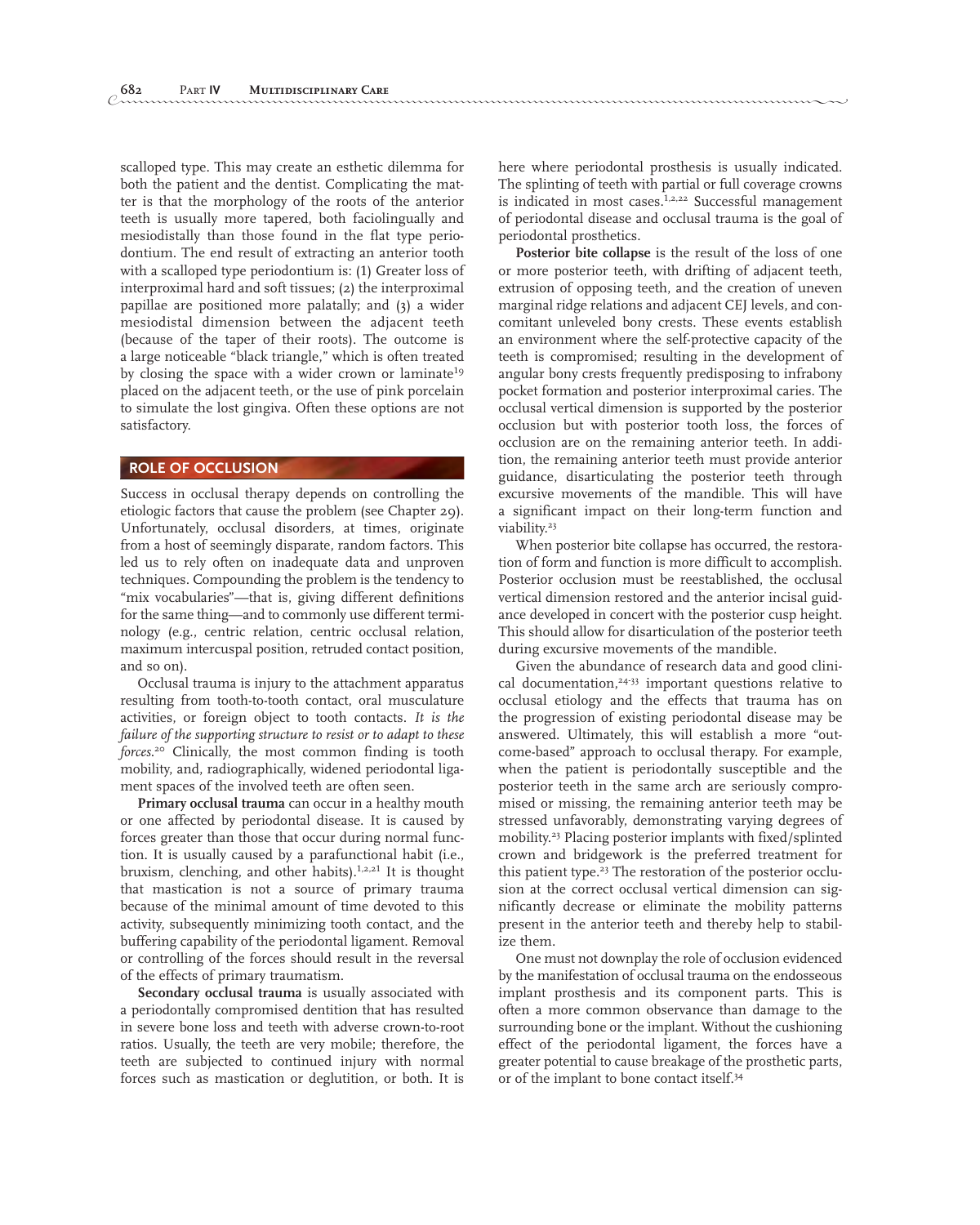# **TREATMENT PLANNING AND TREATMENT SEQUENCING WITH AND WITHOUT ENDOSSEOUS IMPLANTS: A COMPREHENSIVE THERAPEUTIC APPROACH TO THE PARTIALLY EDENTULOUS PATIENT**

The ultimate therapeutic goal is to achieve maximum health, masticatory function, speech, aesthetics, and comfort for the patients.35

- The treatment can be divided into three levels:
- **1.** Emergency care for relief of pain or sudden dysfunction
- **2.** Removal of the causative factors of the disease processes
- **3.** Removal of the consequences of the disease or traumatic insult

Level one, emergency treatment, must be accomplished before any other level of therapy is instituted (Table 27-1).

The purpose of the second level is to control infection. A basic tenet of periodontal therapy is the debridement of all accretions adherent to the clinical crowns and roots of teeth or restorative materials, both supragingivally and subgingivally. This is accomplished by scaling and root planing procedures in concert with oral hygiene instruction. If dental caries is present, the early placement of "direct-filling" restorations prevents the need for more extensive intervention later. In addition, the control of adverse occlusal forces should be managed at this level.

The third level of care is the focus of this chapter: attempting to correct alterations in form and function because of the effects of periodontal infections and traumatic injury to the teeth and their supporting tissues.

#### **Diagnostic Evaluation**

**Diagnosis, treatment planning, and treatment sequencing continue to be significant challenges for the general dentist and specialist in the management of the partially edentulous patient.** A comprehensive dental/periodontal examination must first be performed. This will ensure that all members of the treating team have addressed

each problem area and have collated their respective treatments into the overall therapeutic program.

--------------------------------------

The clinical evaluation consists of caries, periodontal, endodontic, orthodontic, orthognathic, occlusal and temporomandibular joint exams, as well as a comprehensive physical evaluation or medical history (Box 27-3). To facilitate this diagnostic evaluation, a full-mouth series of periapical radiographs of teeth and residual ridges must be obtained. A panoramic radiograph, a cephalometric radiograph, and a dental computed axial tomography (CAT) scan<sup>36</sup> are suggested if there is a need to help assess the bone quality and quantity, and supplement conventional dental radiography.

Impressions should be taken and models correctly articulated. In most situations, it is suggested that two sets of the original casts be obtained—one to be kept as a permanent record and the other to be used as part of the treatment planning. After gathering the necessary data, the information must be collated into a comprehensive treatment program.

Amsterdam<sup>1</sup>,2 has stated that although the situation truly requiring periodontal prosthesis traditionally has been one of advanced dental disease, it became apparent that with certain modifications, its philosophy, concepts, principles, and techniques could be applied to any therapeutic endeavor involving the natural dentition.

#### **Esthetic Treatment Approach**

When a patient's needs are primarily restoratively focused, such as veneering or crowning one or more teeth (Fig. 27-4), gingival aesthetic guidelines (Fig. 27-5) will be a significant component of the overall effort. In order to properly address the esthetic requirements of the patient, it is necessary to envision the desired outcome before performing the procedure.37

Esthetics is fundamentally about tooth form, and it is therefore most predictably realized with the assistance of an intraoral diagnostic "mock-up" to improve incisal form, lip line esthetics, and gingival topography (Fig. 27-6). The outcome is the development of an intraoral esthetic

#### Table 27-1 **Emergency Treatments**

| <b>PROBLEM</b>                                                                                                                                                  | <b>TREATMENT CATEGORY</b>                                                                               | TREATMENT                                                                                                                                                                                                                           |
|-----------------------------------------------------------------------------------------------------------------------------------------------------------------|---------------------------------------------------------------------------------------------------------|-------------------------------------------------------------------------------------------------------------------------------------------------------------------------------------------------------------------------------------|
| • Deep/extensive caries<br>· Occlusal trauma or myofascial<br>pain syndrome<br>• Large circumscribing periodontal/<br>periapical lesions<br>• Broken appliances | · Sedative restorations<br>• Occlusal therapy<br>Extraction of<br>hopeless teeth<br>• Prosthetic repair | • "Direct-filling" or temporary crowns<br>• Selective adjustment, appliance therapy,<br>antiinflammatory medication<br>• Interim fixed or removable<br>restoration as necessary<br>• Reestablish masticatory function and esthetics |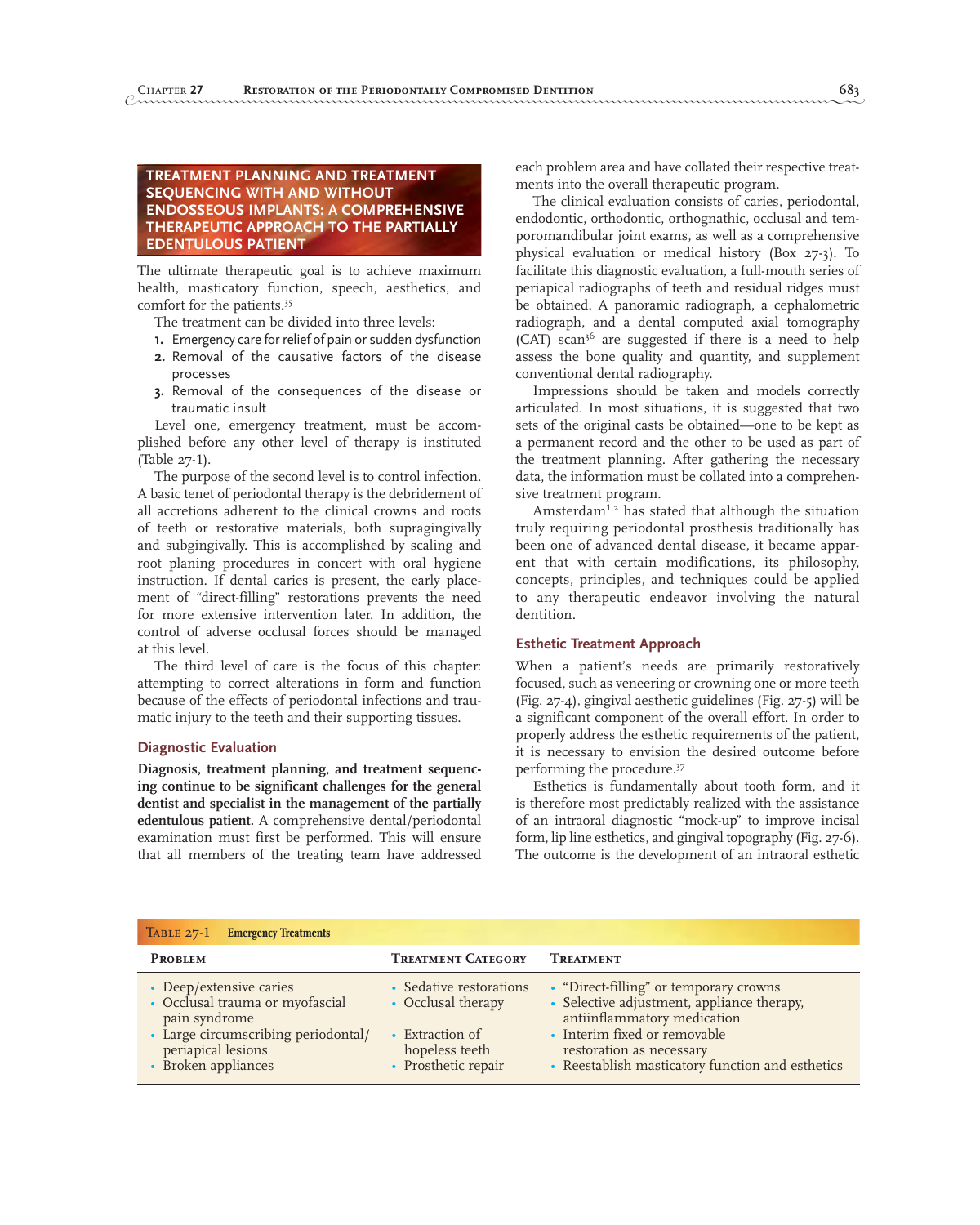# **Box 27-3 Diagnosis**

#### **Caries**

- Supragingival
- Subgingival
- Insufficient clinical crown height

#### **Endodontic Considerations**

- Symptomatic teeth
- Separated endodontic instruments
- Dystrophic calcifications
- Fractured roots
- Apical and lateral zones of osseous rarefaction
- Status of existing posts/cores

#### **Esthetics**

- Smile analysis
- Lip line analysis
- Gingival topography assessment
- Incisal plane assessment

# **Malocclusion**

• Loss of occlusal vertical dimension

#### **Missing teeth**

- Without replacement
- With delayed replacement

#### **Occlusal Trauma**

- Primary
- Bruxism
- Clenching
- Retrograde wear

#### • Secondary

-------------------------------------------------------------------- $\sim$ 

• Temporomandibular joint considerations

#### **Orthodontics**

• Tooth drifting or bite collapse

#### **Periodontal Disease<sup>107</sup>**

- Degree of bone loss
- Topography of alveolar defect (potential impact of bone loss on adjacent teeth)
- Classification of periodontal biotypes

#### **Size and Shape of Residual Deformed Bony Ridge Areas**

• The degree of resorption will influence the surgical and restorative ventures

#### **Medical Status**

- Systemic disorders
- Psychologic concerns

#### **Traumatic Injury**

- Clinical crown deformity
- Soft and hard tissue deformities
- Facial deformity

#### **Developmental/Acquired Deformities**

- Cleft palate, cleft lip
- Amelogenesis imperfecta, other deformities

blueprint. This results in dentist verification, improved laboratory communication, and patient affirmation. Molds of the improved intraoral anatomic form of the teeth should be poured in stone, and then enhanced further in the dental laboratory with the application of wax. Silicone impressions are fabricated by the laboratory and then returned to the clinician to be used to verify proper tooth reduction.37

The incorporation of one single-tooth implant and crown, together with a series of all ceramic crowns or veneers for the adjacent natural teeth, creates a great challenge for the clinician and dental ceramist.9 Endosseous implant installation requires careful staging, in accordance with the healing time frames associated with tissue maturation. The addition of bone and soft tissue at or after tooth extraction, or tooth lengthening by restorative and/or surgical measures to achieve esthetic outcomes, requires even greater interdisciplinary planning (Box 27-4).

# **DENTAL THERAPEUTICS: WITHOUT IMPLANTS**

Amsterdam<sup>1,2</sup> has stated that "the correction or modification of the deformities created by the disease may be much more complicated in therapy than the treatment of the active disease process."

To establish a diagnosis in more compromised situations, it is important to ascertain the patient's history of tooth loss. A host of etiologic factors may have contributed to tooth loss, such as caries, subsequent endodontic complications, traumatic injuries to teeth (and/or alveolus), periodontal disease, occlusal trauma, and iatrogenic dentistry.

Many teeth may serve as strong viable abutments. However, teeth substantially affected by periodontal disease, caries, or endodontic problems must be identified early because they may have minimal value as abutments for either individual crowns or splinted restorations. These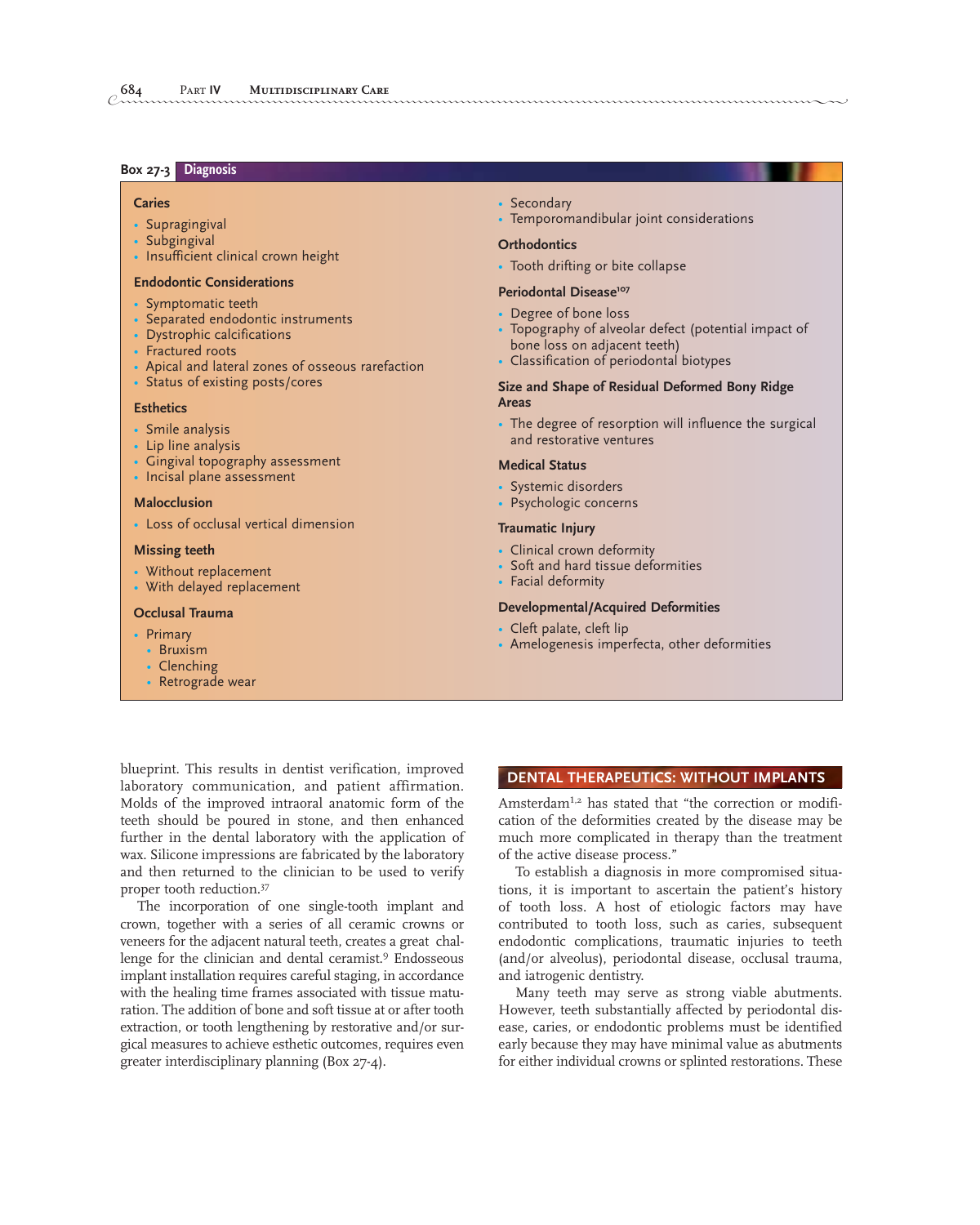



 $\mathbf c$ 



Figure 27-4. A, Edge-to-edge maxillary incisor relation with crossbite at teeth #26, #27, and #28, demonstrating marked incisal wear. The dentoskeletal Class III arrangement (with thin lip form) exaggerates the flat facial profile. **B,** After performing a diagnostic composite mock-up, directed at creating anterior guidance, building out the teeth to enhance the facial profile, and improving the incisal edge relation to the lower lip, the maxillary teeth were prepared to receive ceramic veneers. The incisal edges of the mandibular teeth were reshaped by odontoplasty to create the proper overbite–overjet relation. **C,** Interim provisional acrylic veneer restorations. **D-F,** All ceramic veneers are on master stone model.

----------------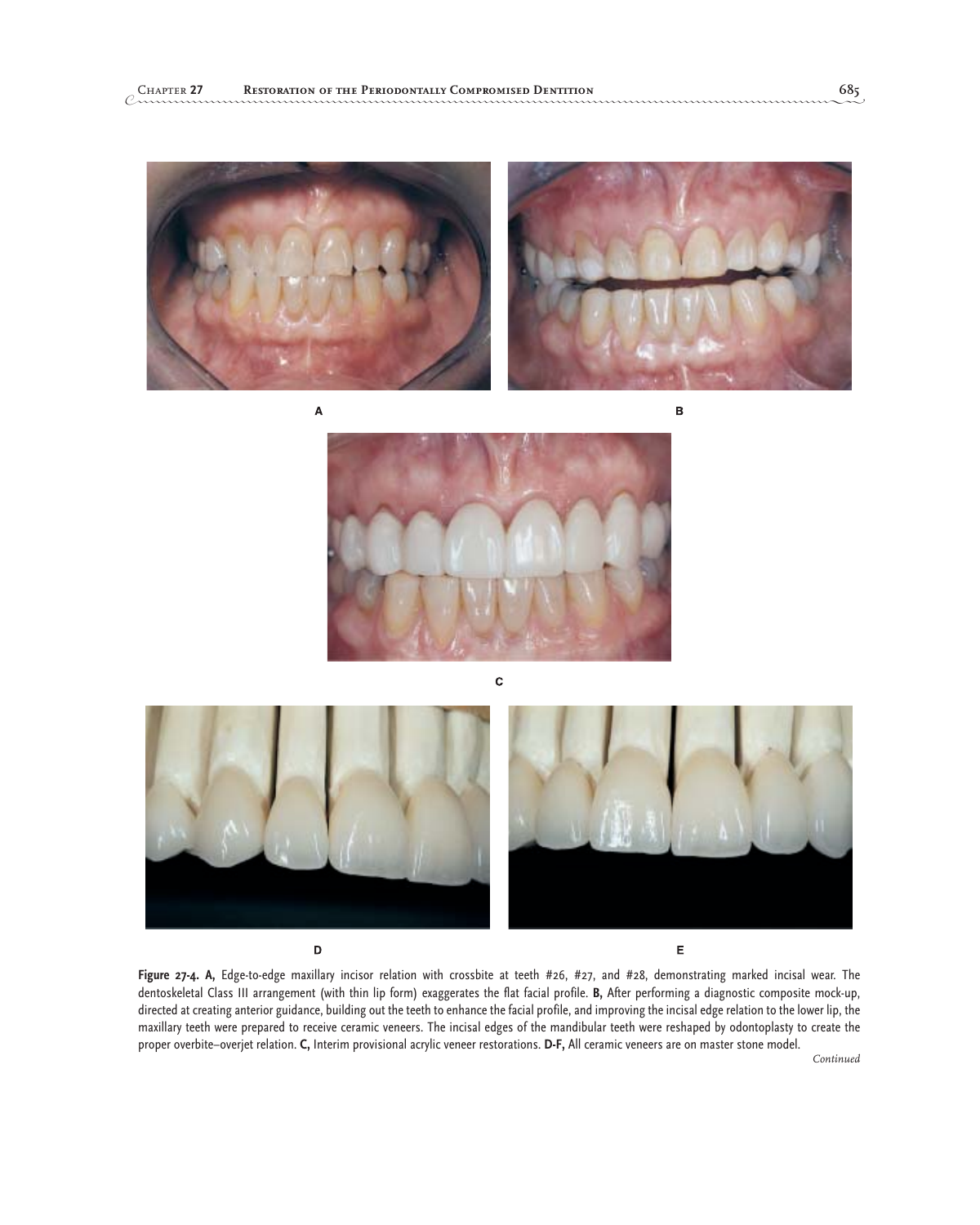

-------------------------------------------------------------------- $\sim$ 





Figure 27-4. cont'd G, Final ceramic veneers for the maxillary teeth, with restored occlusal function and improved dental esthetics and facial aesthetics. **H,** Preoperative smile profile. **I,** Final ceramic veneers with smile profile.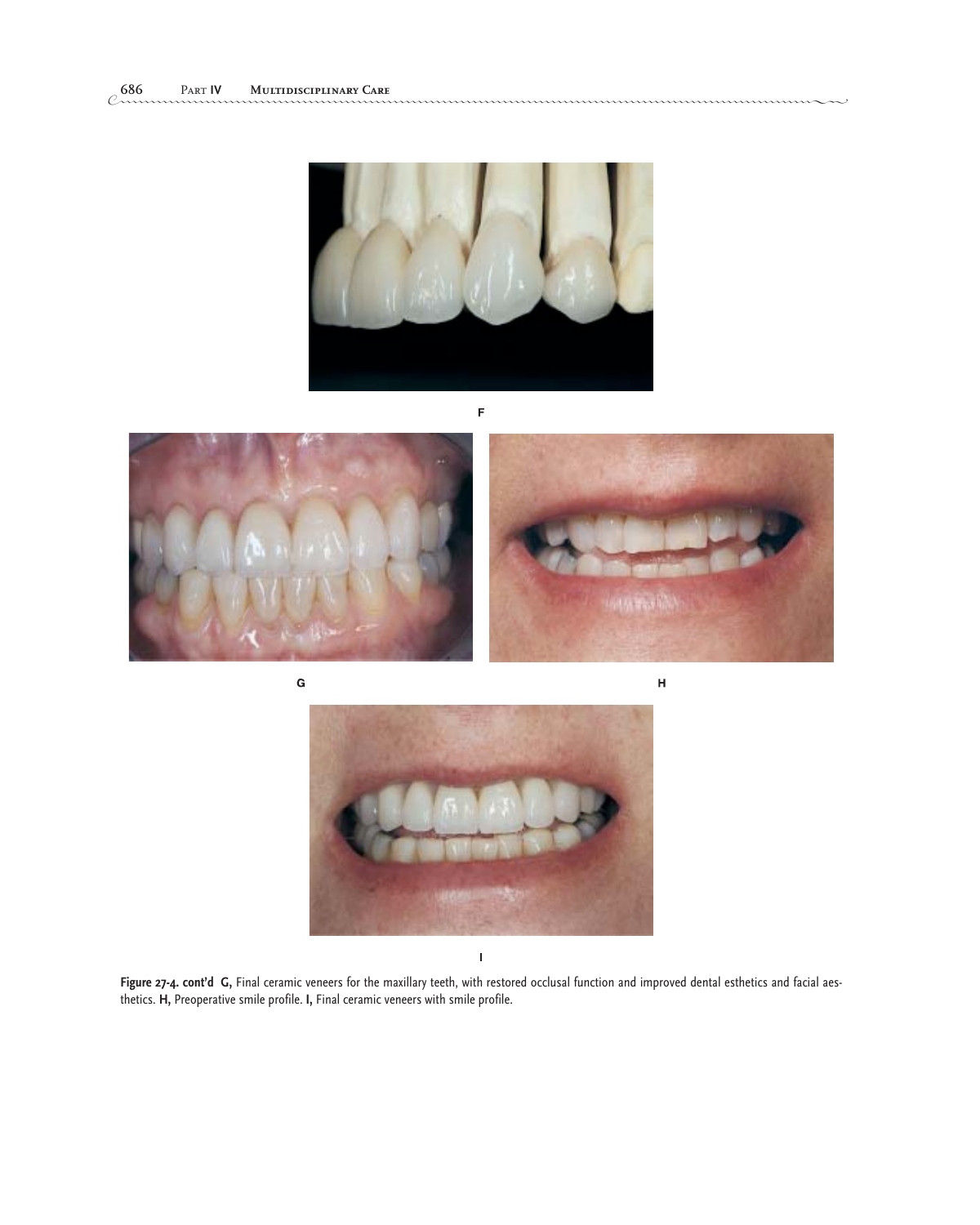



 $\mathbf c$ 

**Figure 27-5. A,** Mottled enamel with marked discoloration and recurrent caries. **B,** Provisional acrylic restorations to restore form, function, and esthetics for the involved maxillary teeth. **C,** Smile photograph of the provisional acrylic restorations, creating both gingival and incisal balance with patient's lips and facial form.

teeth also may represent a serious periodontal liability to adjacent teeth.

A

When sophisticated dental therapy can be managed without the use of endosseous implants, the approach to treatment can be subdivided into periodontal, orthodontic/ orthognathic surgery, occlusal, and restorative phases. These phases are interdependent, even if one may initially have precedence over another, or if two or more of the phases are initiated concurrently (Box 27-5).

The objective of periodontal therapy is directed toward eliminating the inflammatory process and establishing bone and soft tissue healing. Amsterdam<sup>1,2</sup> has noted that this is most predictably accomplished for teeth of normal anatomic root lengths with probing depths not exceeding 4 to 7 mm as measured from the CEJ (Fig. 27-7). The added advantage with this osseous surgical approach has been to increase the clinical crown length, thereby providing a final crown design with sufficient biomechanical retention/resistance.

B

When teeth require subgingival preparation to be treated with full coverage restorations, it is important to evaluate the mucogingival environment and determine the value of re-creating or enhancing the gingival tissues. Autogenous gingival grafts, subepithelial connective tissue grafts, and repositioning of an existing gingival complex are procedures commonly used.

The orthodontic phase strives to improve tooth alignment, to erupt fractured or impacted teeth, or to facilitate the extrusion of teeth with infrabony defects.<sup>38</sup> With these cases, it is prudent to consider a mucogingival procedure before tooth movement if a minimal zone of attached gingiva exists on the facial or lingual surface. This eliminates the concern regarding recession during orthodontic treatment.

-------------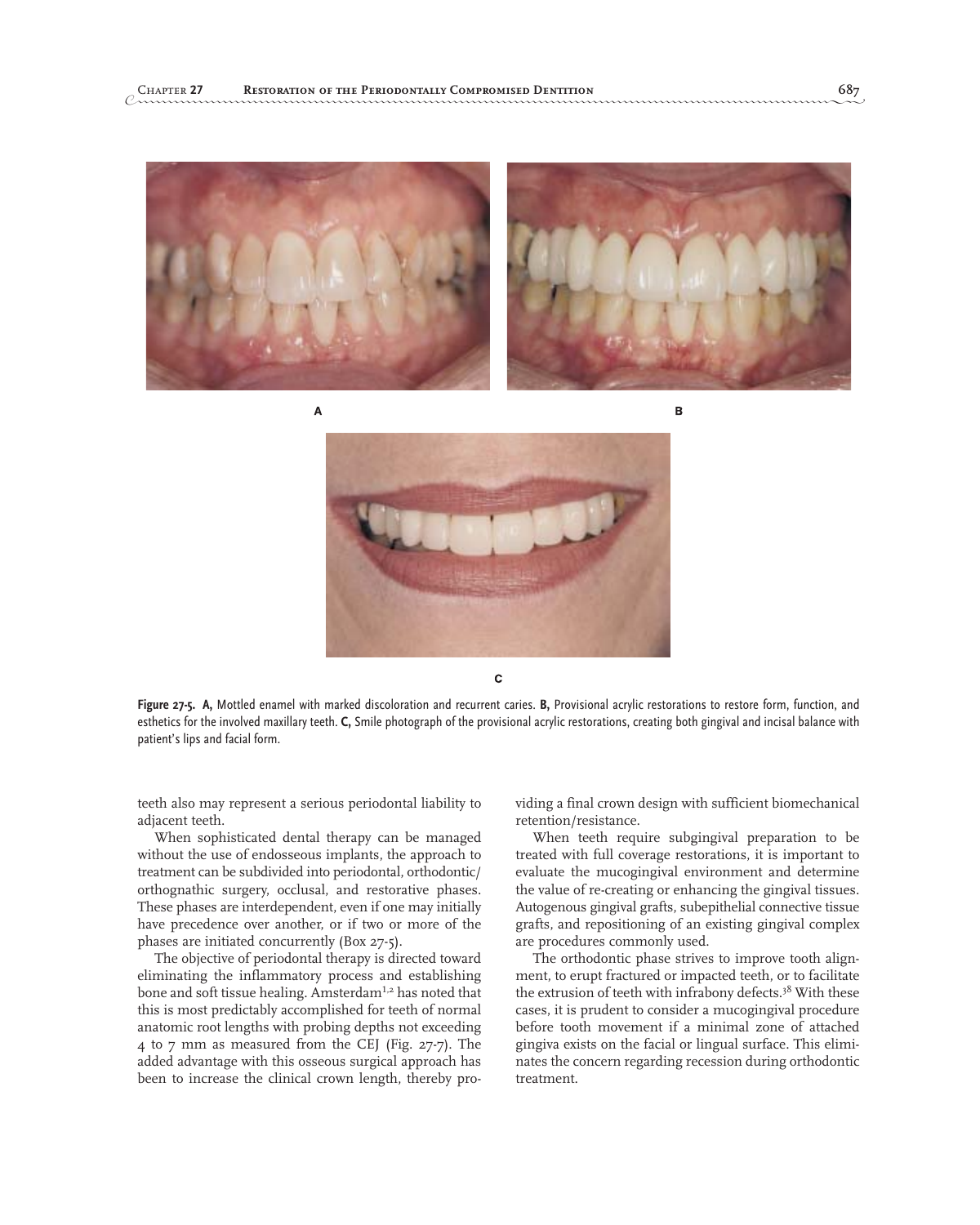

-------------------------------------------------------------------- $\sim$ 



 $\, {\bf B}$ 

 $\mathbf c$ 

**Figure 27-6. A,** Preoperative worn dentition. **B,** Full view of composite mock-up. **C**, Composite mock-up of lip line smile.

# **Esthetic Considerations and Ceramic Restorations Box 27-4**

A

- **I. Emergency Treatment**
- **A. Restore Anatomic/Clinical Crowns**
- Fabrication of provisional acrylic restorations or application of composite bonding to restore form

#### **B. Endodontic Treatment**

- Fractured teeth
- Pulpal involvement
- Periapical infection

# **II. Initial Therapy**

- Debridement of plaque and calculus deposits adherent to clinical crowns and roots of teeth or restorative materials both supra and subgingivally
- Oral hygiene instruction

# **III. Intraoral Digital Imaging and Diagnostic Mock Up37**

# **Enables the clinician, patient, and laboratory technician to evaluate:**

- The three dimensional appearance, form, and function of teeth
- The actual size, shape, and form of teeth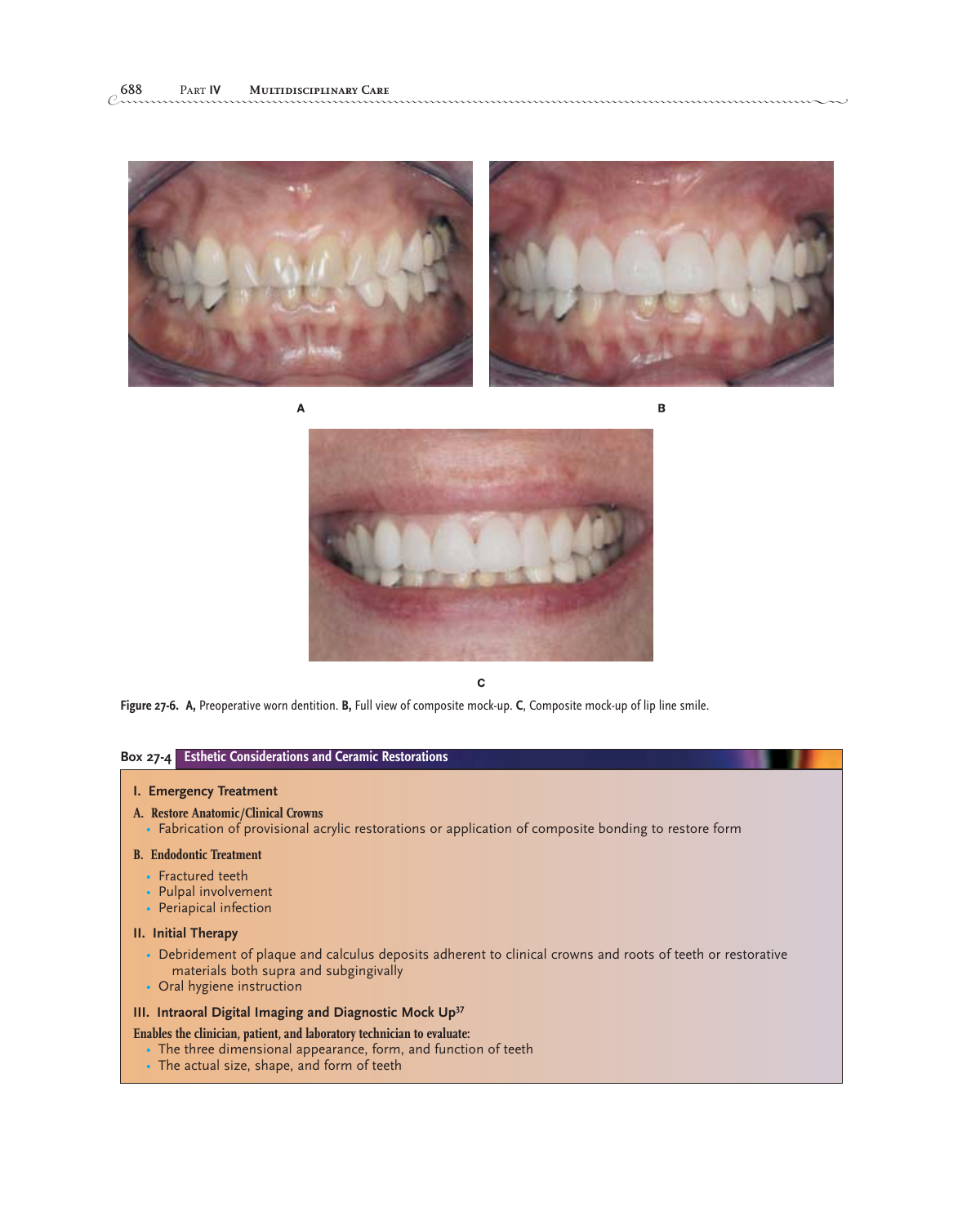#### **Esthetic Considerations and Ceramic Restorations—cont'd Box 27-4**

- Incisal length and incisal plane relative to lip profile<sup>108</sup>
- Location and form of the gingival topography to compliment tooth form relative to smile profile

# **IV. In Anticipation of Endosseous Implant Placement**

- Placement into recently or immediately extracted tooth root(s) sites
- Augment the volume of bone and soft tissue before placing the implant

#### **V. Restorative Tooth Lengthening**

• Fabrication of post/cores for teeth with insufficient tooth length/retention

# **VI. Surgical Tooth Lengthening**

- To improve the tooth's biomechanical profile
- To enhance retention and resistance
- To improve esthetic profile and length of tooth form

# **VII. Installation of Endosseous Implants**

- To create an individual clinical crown
- After tissue healing associated with clinical tooth lengthening
- Use of surgical template to provide correct implant location and angulation
- At time of tooth extraction, with immediate placement of the provisional restoration (without opposing tooth contact)

# **VIII. Uncovering of Endosseous Implants: "Two-Stage" Protocol**

• Mucogingival therapy as needed

# **IX. Fabrication of Implant-Supported Provisional Restoration**

#### **X. Tooth Preparation and Impression**

• Performed using an index of the form of the teeth. On the basis of the diagnostic mock-up, the preparation of the teeth can be accurately performed; followed by a master impression technique that is predictable for the clinician.

#### **XI. Fabrication of Interim Provisional Restoration**

- From Bis-GMA or acrylic materials
- To restore tooth form, function, and esthetics on an interim basis

# **XII. Try-in/Insertion of Ceramic Restorations:**

• Check the individual and collective fit of the restorations. Adjust the contact point or contact areas, and then use radiographic verification of seating of the restorations, to help ensure successful luting, long-term function, and maintenance of the restorations.

#### **XIII. Adjustment and Installation of an Occlusal Guard or Bite Platform Appliance**

• When deemed necessary

When orthodontic intervention is indicated, it generally precedes the provisional restorative phase. If the sequence is reversed, the clinical team may be involved with additional repairs and recementations. Cement washout places teeth at greater risk for development of caries, and the patient often may require a new provisional restoration before the impression phase of therapy.

After the provisional restorations are fabricated and tooth stability is achieved, the restorations can be removed to better access the surgical field for correction of any hard and soft tissue reconstruction. Once tissue maturation has occurred and after the prognosis is established for all remaining teeth on both an individual and collective basis, subgingival preparation can be finalized and the provisional restorations relined. This is followed by completion of the fixed or fixed-removable prosthesis (Fig. 27-8).

The resective periodontal surgical approach is a predictable one. However, experimental and clinical research has shifted the focus of periodontics toward

------------------------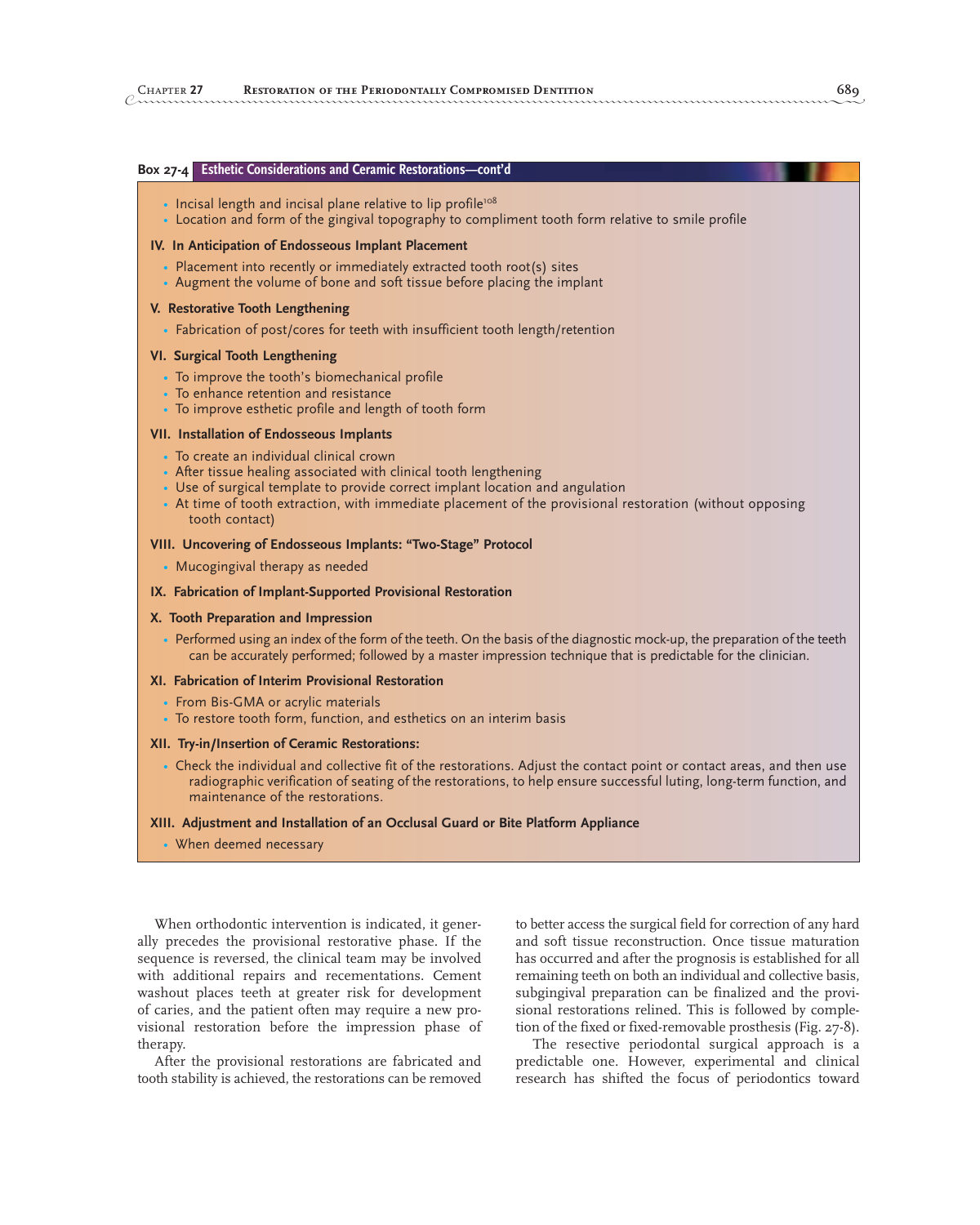# **Dental Therapy Without Implants Box 27-5**

#### **I. Emergency Treatments: (see Table 27-1)**

#### **II. Scaling, Root Planing, Oral Hygiene Instruction**

-------------------------------------------------------------------- $\sim$ 

#### **Closed or open flap debridement**

- Mechanical debridement of calculus and plaque deposits adherent to clinical crowns and roots of teeth or restorative materials both supragingivally and subgingivally
- Removal of all chronic granulation tissue

#### **III. Operative Dentistry**

• Conservative control of dental caries

# **IV. Orthodontic Treatment (Partial or Full Therapy)**

- Level and align teeth
- Erupt fractured or impacted teeth
- Extrude teeth to correct infrabony defects and augment the bone and soft tissue topography
- To support orthognathic correction

# **V. Fabrication of Interim Provisional Restorations Guidelines5<sup>1</sup>**

- Replace missing, or recently extracted teeth, or both
- Maintain or reestablish interarch and intraarch harmony
- Assess adequacy of tooth reduction
- Determine the clinical crown profiles
- Develop therapeutic occlusal arrangement
- Control occlusal forces and assess function

#### **VI. Periodontal Surgical Treatments**

- **A. Osseous Therapy**
- Regeneration and augmentation
	- Regeneration of attachment apparatus of teeth
- Regeneration and augmentation of ridge deformities
- Ostectomy/osteoplasty
	- Improve bone morphology
	- Reduce pocket depth

#### **B. Mucogingival Therapy**

- Enhance the gingival complex around teeth and implants
- Grafting procedures (e.g., subepithelial connective tissue grafts, allogenic dermal grafts, and others)

#### **VII. Reevaluation**

- **A. Establish the Prognosis of the Remaining Teeth**
	- Function and esthetics
	- Occlusion
	- Mucogingival considerations
	- Emergence profiles

# **VIII. Final Prosthetic Treatment**

- Fixed prosthesis
- Fixed-removable prosthesis
- Fabrication of an occlusal appliance after installation of the final prosthesis, when deemed necessary
- **IX. Maintenance**

increased use of guided tissue membrane techniques to regenerate desired attachment apparatus circumscribing the periodontally compromised root. This newer era of "regeneration" therapeutics represents a positive shift in treatment strategy.39

# **DENTAL THERAPEUTICS: WITH IMPLANTS**

Based on longitudinal studies, the viability<sup>40-46</sup> of endosseous implants becomes an integral part of periodontal prosthesis. Implant stability and load-bearing capacity, when secured in alveolar bone, adequate in quality and quantity, will result in a functional fixed restoration. The damage associated with primary and secondary occlusal trauma on many teeth often can be reversed. Teeth that appear to have a guarded prognosis may be able to assume a useful role in the final prosthesis.

During the past decade, implant restorations were reasonably acceptable from an esthetic perspective. However, in cases of advanced periodontal disease, the resorption of alveolar bone creates a significant challenge to achieve an esthetic, functional restoration. Placing implants in resorbed bone often results in long, unesthetic teeth with an adverse crown-to-implant ratio. Implant positioning is critical from faciolingual, mesiodistal, and incisoapical perspectives. It was quickly determined that the type of periodontium, whether thickflat or thin-scalloped, significantly affects the esthetic outcome. The thin-scalloped type, with its friable gingival and osseous morphology, often results in tissue recession, ultimately exposing metal at the gingival crown margins.

Therefore, biologic and anatomic limitations such as insufficient bone, location of the maxillary sinus and the

• Phonetics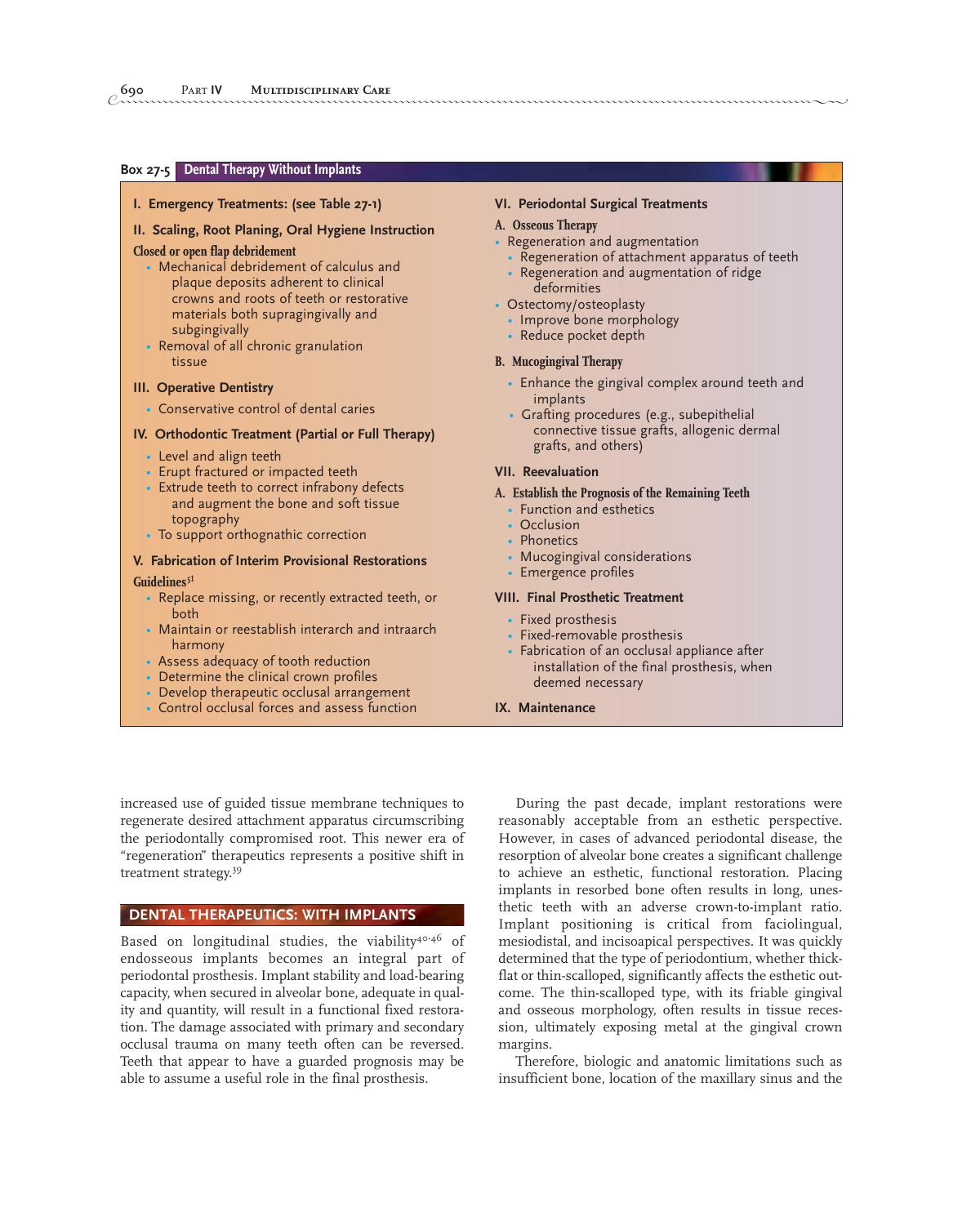





Figure 27-7. A, Poorly adapted composite veneers for maxillary anterior teeth, with marked gingival inflammation and generalized probing depth in the 5- to 6-mm range. **B-D,** Radiographic evidence of subgingival calculus accumulations and inconsistent bony margins. Resultant increase in crownto-root ratios of maxillary anterior group of teeth. **E** and **F,** Splinted ceramo-gold-metal restorations, after healing from apically positioned mucoperiosteal flap surgery to eliminate the periodontal disease and create normal topographic form, with minimal probing depth throughout. (Periodontal surgical therapy performed by Dr. Garry Miller.)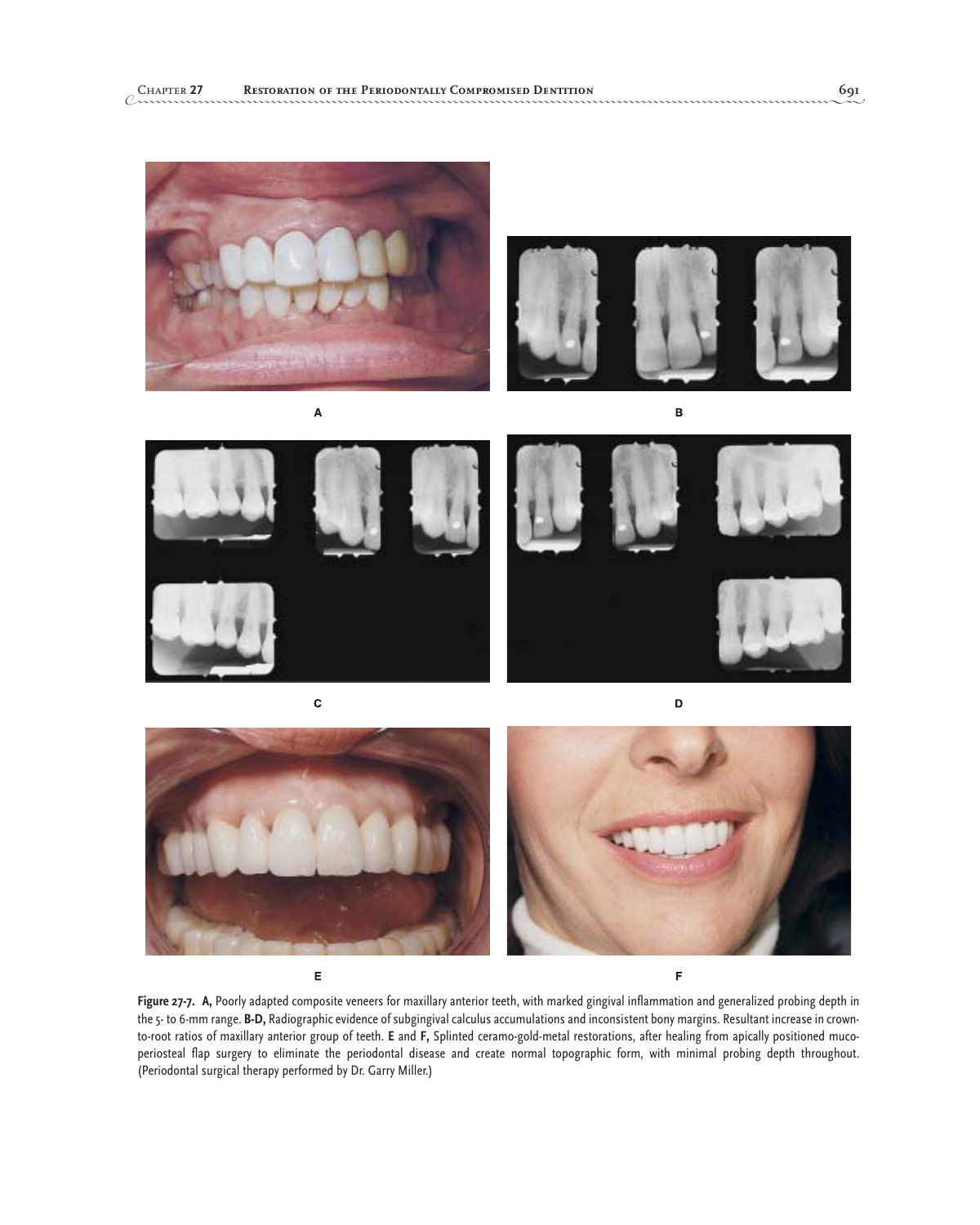A



--------------------------------------------------------------------



 $\mathbf c$ 

**Figure 27-8. A** and **B,** Class III malocclusion with severe periodontitis and occlusal trauma, as evidenced by significant loss of alveolar bone circumscribing many maxillary and mandibular teeth and associated widened ligament spaces and mobility patterns. **C,** Final ceramo-gold–splinted crownwork, restoring normal form, function, and esthetics.

*Continued*

alveolar nerve, and various bone and soft-tissue deformities, must be properly diagnosed before establishing a realistic treatment plan.<sup>47-50</sup> This requires effective communication between the periodontal surgeon, the restorative dentist, and the lab technician. The dental team

must try to anticipate the size and shape of the deformity that will be created by removal of the involved teeth.<sup>51</sup>

B

Patients with advanced periodontal disorders may have compromised teeth that can be retained to offer short-term function with an interim fixed provisional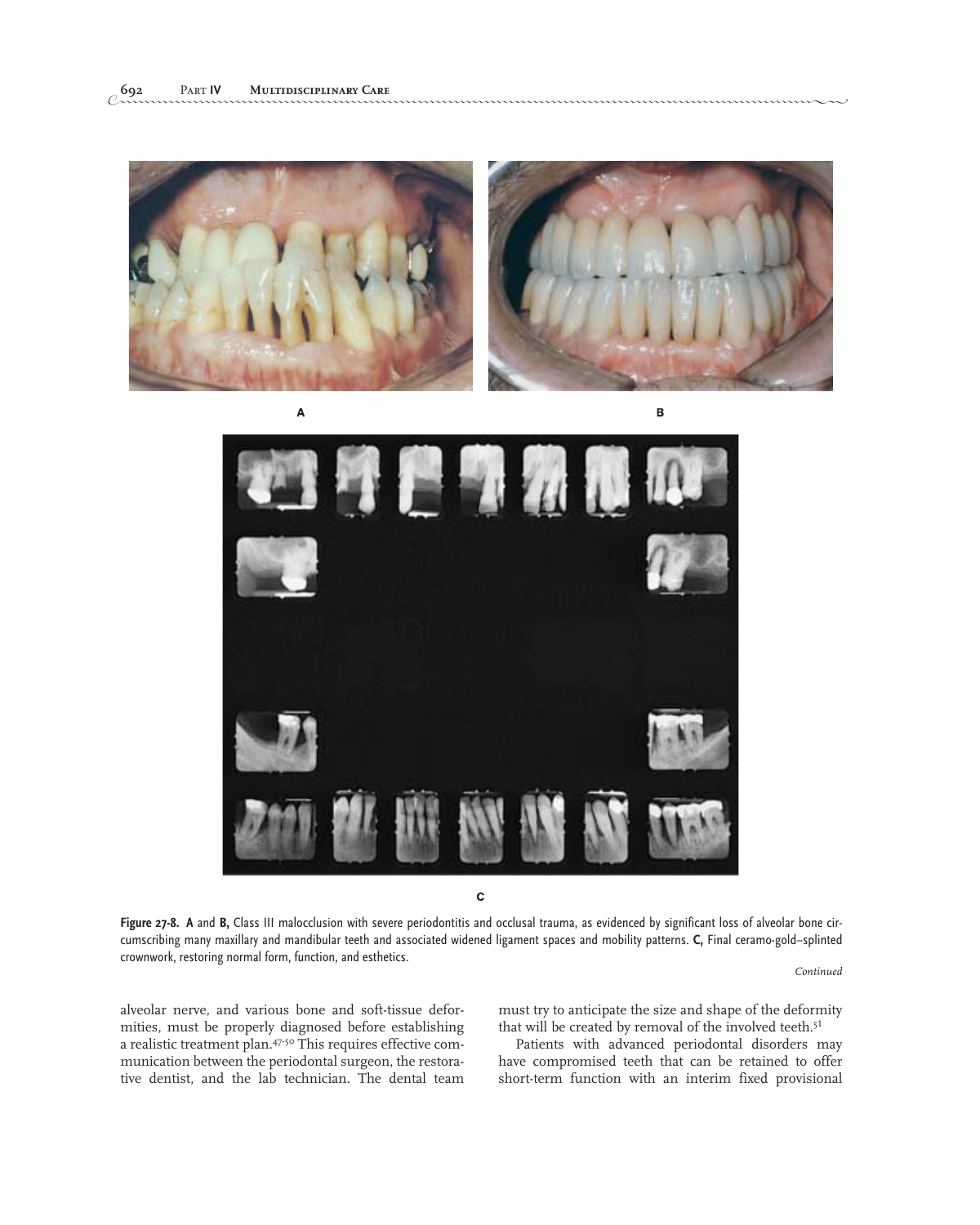





 $\pmb{\mathsf{I}}$ 

------------------------



 $\overline{\mathbf{H}}$ 

**Figure 27-8. cont'd D-F,** Left side view of dentition pretreatment with radiographic evidence of severe periodontal destruction. **G-I,** Final ceramogold restorations with postoperative radiographs. (Periodontal therapy performed by Dr. Michael Stiglitz.)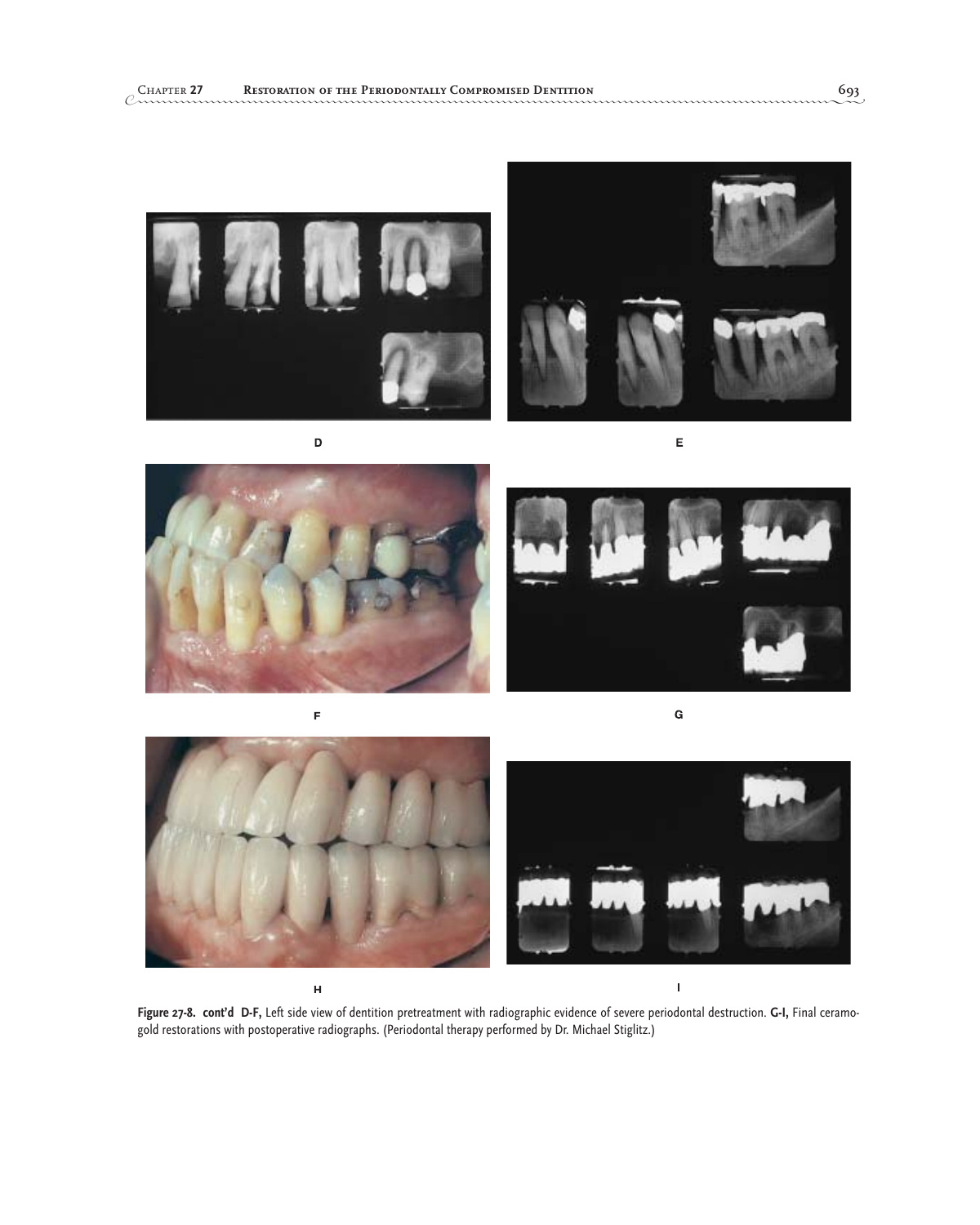prosthesis rather than forcing them to rely on a removable denture. In this way, the risk for prematurely loading the implant and inducing micromotion during the initial stages of healing is reduced.52 A well-designed and well-constructed interim provisional restoration is most important because the surgical procedures needed to establish the proper environment for the placement of implants increases the amount of time the patient

---------------------------------------------------------------------

> needs to function with the provisional restoration.53-63 (Box 27-6).

> The compromised teeth that remain may be removed at a later stage in favor of additional endosseous implant support, as dictated by the biomechanical needs of the final restoration. Appropriate periodontal therapy is performed for all teeth that have a favorable prognosis. Either regenerative approaches<sup>38</sup> or pocket reduction<sup>64-66</sup>

# **Dental Therapy with Implants Box 27-6**

#### **I. Emergency Treatments (see Table 27-1)**

#### **II. Scaling, Root Planing, Oral Hygiene Instruction**

- **Closed, Open Flap Procedures**
	- Mechanical debridement of calculus and plaque deposits adherent to clinical crowns and roots of teeth or restorative materials both supragingivally and subgingivally
	- Removal of all chronic granulation tissue

#### **III. Operative Dentistry**

• Conservative control of dental caries

# **IV. Orthodontic Treatment**

- Level and align teeth—improve tooth position
- Erupt fractured or impacted teeth—rebuild/reposition bony complex
- Extrude teeth to correct infrabony defects and augment the hard and soft tissue topography
- To support orthognathic correction

#### **V. Fabrication of Interim Provisional Restoration**

#### **Guidelines**

- Allow for extraction of hopeless teeth
- Maintain or reestablish interarch and intraarch harmony
- Assess adequacy of tooth reduction
- Determine the clinical crown profiles
- Develop therapeutic occlusal arrangement
- Control occlusal forces and assess function
- Allow for fabrication of "Diagnostic Template" with markers for radiographic analysis

# **VI. Periodontal Surgical Treatments**

# **A. Osseous Therapy**

- Regeneration and augmentation
- Regeneration of the attachment apparatus of teeth and bone augmentation of deformed alveolar ridges
- Ostectomy/osteoplasty
	- Improve bone morphology
	- Reduce pocket depth

#### **B. Mucogingival Therapy**

- Enhance the gingival complex around teeth and implants
- Grafting procedures (e.g., subepithelial connective tissue grafts, allogenic dermal grafts, and others)

# **VII. Bone Grafting, Sinus Bone Augmentation Procedures**

• Dictated by the need to properly place implants

#### **VIII. Fabrication of Surgical Template**

• To guide implant placement—based on clinical and radiographic interpretation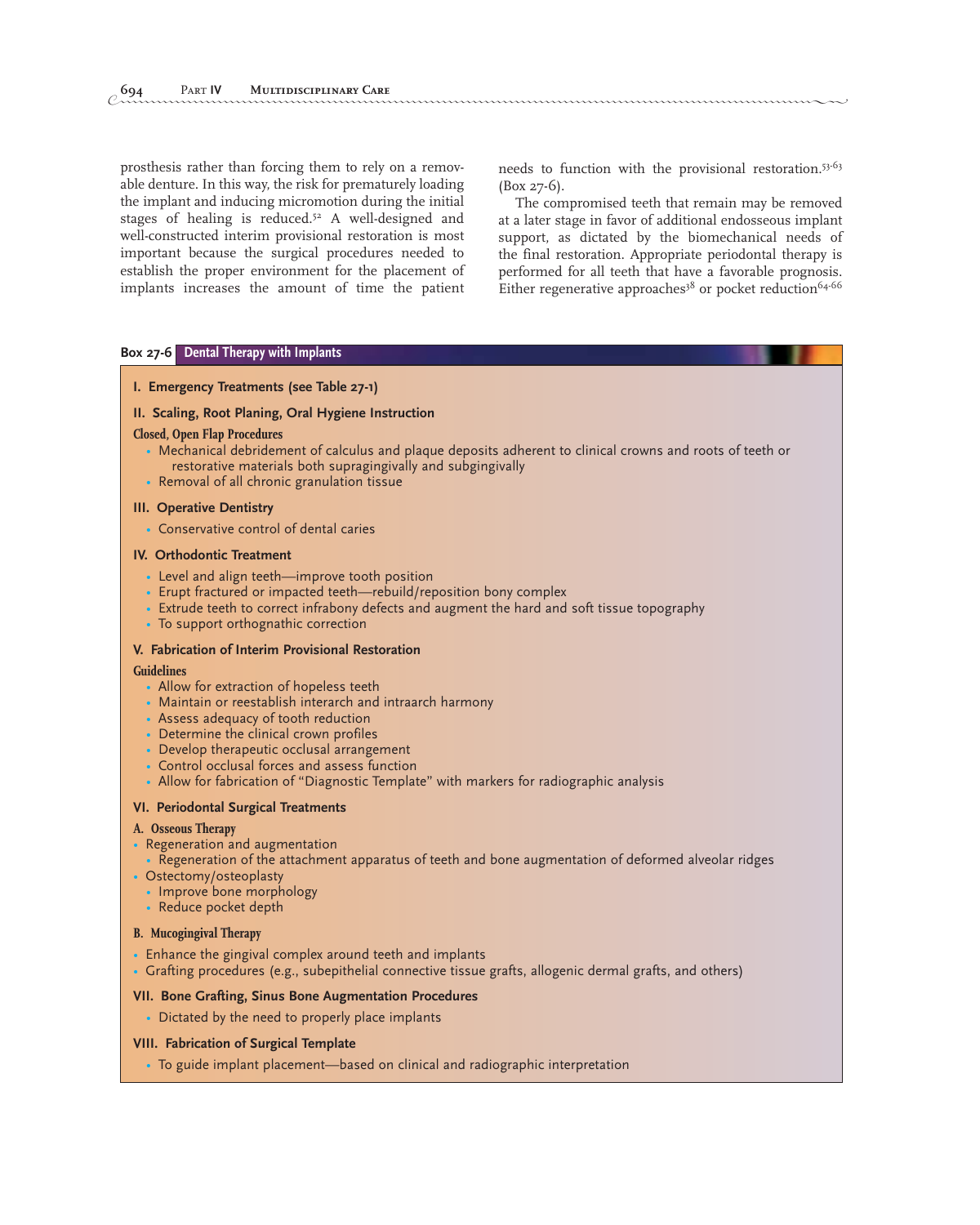# **Dental Therapy with Implants—cont'd Box 27-6**

#### **IX. Implant Placement**

- Existing alveolar bone sites or healed extraction sites
- Bone augmentation sites (e.g., sinus, alveolar ridges)
- Fresh extraction sites

# **X. Interim Maintenance (to Facilitate Healing)**

# **A. Surgical Sites**

- Continue to evaluate the healing and treat any complications (e.g., exposed membranes, incision dehiscence, loose cover screws)
- Interim provisional prosthesis
- Repair broken acrylic joints
- Replace soft reline materials
- Maintain and monitor transitional implants

#### **XI. Transitional Implant-Assisted/Supported Restoration**

- Placement of transepithelial healing components at the second-stage procedure
- Selection of implant abutments
- Conversion of existing provisional to implant-assisted/supported restoration
- Fabrication of new implant provisional restoration or new implant and tooth-assisted provisional restoration

#### **XII. Reevaluation**

- Stability of implants and remaining teeth
- Occlusal vertical dimension
- Phonetics
- **Esthetics**
- Proper emergence profiles of crowns for teeth and implants

#### **XIII. Prosthetic Treatment**

- Implant-assisted
- Fixed prosthesis
- Fixed-removable prosthesis
- Implant-supported
	- Fixed prosthesis
- Fixed-removable prosthesis
- Fabrication of an occlusal appliance after the final prosthesis is installed, if deemed necessary

#### **XIV. Maintenance**

and clinical crown exposure procedures should be rendered before endosseous implant installation.

Orthodontic treatment may be necessary to establish adequate space before placing an implant. Therefore, tooth movement should be initiated during the early stages of treatment. In some situations, with flared maxillary anterior teeth and few posterior teeth, implants may be placed first and used as an anchorage mechanism to retract and align the remaining teeth. One must not minimize the value of orthodontics. After complete debridement of the root surface(s) adjacent to periodontal bony defects, mechanotherapy may help to reduce and to modify the size and shape of angular osseous deformities, often through eruption/extrusion.<sup>67-69</sup> The improvement in hard and soft

tissue topography allows the newly regenerated bone to successfully receive endosseous implants. Forced eruption of hopeless teeth is currently used to alter the soft and hard tissues before placing implants. Also, orthodontic extrusion is used to recreate lost interproximal papillae (see Chapter 28).

#### **Outcome-Based Planning**

# **Interim provisional restoration**

The interim restoration may be designed in several different ways. One approach is to modify an existing bridge or splint, reline the crowns on selected natural teeth, and convert other crowns to pontics as necessary. With a paucity of strong, well distributed natural teeth, the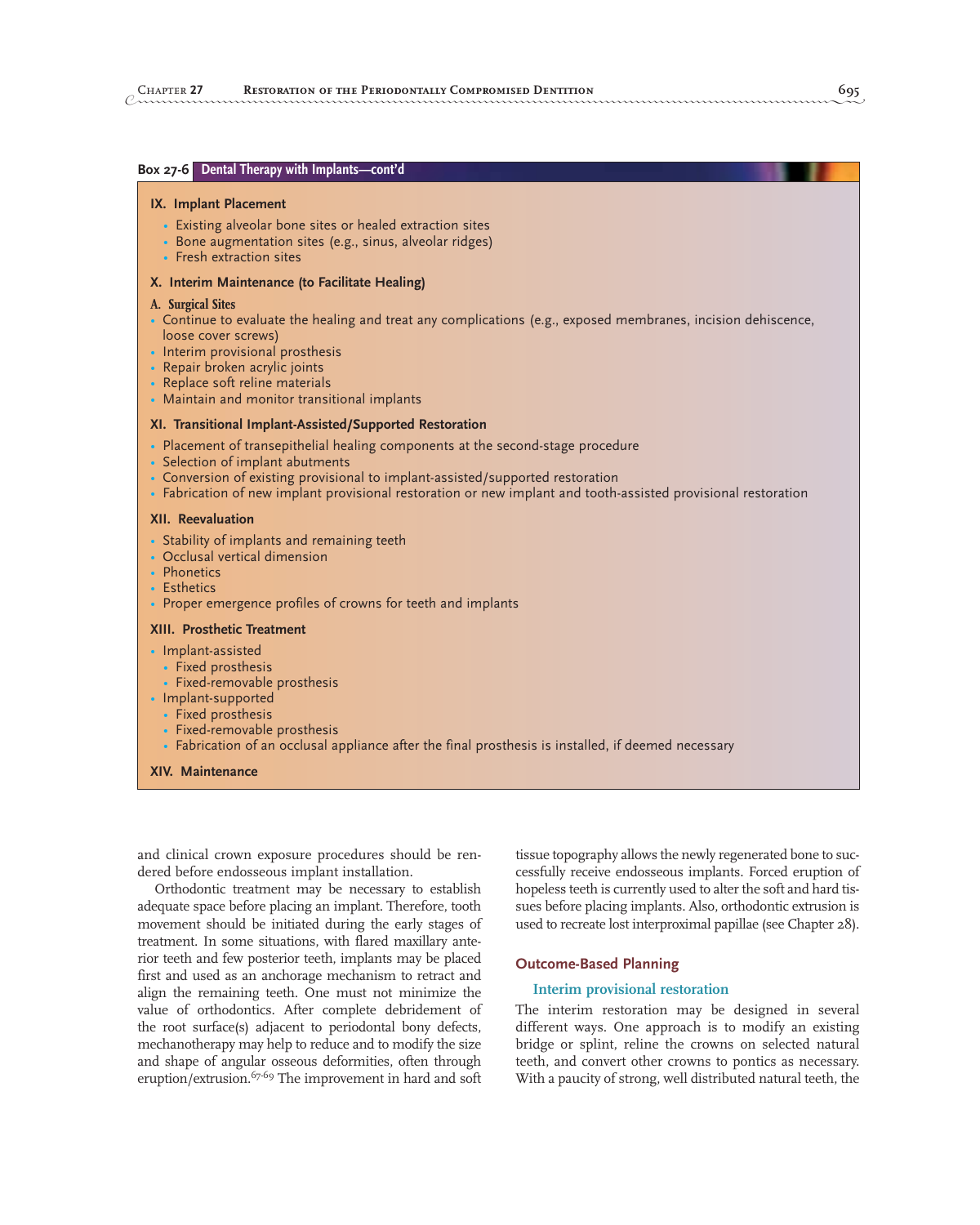existing rigid metal framework can better resist normal occlusal forces and help to prevent prosthesis fracture.

-------------------------------------------------------------------- $\sim$ 

The removable interim prosthesis is less desirable for preserving masticatory function. It should be used when the support provided by the remaining teeth is compromised and the number and distribution of teeth is insufficient to allow for the use of a fixed prosthesis. If a removable prosthesis must be used, it is imperative that the restorative dentist evaluates the edentulous areas frequently and replaces the soft liner material when it becomes hard or brittle or precipitates a pressure ulceration of the soft tissue. Currently, there are "temporary" implant systems that preclude the use of the removable appliance. It allows the clinician to use a fixed "miniimplant" supported restoration throughout the phase of implant osteointegration.<sup>70-75</sup>

Ideally, a fixed provisional restoration should be made from a diagnostic wax-up, incorporating all of the esthetic and functional characteristics. Any preexisting limitations should be corrected to allow the prosthesis to serve as a blueprint of the final prosthesis. (Fig. 27-9)

With advanced periodontal disease, the maxilla generally resorbs apically and palatally; therefore, the mandible

appears to be much larger than the maxilla. When all the maxillary teeth are eventually lost and the edentulous cast is mounted on an articulator, it appears as if the patient has a prognathic relationship. However, this is not a true prognathic arch profile, but rather a result of the bone resorption of the maxilla. And if the patient desires implants and a fixed restoration this<sup>76</sup> becomes a surgical and restorative challenge. The clinician(s) must know before the implants are placed how this occlusal disparity will be corrected in the final prosthesis. In this situation, the volume of available bone is significant to the long-term survival of implants because of the exaggerated anterior–posterior discrepancy.

It is wise and judicious to fabricate a temporary appliance simulating the final restoration before any surgical procedures. This is essential when the clinician is contemplating a change in the occlusal vertical dimension. This alteration will change the faciopalatal relationship of the mandible as it relates to the maxilla.

The lip line esthetic diagnosis, as well as the lip support, will influence the decision to fabricate a fixed or removable prosthesis. A simple and effective way to make a reasonable esthetic appraisal of the final prosthesis is





**Figure 27-9. A,** Pretreatment Class II, division I malocclusion with failing crown and bridgework—a result of caries, post/core failures, and periodontitis. **B-D,** Pretreatment radiographs.

*Continued*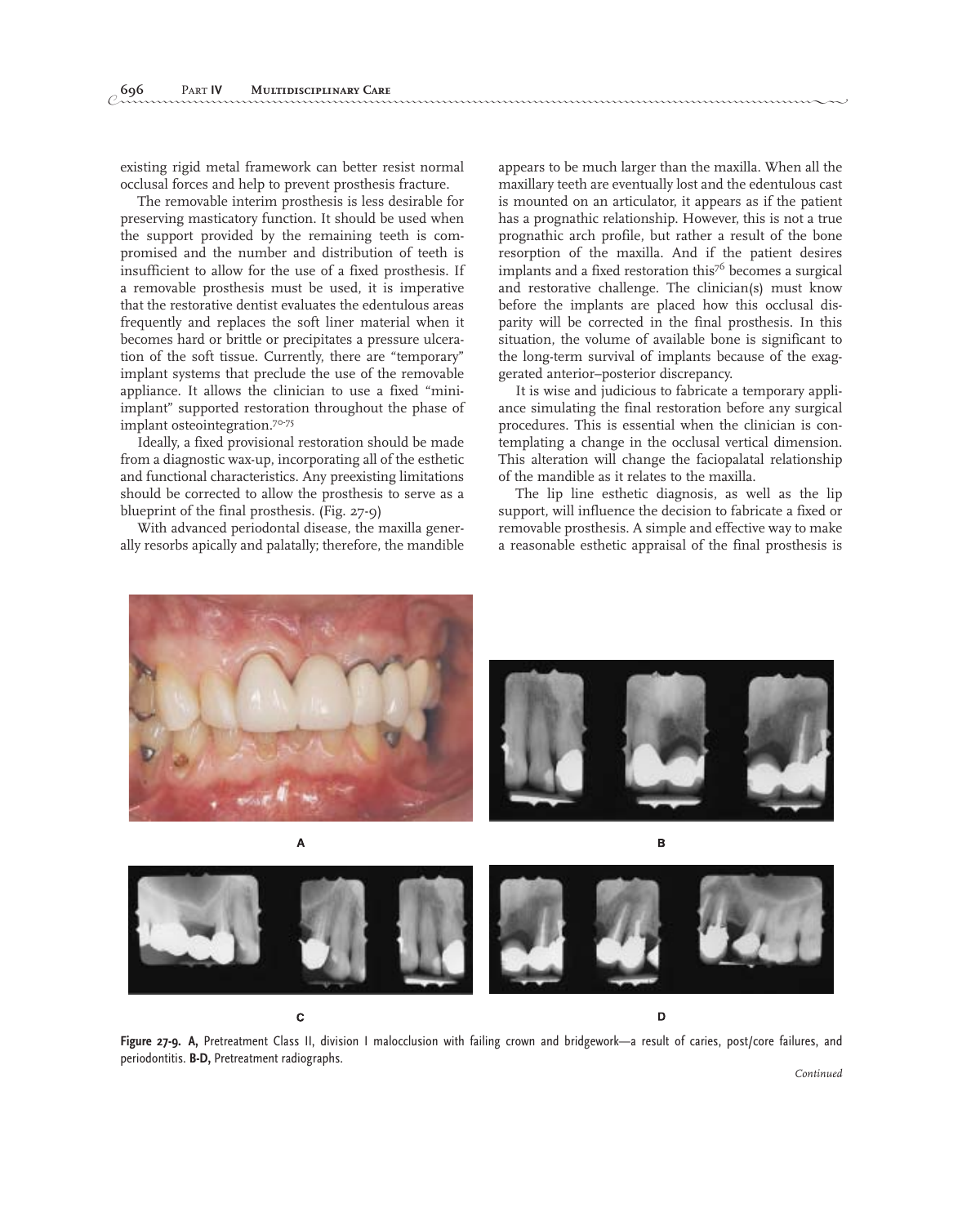

E



F





Figure 27-9. cont'd E, Fabrication of acrylic provisional restorations. Note the marked anterior platform created to provide both centric holding area and necessary anterior guidance (socket preservation by Dr. Karl A. Rose). **F-H,** Radiographs of tooth preparations after fabrication of provisional restorations. Tooth preparations and temporary transitional implant abutments. **I,** After second stage surgical implant exposure, temporary titanium implant abutments are machined and connected to the implant bodies, followed by relining of the existing provisional restoration (socket preservation and subsequent implant placement performed by Dr. Karl A. Rose). **J,** Transitional acrylic provisional restorations supported by teeth and implant abutments.

*Continued*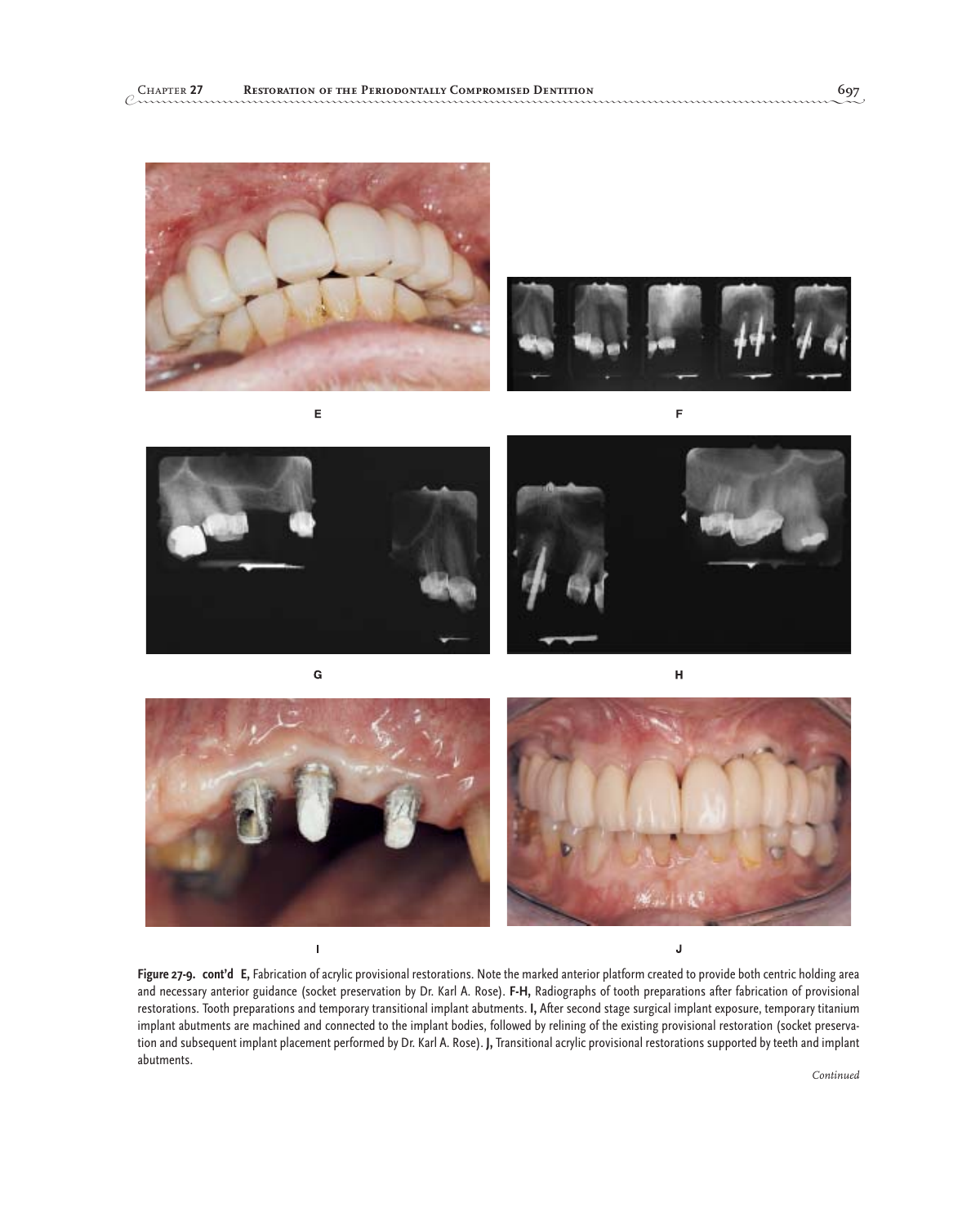

--------------------------------------------------------------------



![](_page_23_Picture_3.jpeg)

**Figure 27-9. cont'd K** and **L,** Gold implant abutments screw-retained and sealed with gutta percha. **M,** Final gold implant abutments at former tooth sites #4 and #5. **N,** Ceramo-gold implant crowns and their relation to the implant abutments. **O,** Final gold implant abutments at former tooth sites #10, #11, and #12. **P,** The implant crowns at former tooth sites #10, #11, and #12 have been created with ceramic root form to address the loss of residual ridge height. The final prosthetic replacement of both the anatomic crown and anatomic root is classified by Misch as the FPII<sup>109</sup> prosthesis. *Continued*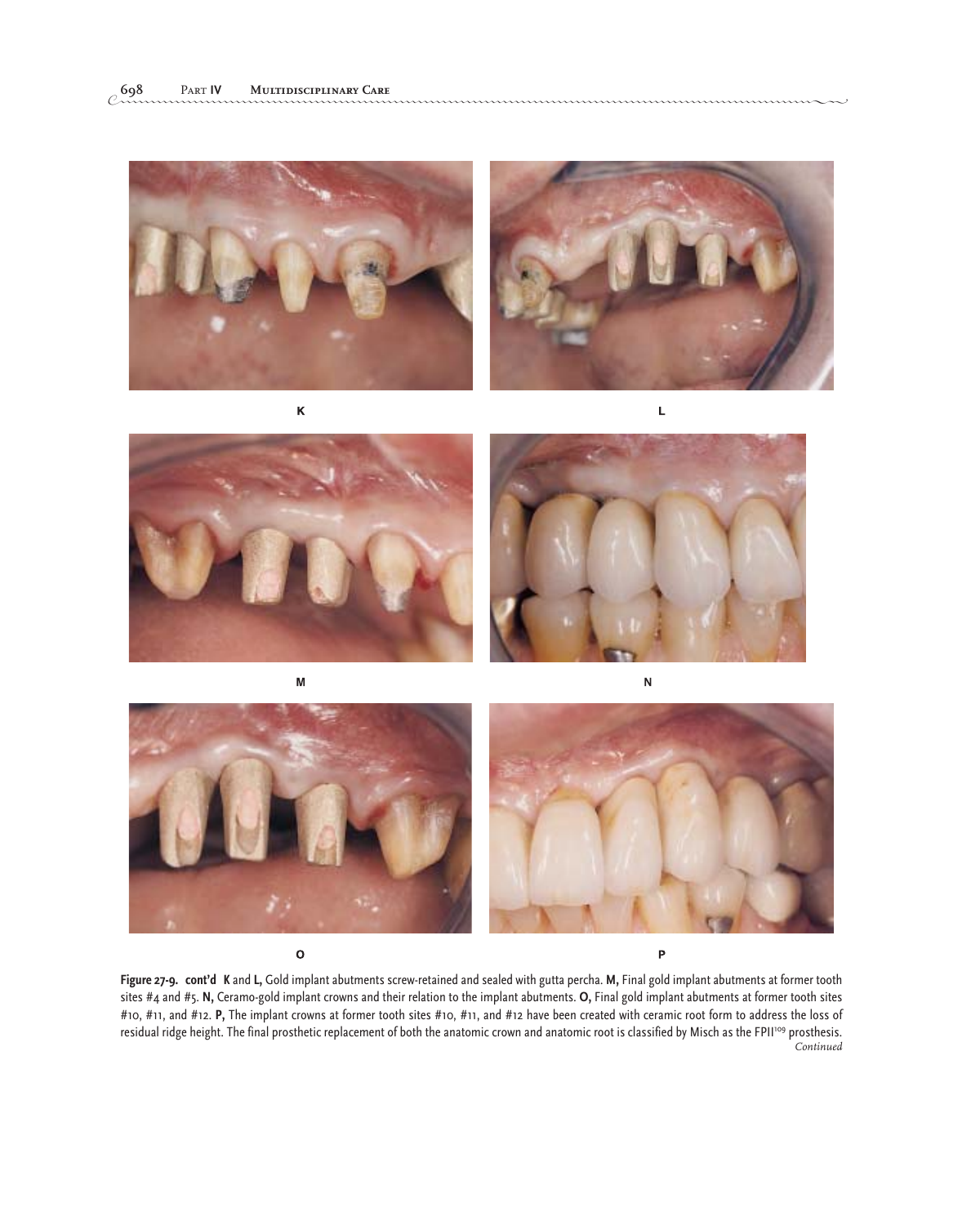![](_page_24_Picture_1.jpeg)

**Figure 27-9. cont'd Q,** Occlusal views of the final ceramo-gold implant-supported and tooth-supported restorations. **R,** Final ceramo-gold implantsupported and tooth-supported crownwork. **S** and **T,** Final radiographic appearance of completed maxillary restoration.

to evaluate the appearance of the patient's existing prosthesis. Assuming that it is acceptable to the patient and the dentist, it is wise to duplicate the existing prosthesis and evaluate the patient's profile. If the appearance is the same as the original restoration, it can be assumed that the teeth are supporting the lip. In this situation, it is likely that an acceptable fixed restoration can be made. Conversely, if the lip "collapses in", the final prosthesis will likely require some form of labial support, often necessitating a removable prosthesis. A fixed restoration would likely be unsatisfactory.

The trends that have brought dentistry to its current level of esthetic sophistication require the clinician to predict the outcome before implants are placed. If the esthetic evaluation is inaccurate, the final result will be less than desirable to the patient and the dentist.

# **Diagnostic and Surgical Templates**

A diagnostic template with radiographic markers, like the surgical template, may be fabricated to assist the surgeon and restorative dentist in analyzing the available bone to place the implants. This is accomplished by using CAT radiography before implant surgery.77

The surgical template, a guide to surgical implant placement, is fabricated from either a diagnostic wax-up or, preferably, a stone model of the functioning provisional restoration.

-----------------------------

After placing the provisional restoration intraorally, impressions are made of both the prosthesis and the underlying edentulous ridges and tooth preparations. Stone models are made and an acrylic shell of the restoration is cured on a model of the remaining prepared or unprepared teeth, or both. Locations and axial alignments are carefully planned with the surgeon and are carved into the acrylic template to anticipate implant placement.

Although a lingual or palatal approach is commonly used to design the surgical guide, a facial approach also may be considered. This will provide the surgeon with an accurate visualization of the ideal implant sites, the desired path of abutment emergence, and the axis orientation in relation to the final prosthesis. The ability to perform surgical procedures demands direct access, which is provided by removal of the provisional interim restoration. The surgeon can orient the surgical template by securing it to the existing teeth, and prepare the osteotomy to properly position the implants.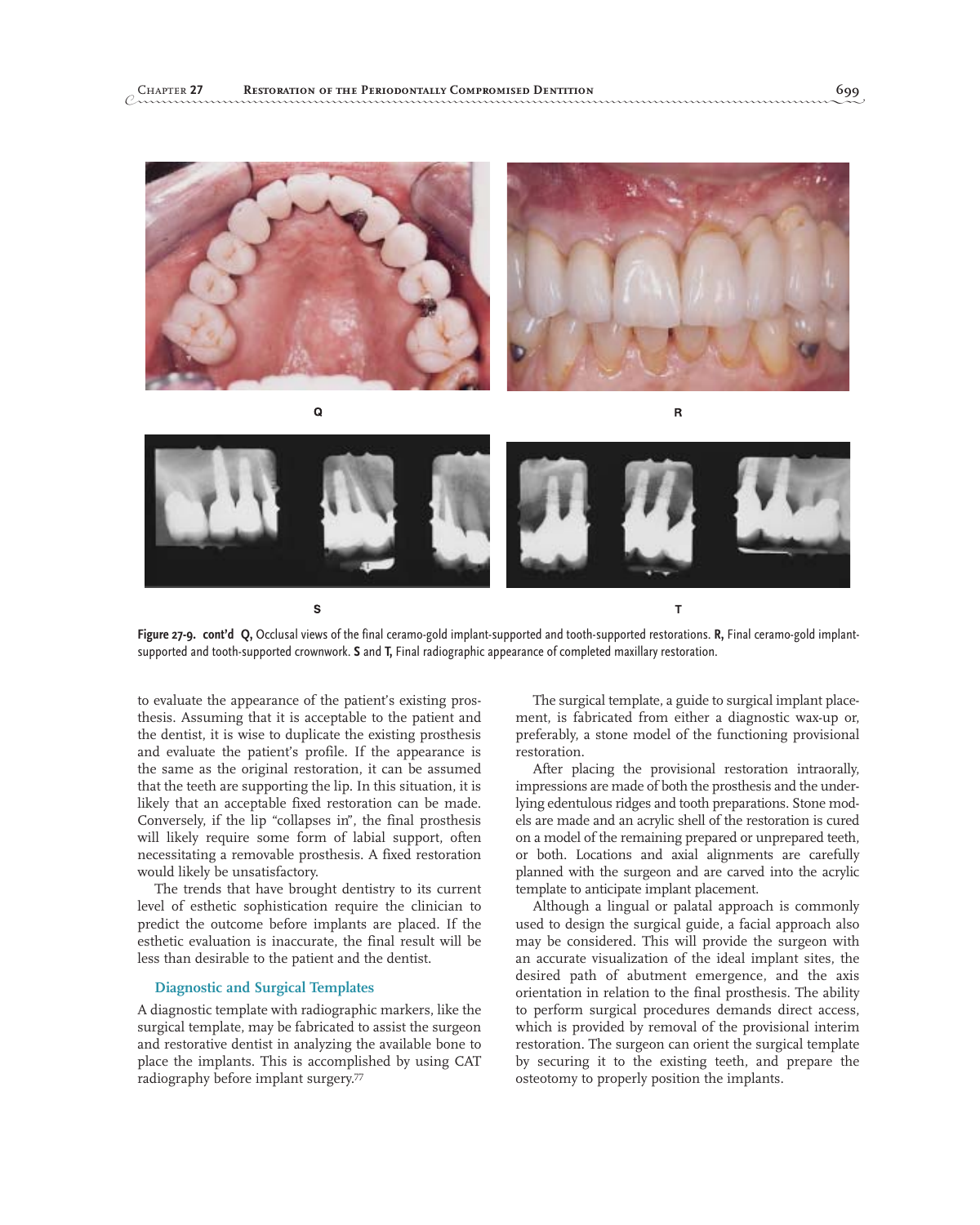Significant progress in biotechnology, radiology, and computer technology have allowed for more accurate diagnosis and treatment planning. This has recently resulted in the construction of three-dimensional bone models, stereolithography78 and navigational surgery to position endosseous implants with greater precision (Fig. 27-10).

---------------------------------------------------------------------

# **Considerations at the Surgical Phase**

The well-organized treatment plan may require various scenarios to place endosseous implants into bone where teeth still exist in areas of ridge deformity.

Where implant placement is anticipated, the teeth to be extracted usually are removed when the provisional restoration is inserted. The newly formed bone in the recent extraction sites is considered to be an excellent source of pluripotential cells to promote successful

osseointegration. Simultaneous extraction of the tooth and placement of the implant shortens the duration of treatment.

In an effort to more precisely determine the quality of the alveolar bone for immediate implant placement and to minimize the overall maturation phase, the teeth may be sectioned horizontally at their gingival margins or at the height of the alveolus.79 The pulps should be extirpated, the canals medicated and sealed, and provisional restorations fabricated leaving these tooth roots for the surgeon to extract at the time of implant installation. This avoids interference with early socket healing and precludes the risk for additional crestal bone resorption of the healing socket.<sup>80</sup> The surgeon will decide whether to extract and immediately place an implant into the socket. However, the surgeon may prefer to extract the

![](_page_25_Picture_7.jpeg)

![](_page_25_Picture_8.jpeg)

C

**Figure 27-10. A,** Premaxilla after LeFort I osteotomy, with inlay graft increasing ridge height by 7 mm. **B,** Diagnostic template using gutta percha markers and barium sulfate to locate endosseous implants in premaxillary region. **C** and **D,** Simulation of endosseous implant installation into four available premaxillary sites, as determined by evidence of bone on the computed axial tomography (CAT) scan images.

*Continued*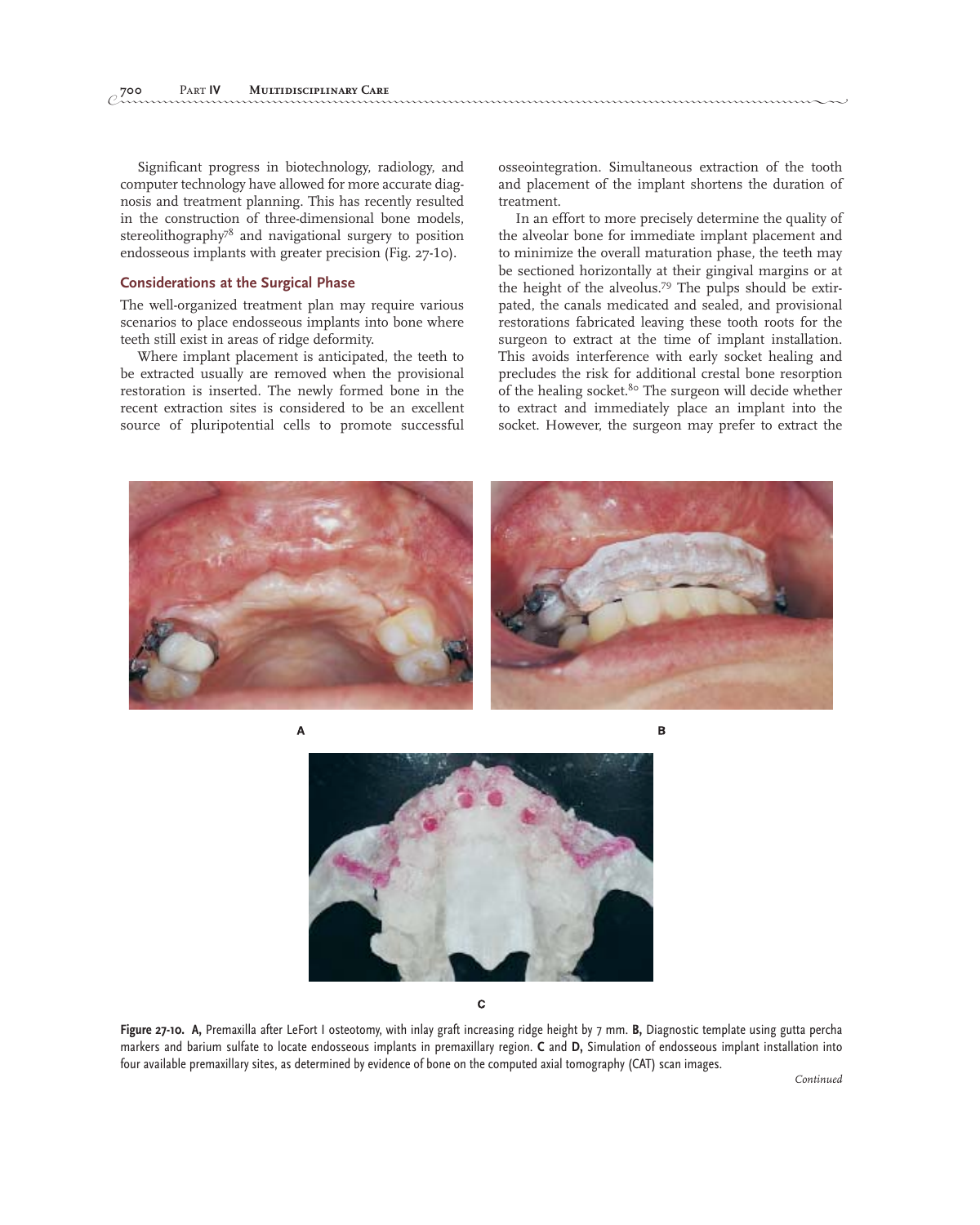![](_page_26_Figure_1.jpeg)

D

![](_page_26_Picture_3.jpeg)

**Figure 27-10. cont'd E,** Creation of three-dimensional maxillary bone model from CAT scan imaging. **F,** Surgical template with titanium cylinders to locate the implant sites with surgical precision.

*Continued*

--- $70\,\rm{I}$ 

tooth, place a bone graft and membrane, and allow it to heal 3 to 4 months before placing an implant.

If an edentulous ridge is modestly deformed and the site has been planned for implant placement, the surgeon may elect to position the implants at an angle that corresponds to the ideal final restoration. If a dehiscence or fenestration occurs, it can be corrected by placing a bone graft and barrier membrane.<sup>81</sup>

Dental implant placement in the atrophic or deformed alveolar ridge can be a surgical challenge (see Chapter 26).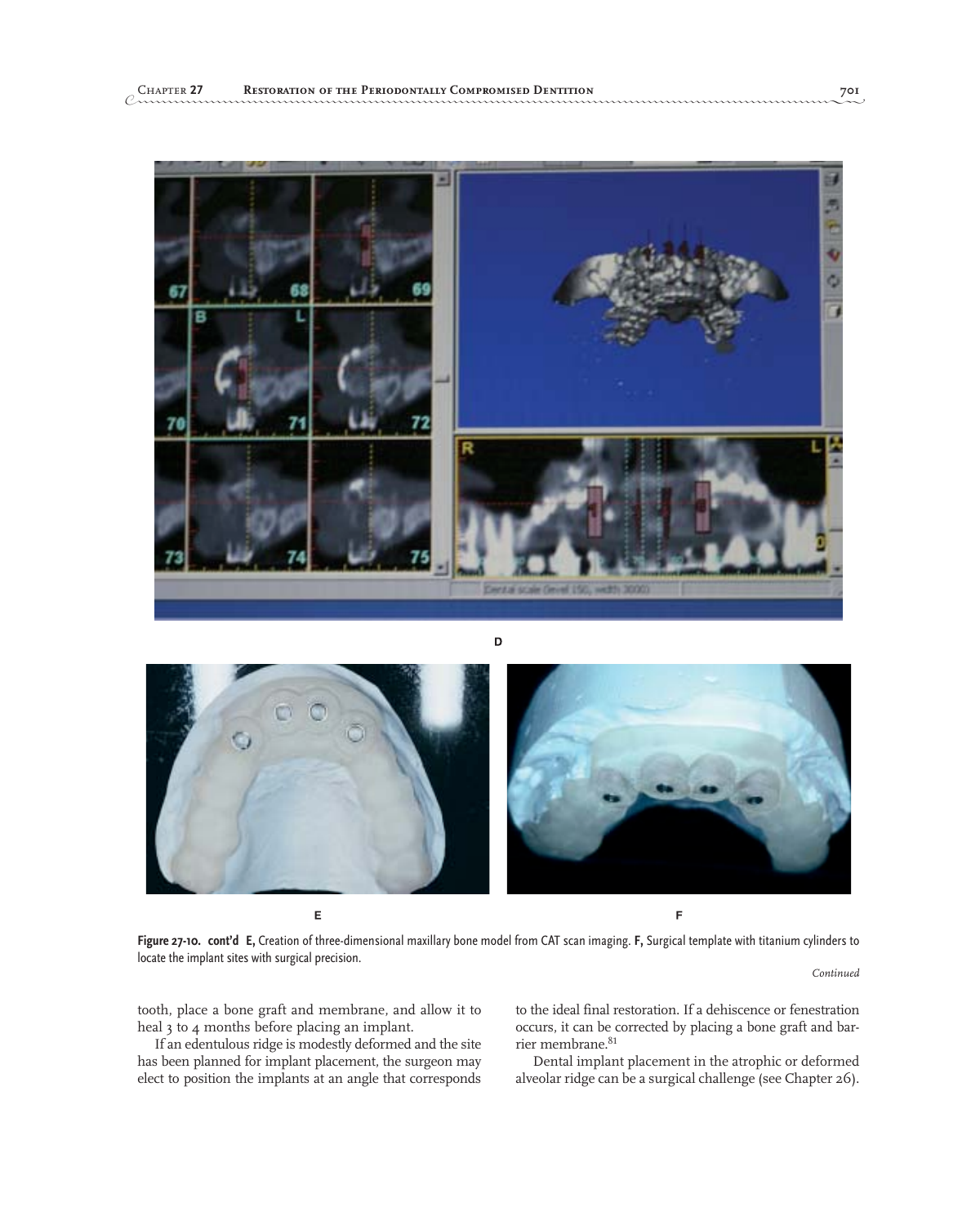![](_page_27_Picture_1.jpeg)

G

 $\overline{H}$ 

**Figure 27-10. cont'd G** and **H,** Surgical endosseous implant placement based on CAT scan technology and stereolithography.

--------------------------------------------------------------------- $\sim$ 

Alveolar bone augmentation is currently accomplished with guided bone regeneration techniques,  $63,82,83$  sinus bone augmentation, $84$  bone grafting, $85-87$  and alveolar distraction osteogenesis.<sup>88</sup> Two or more surgical interventions are frequently required to correct a major ridge deformity.63,82,83 First, the ridge must be reconstructed to a more normal anatomic form and size,77 followed by implant placement and soft tissue augmentation $89,90$ (Fig. 27-11).

Depending on the extent of the original ridge deformity, the surgical bone augmentation procedure can be relatively successful at restoring the bony contour to the following levels: Class I, 1 mm to 2 mm apical to the cementoenamel junction (CEJ) level of the adjacent teeth; Class II, 3 mm to 4 mm apical to the CEJ level of the adjacent

teeth; Class III, 5 mm or greater, apical to the CEJ level of the adjacent teeth.77

In reconstructing the deformed ridge to a Class I bone level, a normal overlying soft-tissue profile will often be created. For the Class II bone level, where there is still some horizontal and vertical deficiency, soft-tissue augmentation by means of connective tissue grafts, $89,90$ autogenous grafts (free or pedicle), or repositioning of the gingival complex, may mask the bony deficiency and create the appearance of normal topography.77

For the Class III level defect, prosthetic materials are frequently required to restore the hard-tissue and soft-tissue deformities and simulate the Class I reconstructed profile, which otherwise may be compromised in both height and width<sup>77</sup> (Fig. 27-12).

![](_page_27_Picture_10.jpeg)

 $\mathbf{A}$ 

B

**Figure 27-11. A,** Clinical preoperative view. **B-D,** Preoperative views and radiographs reveal severe loss of periodontal support with ridge deformities and deep infrabony defects.

*Continued*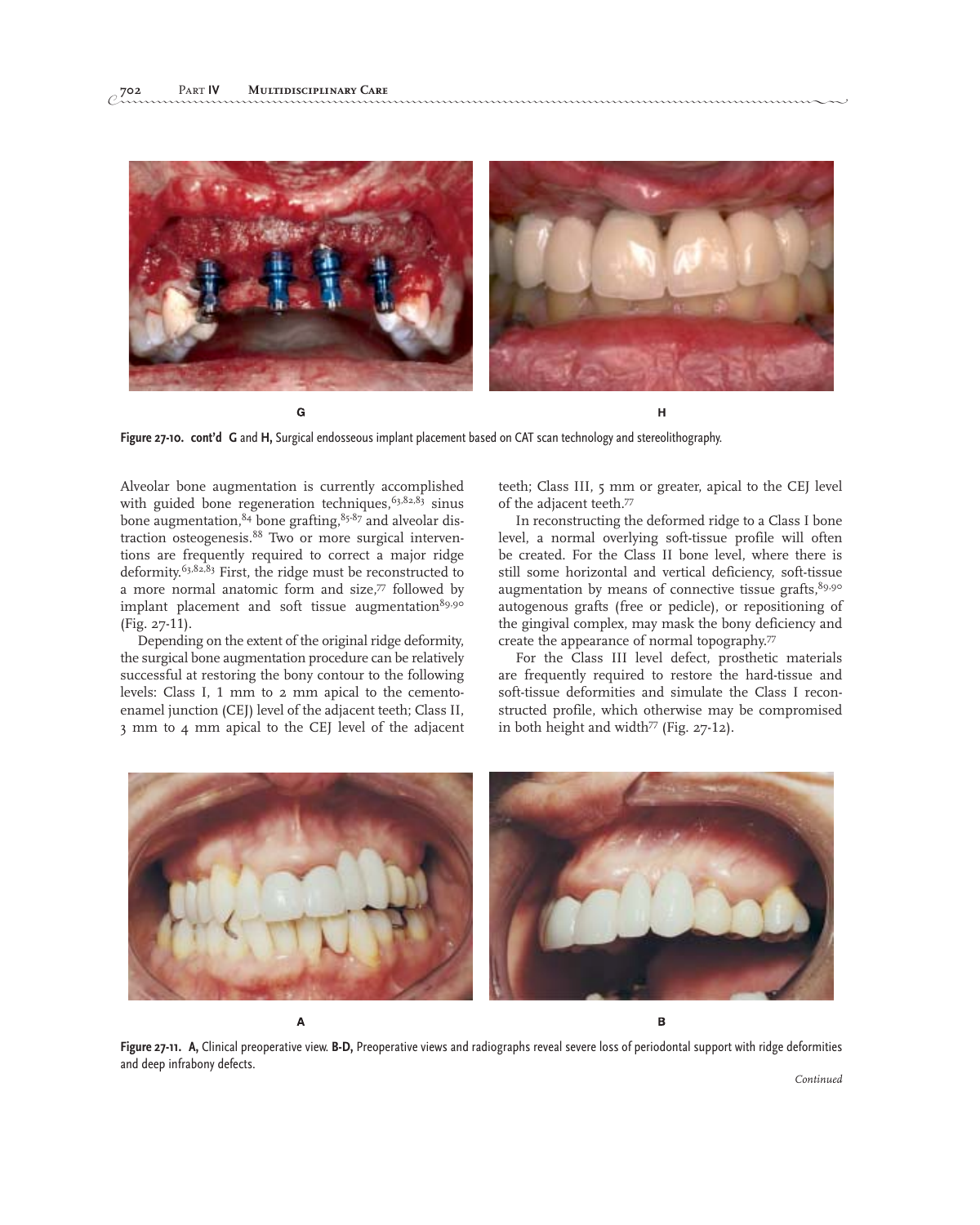![](_page_28_Picture_0.jpeg)

![](_page_28_Picture_1.jpeg)

**Figure 27-11. cont'd E** and **F,** Preoperative view and radiographs show severe loss of periodontal support with ridge deformities.

---------------------------- $703$ 

Cumumn

-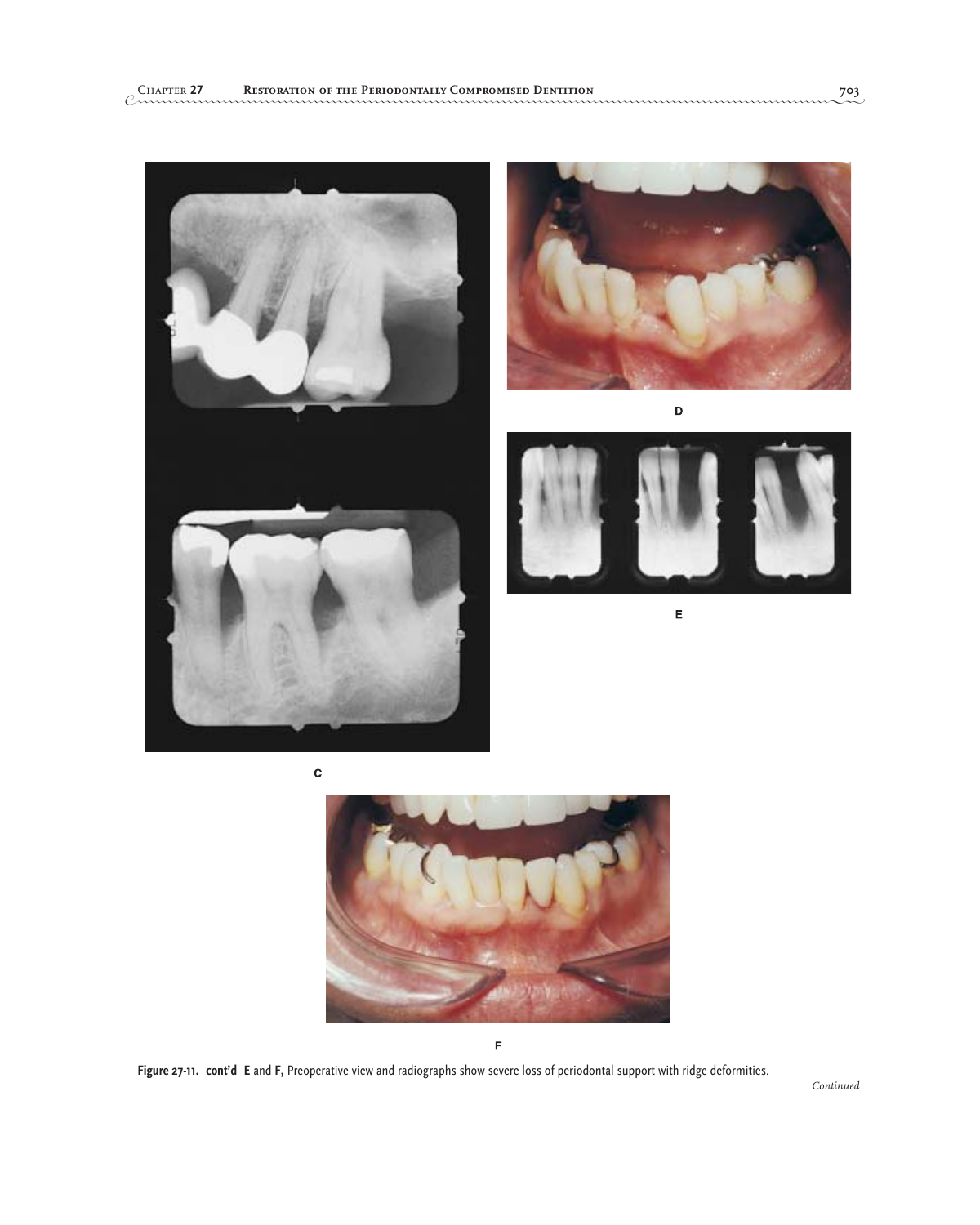![](_page_29_Picture_0.jpeg)

![](_page_29_Picture_1.jpeg)

G

![](_page_29_Picture_3.jpeg)

**Figure 27-11. cont'd G-I,** Preoperative views and radiographs show severely periodontally compromised teeth #5, #6, and #7. **J,** Fabrication of maxillary provisional acrylic restorations simultaneous with extraction of teeth #5, #6, #7, #9, and #13. **K,** Diagnostic template with gutta percha markers for CAT scan. **L,** Diagnostic template demonstrates the lack of available bone for endosseous implant placements, as evidenced by the voids on the stone model in the premaxilla and on the radiographic CAT scan.

*Continued*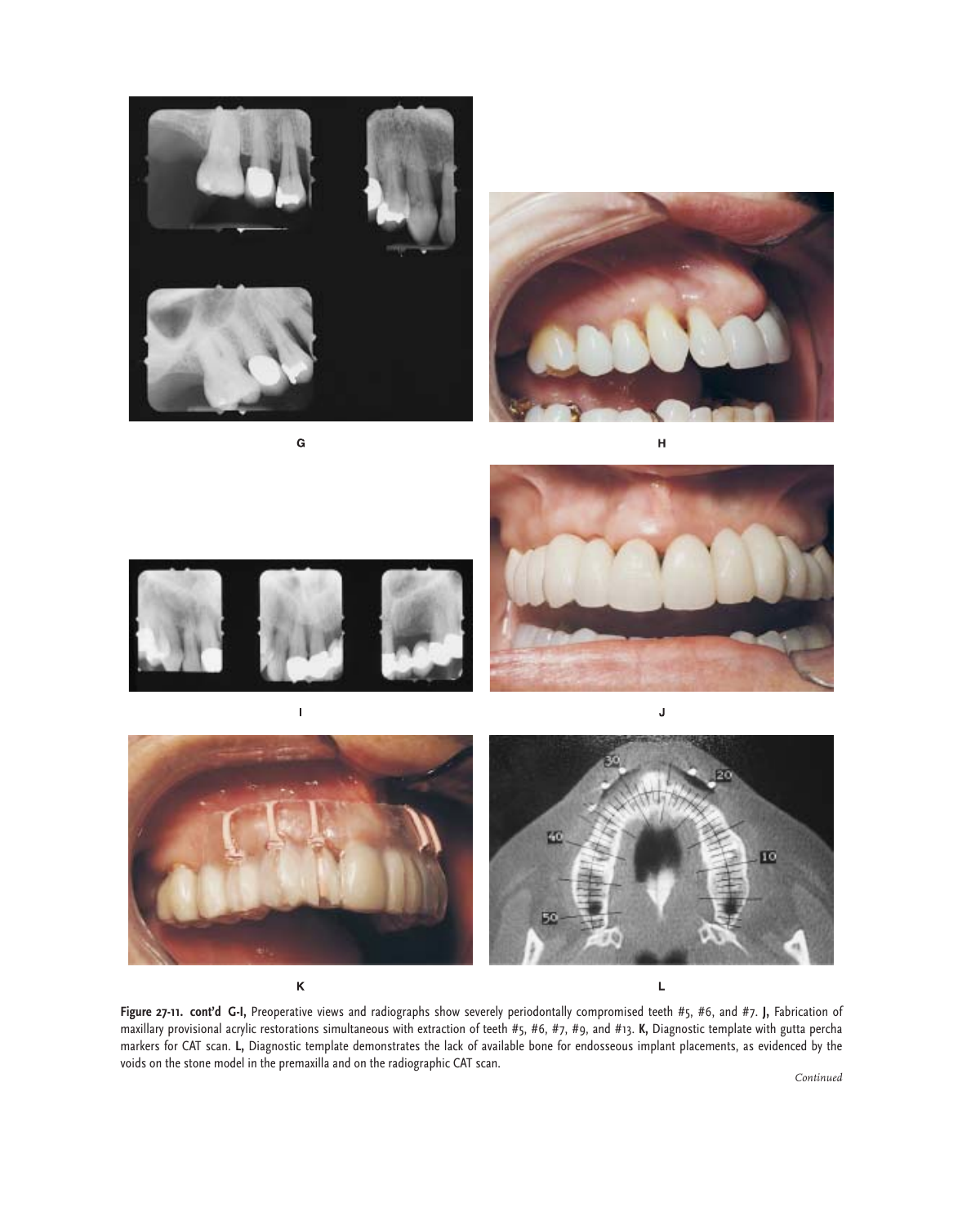![](_page_30_Picture_1.jpeg)

![](_page_30_Picture_2.jpeg)

![](_page_30_Picture_3.jpeg)

![](_page_30_Picture_4.jpeg)

 $\mathbf Q$ 

Figure 27-11. cont'd M-O, Iliac crest bone grafting, mortised into the upper right and upper anterior residual ridges to restore horizontal and vertical component of bone loss (performed by Dr. Jeffrey Posnick). **P** and **Q,** Views of onlay graft of upper right side with fixation (performed by Dr. Jeffrey Posnick).

*Continued*

----------------------

 $\mathsf{P}$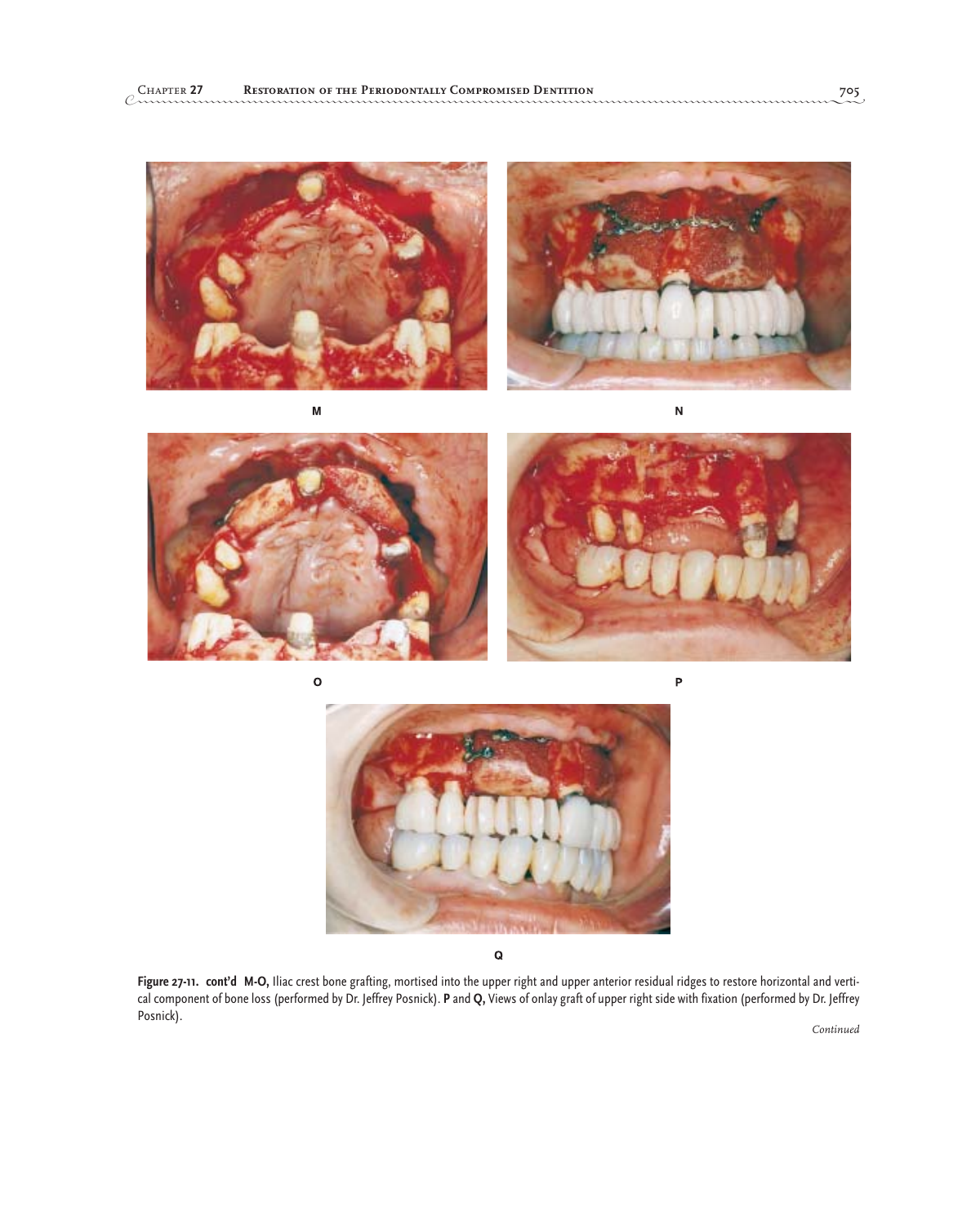![](_page_31_Picture_1.jpeg)

--------------------------------------------------------------------

![](_page_31_Picture_2.jpeg)

![](_page_31_Picture_3.jpeg)

 $\mathbf{V}$ 

W

**Figure 27-11. cont'd R,** Postoperative healing of onlay graft sites. **S,** Panoramic radiographic view of the onlay graft sites. **T,** Interim provisional restoration. **U,** Vertical relation of endosseous implants to surgical template. **V** and **W,** Preparation of onlay graft site to install endosseous implants. First, the surgical template is installed. Measurements taken relative to the template will locate the implants vertically in the onlay-grafted bone, relative to the cementoenamel junction of the adjacent teeth. Note the use of the second surgical template to define the rise and fall of the bony topography, relative to the vertical depth to which each implant is positioned. Implants installed to proper mesiodistal, buccopalatal, and vertical positions (performed by Dr. Garry Miller).

*Continued*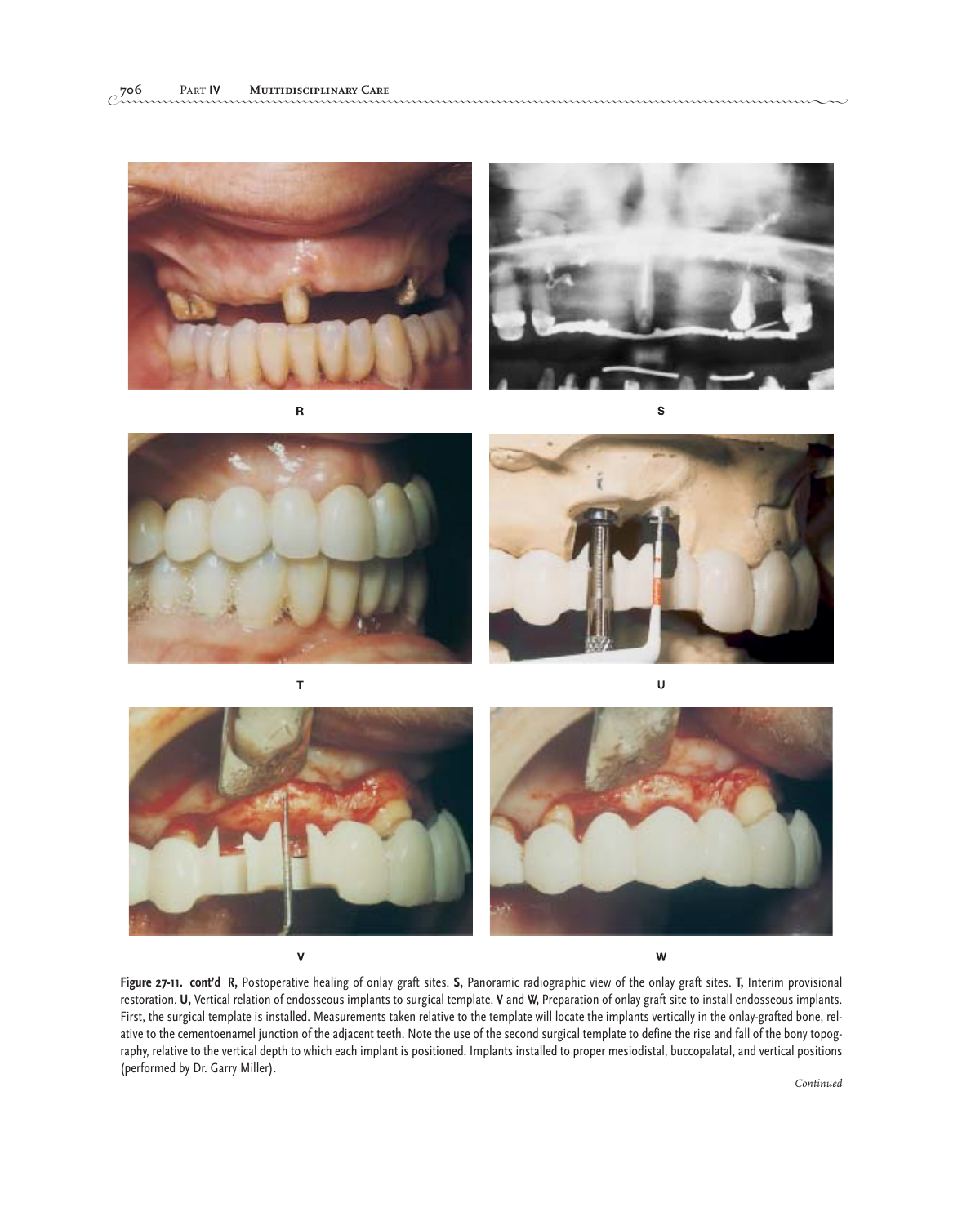![](_page_32_Picture_1.jpeg)

**BB** 

**Figure 27-11. cont'd X,** Soft tissue topography without demonstrating modest rise and fall to gingival topography. **Y,** Final ceramo-gold implant and tooth-supported restoration. **Z-BB,** Final maxillary radiographic images.

*Continued*

After the bony ridge has been reconstructed and the endosseous implants installed, a sufficient healing period must be observed to ensure a satisfactory "take." Bone remodeling adjacent to implant fixtures occurs over a period of at least a year, leading to more mature bone (compact lamellar bone) within which the implant can better tolerate the forces of occlusion.<sup>91</sup>

The essential criteria for alveolar ridge reconstruction and successful implant placement are the following:

(1) appropriate quantity of horizontal and vertical bone and adequate quality of bone; (2) sufficient keratinized tissue overlying the bony crest; and (3) adequate distance between implants.<sup>8</sup>

# **Transitional Implant-Assisted Restoration**

It is important to coordinate the schedules of the surgeon and the restorative dentist to begin the process of restoring the implants after an established healing period.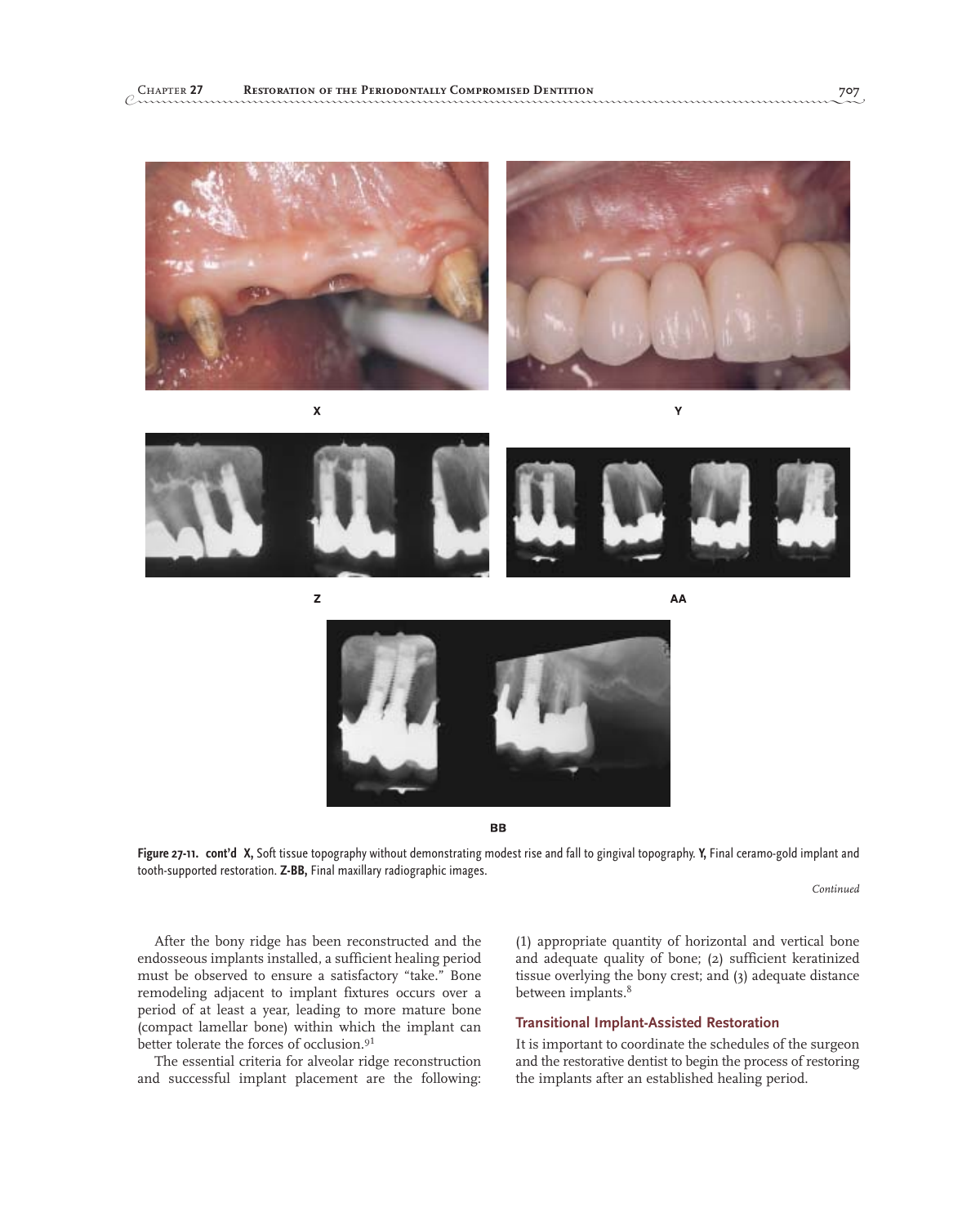![](_page_33_Picture_1.jpeg)

--------------------------------------------------------------------

![](_page_33_Picture_2.jpeg)

 $cc$ 

EE

![](_page_33_Picture_5.jpeg)

DD

GG

![](_page_33_Picture_8.jpeg)

 $\overline{\text{FF}}$ 

HH

Figure 27-11. cont'd CC-EE, Final ceramo-gold restorations demonstrating reasonably normal soft tissue topography. The adjacent endosseous implants minimize the potential to preserve the height of the interproximal papilla (as described by Tarnow and colleagues<sup>8</sup>). **FF-HH,** Preoperative mandibular radiographs.

*Continued*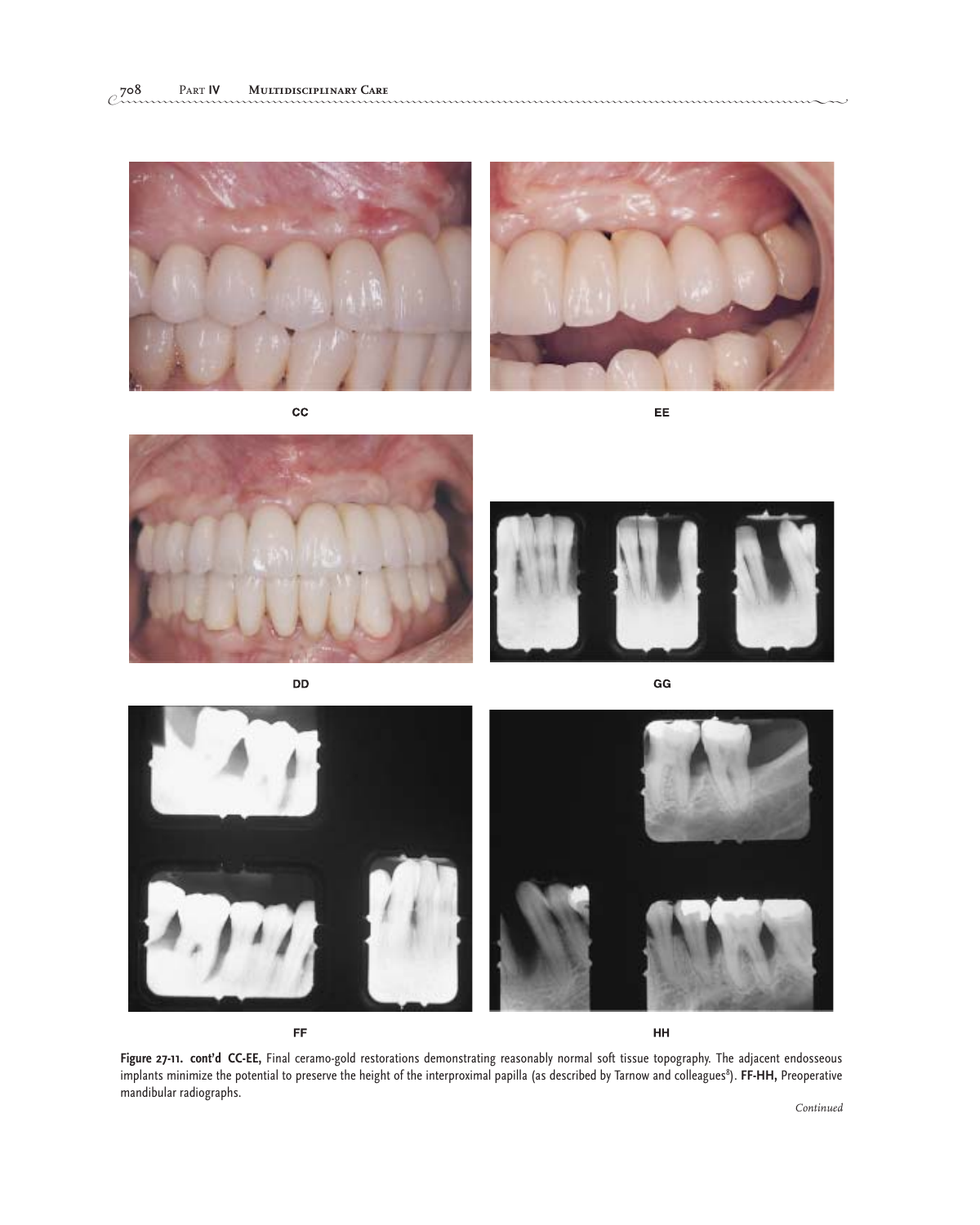![](_page_34_Picture_1.jpeg)

![](_page_34_Picture_2.jpeg)

--------------------------

 $\bar{\mathbf{u}}$ 

 $\overline{\mathsf{L}}\overline{\mathsf{L}}$ 

![](_page_34_Picture_5.jpeg)

![](_page_34_Picture_6.jpeg)

 ${\mathsf J}{\mathsf J}$ 

**MM** 

![](_page_34_Picture_9.jpeg)

KK

**NN** 

**Figure 27-11. cont'd II-KK,** Final ceramo-gold tooth-supported restorations: mandibular radiographs. **LL-NN,** Final ceramo-gold tooth-supported mandibular restoration with root resected molars and extraction of hopeless teeth.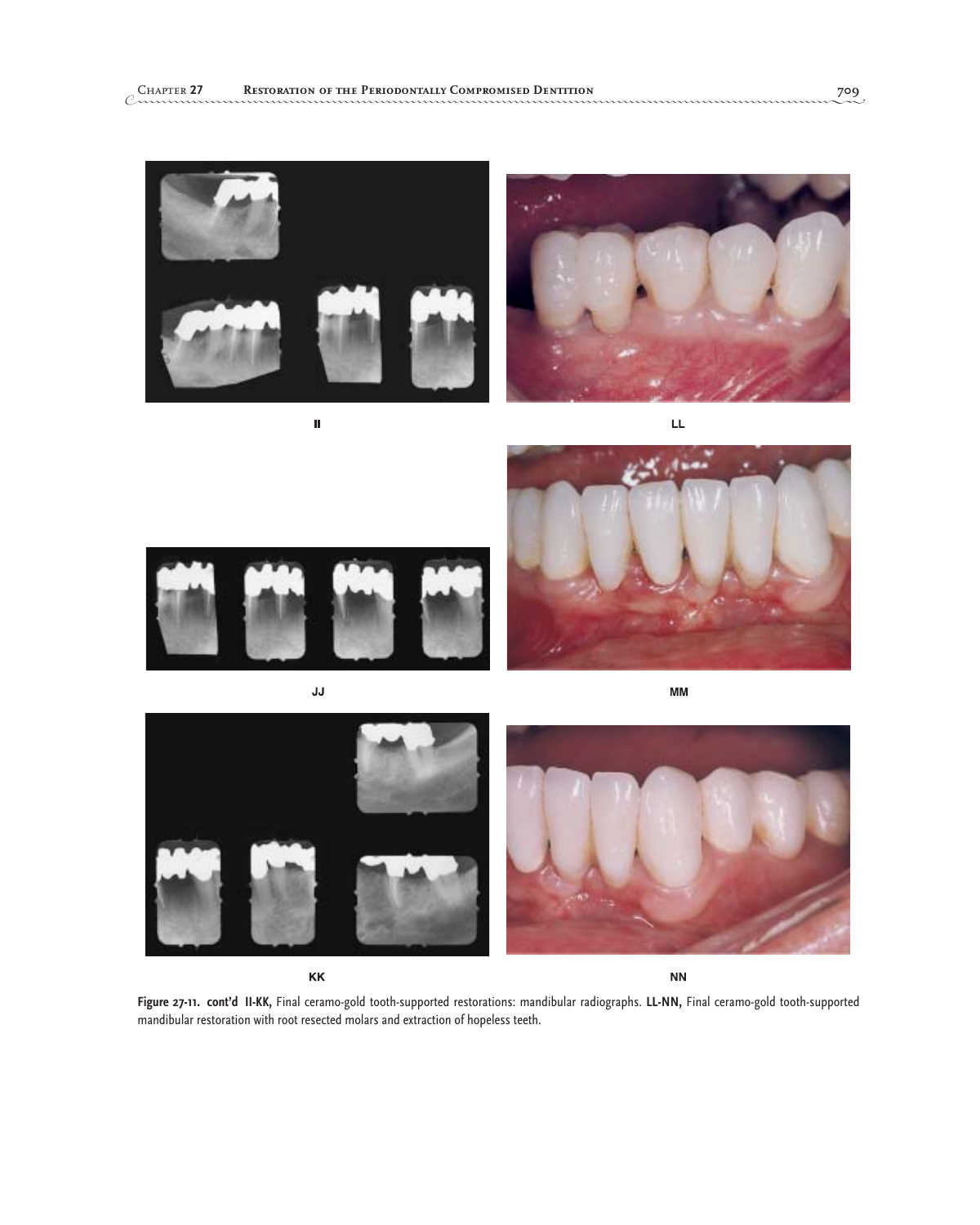![](_page_35_Picture_1.jpeg)

--------------------------------------------------------------------- $\sim$ 

Figure 27-12. A, Preoperative model view of residual ridge extending from former tooth site #17 through #26 inclusive—a result of the removal of a squamous cell carcinoma. **B,** Panoramic view of residual ridge extending from former tooth #17 through #26 inclusive. **C,** Provisional implantsupported restoration. D, Implant-supported (×5), fixed, ceramo-gold restorations, replacing the anatomic crown, root, and gingiva—the Misch FPIII<sup>109</sup> classification for fixed implant prostheses (implant placement by Dr. Karl A. Rose).

The surgeon will perform a small gingival punch procedure to expose the head of the implant or a mucoperiosteal flap procedure to reposition the gingival complex around the implants. A transepithelial healing component is then secured to the implant. After soft tissue maturation,  $8.92-95$  a high or low profile transepithelial abutment may be selected depending on the biologic dimension of tissues,96 and a provisional restoration is fabricated to restore form and function. For "one-stage" implants, the restorative dentist can begin the provisional restoration at the appropriate scheduled time.

When multiple implants are exposed and angulation is a concern, it may be beneficial to take an impression that records the orientation of the fixture heads after early soft tissue healing. A new provisional restoration is then fabricated in the laboratory (Fig. 27-5), using temporary cylinders that are designed to mate directly with the implant body.97

Frequently at the second stage, the existing interim provisional prosthesis is modified by shortening the undersurface of the pontics to provide room for the healing components. Later these components are removed, abutments of proper height are screwed into position and temporary crown cylinders are seated, shortened to contact the opposing occlusion, and incorporated into the existing provisional restoration.

If there is any doubt as to the feasibility of accomplishing functional and esthetic alignment of the implant abutments, temporary crown cylinders are available from most implant manufacturers. They ensure an intimate fit to the titanium abutment or fixture head and allow the clinician to start developing the anticipated contours. Should the form require modification, the acrylic offers ample opportunity to make any modifications without jeopardizing the accuracy of the fit.

Chiche and colleagues<sup>98</sup> have pointed out that as a result of "surgical and anatomic limitations, implant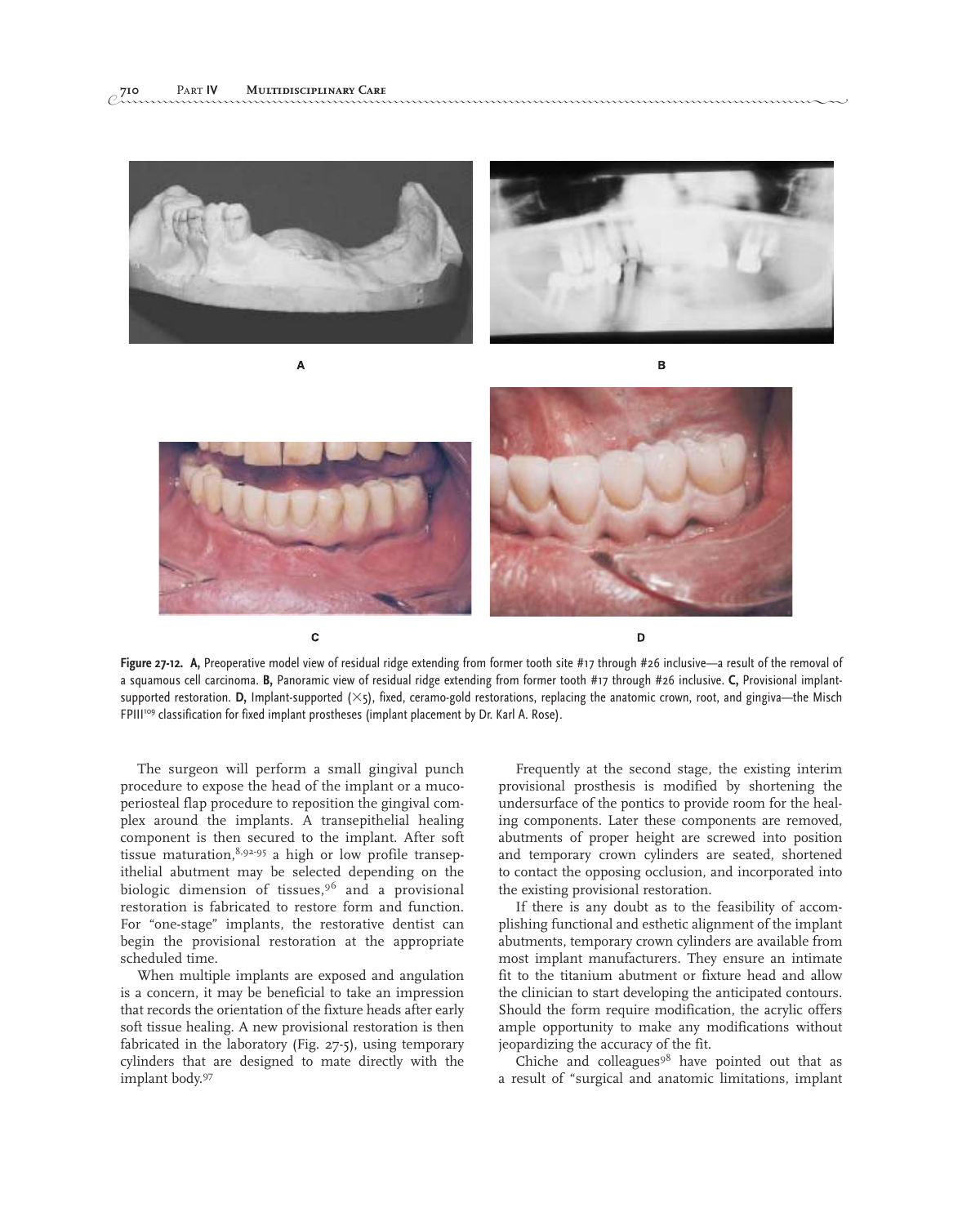placement may not correspond to the initial expectation set at the presurgical phase, and over-contouring the final restoration could create aesthetic and functional liabilities." They continue their explanation, stating that "the path of emergence of the fastening screw through the prosthesis may compromise part of the facial or occlusal morphology, especially if it passes through a primary centric occlusal contact, an interproximal embrasure" or the facial veneer. "Even minor discrepancies between an implant and crown axis may result in eccentric screws, since such deviations are magnified at the level of the occlusion." Here the transitional prosthesis is invaluable in diagnosing these prosthetic limitations. With this early awareness, a plan can be better anticipated involving the use of angled abutments, custom-angled abutments, the fabrication of an auxiliary substructure, and the application of pink ceramic to facilitate the prosthetic result by the dental laboratory. Some have conjectured that the implant-assisted provisional restoration may provide a shock-dampening effect that may be beneficial during the first year of bone maturation adjacent to the implant fixtures.

At this stage, a radiographic and clinical evaluation of the stability of the implant fixtures is made. The compromised teeth that were retained to support the interim prosthesis are extracted at this time.<sup>52</sup> Some of the natural teeth may be removed in favor of additional implants or retained as indirect retainers in situations in which fewer implants are used in the overall support of the prosthesis. If a new transitional prosthesis has recently been fabricated, there may have been a change in the occlusal vertical dimension or the esthetic form, both of which would require further modification. In addition, it may be necessary to consider mucogingival treatment to enhance the complex of attached masticatory mucosa around selected teeth or implants.99

A transepithelial collar of minimal height, shallow sulcus depth, and a circumscribed border of bound-down keratinized tissue are essential for conventional plaquecontrol measures around implant crowns.

# **Final Prosthetic Phase of Treatment**

Now that the final prognoses for all teeth and implants have been established, the restorative dentist can use crown and bridge techniques to construct the final prosthesis. The dentist may proceed with final impressions of the natural teeth, relate them to the proper position of the implant fixtures or abutments, and fabricate a master model. To initiate the laboratory procedures, the case is carefully mounted on an appropriate articulator by means of a series of occlusal registrations.

On the master model, a soft tissue marginal profile should be fashioned around each natural tooth die and implant analogue to simulate the gingival condition in the oral cavity. This allows for predictable abutment head selection in terms of proper height, angulation, and emergence profile. Technical choices are made concerning case design, case construction, the use of telescopic copings on retained natural teeth, or the use of precision "dovetail" slide attachments to interlock sections of teeth and implants, when indicated. When fixed implantsupported prostheses in combination with a removable partial denture are used, "stress-relieving" attachments may be considered.

-------------------------------------

The primary substructure is fabricated and examined relative to the gingival margin placement; the fit of the copings is tested individually then collectively soldered, and the final ceramo-metal restoration is completed. Today it is possible for the computer to be used as a complementary or alternative technique to conventional impressions. Photogrammetry with digitized images, and laser/optical scanners can support computer-assisted design/computer-assisted manufacturing and computermilling techniques in the fabrication of titanium-implant frameworks and ceramic and zirconium-oxide implant frameworks.<sup>1</sup><sup>00</sup> On delivery of the final prosthesis, a strong cement is used to secure the crowns on the remaining teeth. The fixture-assisted dental reconstruction is then seated with a temporary cement to create a hermetic seal at the interface of the abutment and superstructure. Retention and resistance to displacement may be enhanced by securing the prosthesis with set screws.<sup>101</sup> Using carefully machined/milled abutments, the practitioner may choose to cement the prosthesis in lieu of screw retention.<sup>102</sup>

# **Long-Term Maintenance/Professional Care**

The completed prosthesis and its supporting components (teeth and implants) are carefully monitored with a maintenance program, alternating visitations between the surgeon and the restorative dentist (Fig. 27-13). Any tissue changes or prosthetic problems can be detected early and addressed efficiently.35,<sup>1</sup>03,1<sup>04</sup> Periapical and panoramic radiographs are taken at appropriate intervals to ascertain any changes that may haven taken place at the bone/implant interface and around natural teeth.

Mechanical failures (such as breakage of porcelain, solder joints, components, and implants) may occur long after the placement of the prosthesis, sometimes between 5 and 10 years.<sup>105</sup> According to Wiskott and colleagues,<sup>106</sup> fatigue failure is a "result of the development of microscopic cracks in areas of stress concentration." Continual loadings result in the cracks fusing to an ever-growing fissure that insidiously weakens the restoration. Eventually catastrophic failure results from a final loading cycle that exceeds the mechanical capacity of the remaining sound portion of the material. Based on the occlusal indicators, there may be great value in fitting the patient's dentition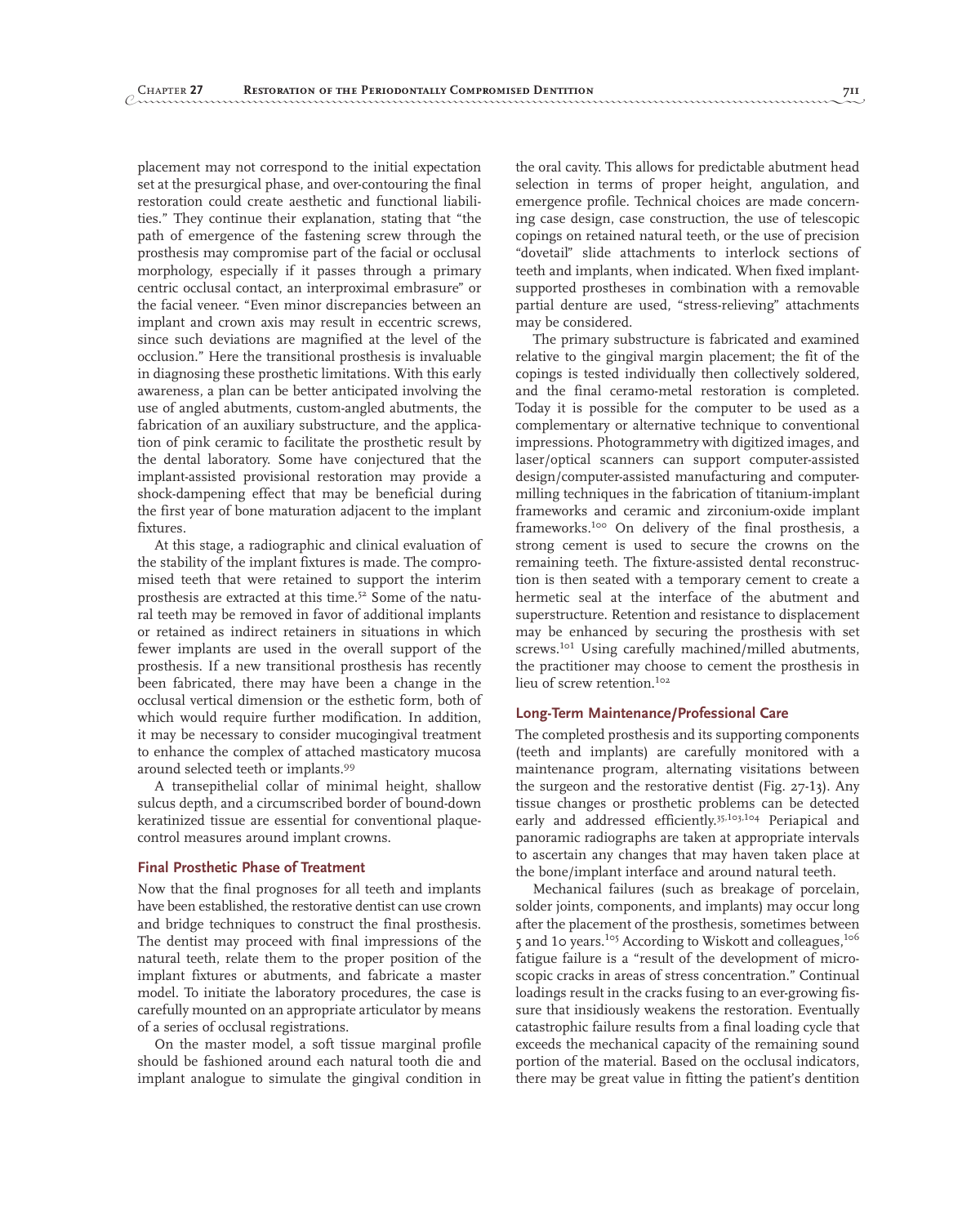![](_page_37_Picture_0.jpeg)

 $A1$ 

 $A2$ 

![](_page_37_Picture_3.jpeg)

 $A3$ 

Figure 27-13. A, Pretreatment full-mouth radiographic series (year 2/1967) demonstrating missing teeth, severe periodontitis with furcation invasions, and marked areas of alveolar bone destruction around many maxillary and mandibular teeth.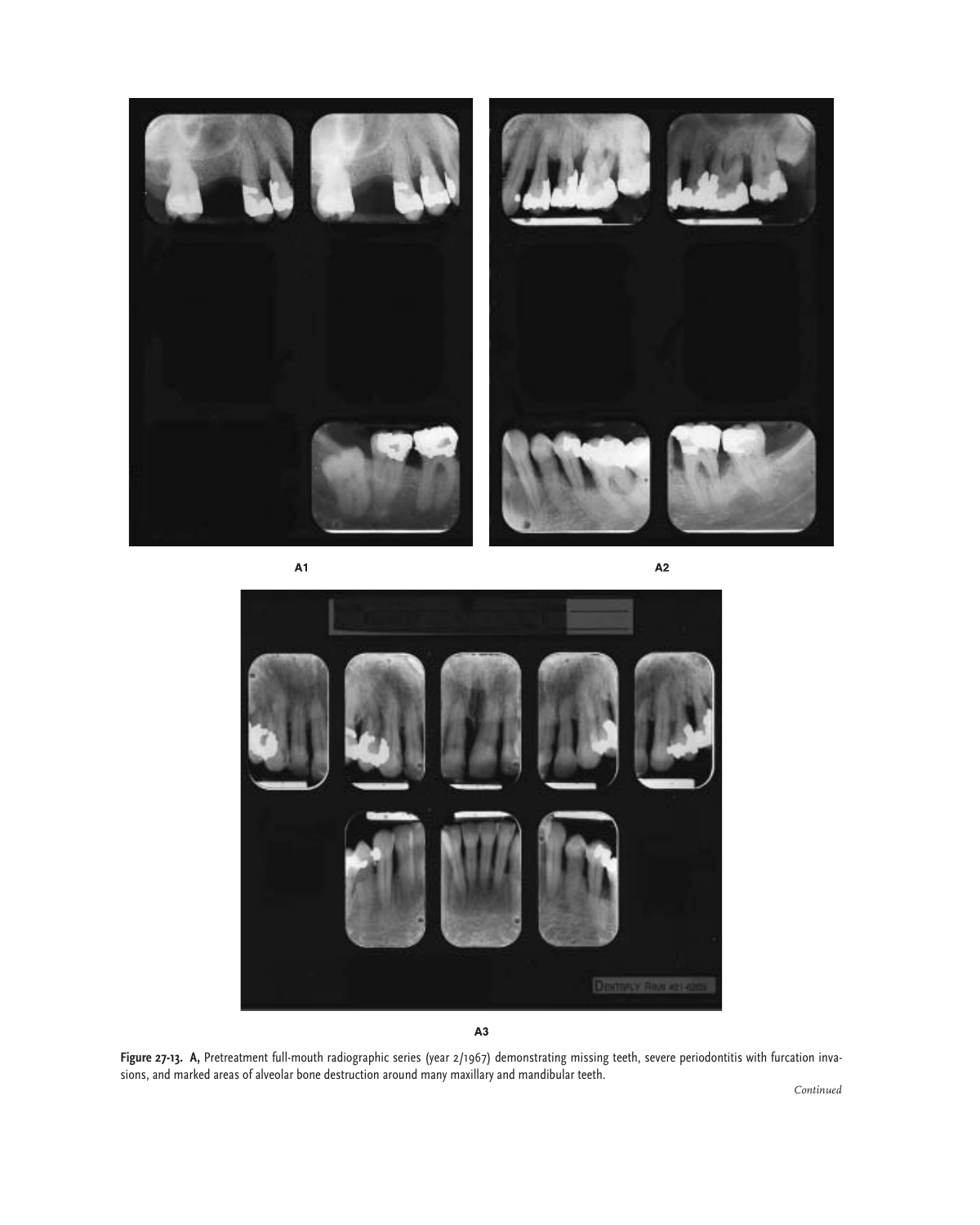![](_page_38_Picture_1.jpeg)

B

**Figure 27-13. cont'd B,** Posttreatment full-mouth radiographic series (year 9/1997) demonstrating 30 years of clinical and radiographic follow-up. Note the long-term success and maintenance of the supporting teeth of the fixed splinted periodontal prosthesis (periodontal prosthetic treatment performed by Dr. Jeffrey Ingber).

with an occlusal appliance as part of the long-term preservation of the prosthesis.

# **CONCLUSION**

The field of periodontal prosthesis has contributed much to our understanding of dental diseases and the methods of treating these problems. Periodontal prosthesis has truly been the hallmark of interdisciplinary care. Its future lies in all disciplines acting in concert to expand and enhance the accomplishments made during the last 50 years.

# **ACKNOWLEDGMENTS**

This chapter is dedicated to Dr. Morton Amsterdam, the father of Periodontal Prosthesis. Any errors in omission or commission are not his, but are attributable to us, the authors. Additional thanks go to Sylvie Rupple-Bozilov for her technical assistance in the preparation of this manuscript.

The authors thank the Seattle Study Club and Dr. Michael Cohen specifically, for allowing us to update and reprint much of the article Starr, N.L., "Treatment Planning and Treatment Sequencing With and Without Endosseous Implants; A Comprehensive Therapeutic Approach to the Partially Edentulous Patient", Seattle Study Club Journal; 1995; 1:1, 21-34.

# **REFERENCES**

1. Amsterdam M: Periodontal prosthesis—twenty-five years in retrospect, *Alpha Omegan* 67:8-52, 1974.

-------------------------------

- 2. Amsterdam M, Abrams L: Periodontal prosthesis. In Goldman HM, Cohen DW, editors: *Periodontal therapy*, St. Louis, 1973, CV Mosby Company, pp 977-1013.
- 3. Adell R, Lekholm U, Rocklen B, Branemark PJ: A 15-year study of osseointegrated implants in the treatment of the edentulous jaw, *Int J Oral Surg* 10:387-416, 1981.
- 4. Amsterdam M, Weisgold AS: Periodontal prosthesis: a 50-year perspective, *Alpha Omegan* 93:23-30, 2000.
- 5. Tarnow DP, Magner AW, Fletcher P: The effect of the distance from the contact point to the crest of bone on the presence or absence of the interproximal dental papilla, *J Periodontol* 63:935-996, 1992.
- 6. Choquet V, Hermans M, Adrianssens P et al: Clinical and radiographic evaluation of the papilla level adjacent to single-tooth dental implants. A retrospective study in the maxillary anterior region, *J Periodontol* 72:1364-1371, 2001.
- 7. Salama H, Salama M, Garber D, Adar P: The interproximal height of bone. A guidepost to predictable aesthetic strategies and soft tissue contours in anterior tooth replacement, *Pract Periodontics Aesthet Dent* 10:1131-1141, 1998.
- 8. Tarnow D, Cho SC, Wallace SS: The effect of inter-implant distance on the height of inter-implant bone crest, *J Periodontol* 4:546-549, 2000.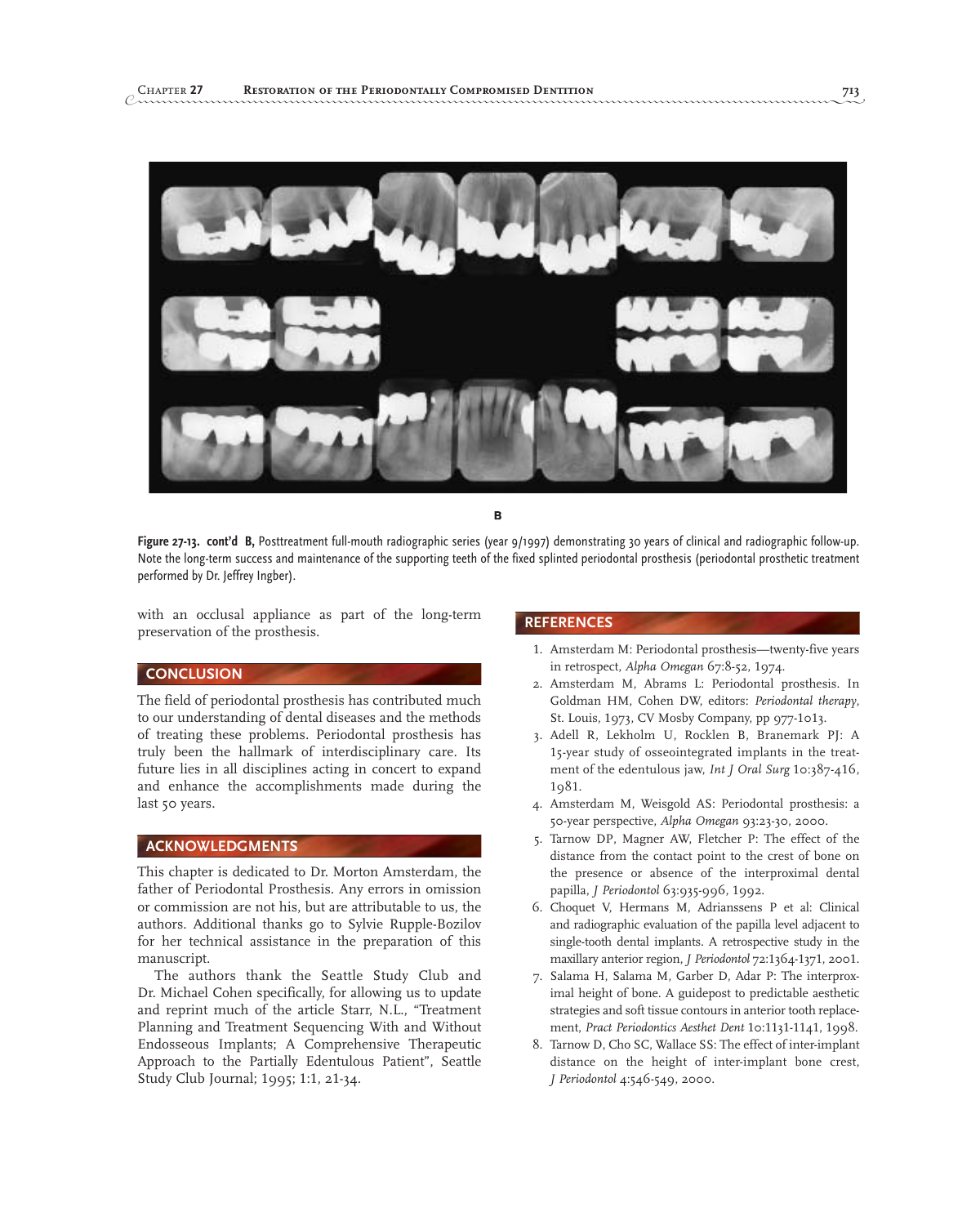9. Garber D: The esthetic dental implant: letting the restoration be the guide, *J Am Dent Assoc* 126:319-325, 1995.

--------------------------------------------------------------------- $\sim$ 

- 10. Kois JC: Predictable single tooth peri-implant esthetics: five diagnostic keys, *Compend Contin Educ Dent* 22:199-206, 2001.
- 11. Salama H, Salama M, Garber D et al: Developing optimal peri-implant papillae within the esthetic zone; guided soft tissue augmentation, *J Esthet Dent* 7:125-129, 1995.
- 12. Phillips K, Kois JC: Aesthetic peri-implant site development—the restorative connection, *Dent Clin North Am* 42:57-70, 1998.
- 13. Jansen C, Weisgold AS: Presurgical treatment planning for the anterior single tooth implant restoration, *Compend Contin Educ Dent* 16:746-761, 1995.
- 14. Weisgold AS, Arnoux J-P, Lu J: The single tooth anterior implant: a word of caution, part I, *J Esthet Dent* 9:225-233, 1998.
- 15. Ochsenbein C, Ross S: A concept of osseous surgery and its clinical applications. In Ward HL, Chas C, editors: *CDS. A periodontal point of view*. Springfield, Ill, 1973, Charles C. Thomas.
- 16. Weisgold AS: Contours of the full crown restoration, *Alpha Omegan* 10:77-89, 1977.
- 17. Olsson M, Lindhe J: Periodontal characteristics in individuals with varying forms of the upper central incisors, *J Clin Periodontol* 18:78-82, 1991.
- 18. Becker W, Ochsenbein C, Tibbetts L, Becker BE: Alveolar bone anatomic profiles as measured from dry skulls. Clinical ramifications, *J Clin Periodontol* 24:727-731, 1997.
- 19. Magne P, Douglas WH: Additive contour of porcelain veneers: a key element in enamel preservation, adhesion, and esthetics for aging dentition, *J Adhes Dent* 1(1):81-92, 1999.
- 20. Svanberg G, Lindhe J: Experimental tooth hypermobility in the dog: a methodological study, *Odontol Revy* 24:269-282, 1973.
- 21. Kantor M, Polson AM, Zander H: Alveolar bone regeneration after removal of inflammatory and traumatic factors, *J Periodontol* 47:687-695, 1976.
- 22. Lindhe J, Nyman S: The role of occlusion in periodontal disease and the biological rationale for splinting in treatment of periodontitis, *Oral Sci Rev* 10:11-43, 1977.
- 23. Starr NL: The distal extension case: an alternative restorative design for implant prosthetics, *Int J Periodontics Restorative Dent* 21:1, 61-67, 2001.
- 24. Lindhe J, Svanberg G: Influence of trauma from occlusion on progression of experimental periodontitis in the beagle dog, *J Clin Periodontol* 1:3-14, 1974.
- 25. Lindhe J, Svanberg G: Vascular reactions in the periodontal ligament incident to trauma from occlusion, *J Clin Periodontol* 1:58-69, 1974.
- 26. Lindhe J, Ericcson I: Influence of trauma from occlusion on reduced but healthy periodontal tissues in dogs, *J Clin Periodontol* 3:110-122, 1976.
- 27. Ericcson I, Lindhe J: Lack of effect of trauma from occlusion on the recurrence of experimental periodontitis, *J Clin Periodontol* 4:115-127, 1977.
- 28. Lindhe J, Nyman S: The role of occlusion in periodontal disease and the biological rationale for splinting in treatment of periodontitis, *Oral Sci Rev* 10:11-43, 1977.
- 29. Nyman S, Lindhe J, Ericcson I: The effect of progressive tooth mobility on destructive periodontitis in the dog, *J Clin Periodontol* 5:213-225, 1978.
- 30. Waerhaug J: The infrabony pocket and its relationship to trauma from occlusion and subgingival plaque, *J Periodontol* 50:355-365, 1979.
- 31. Ericcson I, Lindhe J: Effect of longstanding jiggling on experimental marginal periodontitis in the beagle dog, *J Clin Periodontol* 9:497-503, 1982.
- 32. Lindhe J, Ericcson I: Effect of elimination of the jiggling forces on periodontally exposed teeth in the dog, *J Periodontol* 53:562-567, 1982.
- 33. Philstom BL, Anderson KA, Aeppli D, Schaffer EM: Association between signs of trauma from occlusion and periodontitis, *J Periodontol* 57:1-6, 1986.
- 34. Rangert B, Jemt T, Jorneus L: Forces and moments on Branemark implants, *Int J Oral Maxillofac Implants* 4:241-247, 1989.
- 35. Starr NL: Treatment planning and treatment sequencing with and without endosseous implants: a comprehensive therapeutic approach to the partially edentulous patient, *Seattle Study Club Journal* 1:1, 21-34, 1995.
- 36. Israelson H, Plemons JM, Watkins P, Sony C: Bariumcoated surgical stents and computer-assisted tomography in the preoperative assessment of dental implant patients, *Int J Periodontics Restorative Dent* 12:53-61, 1992.
- 37. Gurel G: Predictable, precise, and repeatable tooth preparation for porcelain laminate veneers, *Pract Proced Aesthet Dent* 15(1):17-24, 2003.
- 38. Marks MH: Tooth movement in periodontal therapy. In Goldman HM, Cohen DW, editors: *Periodontal therapy*, St. Louis, 1973, CV Mosby Company, pp 533-537.
- 39. Nyman S, Lindhe J, Karring T: Reattachment—new attachment. In Lindhe J, editor: *Textbook of clinical periodontology*, Copenhagen, 1989, Munksgaard, pp 450-476.
- 40. Lekholm U, Zarb GA, editors: *Tissue-integrated prostheses: osseointegration in clinical dentistry*. Chicago, 1985, Quintessence Publishing Company, pp 199-209.
- 41. Alberektsson T, Zarb GA, Worthington P, Eriksson AR: The long-term efficacy of currently used dental implants: a review and proposed criteria of success, *Int J Oral Maxillofac Implants* 1:11-25, 1986.
- 42. Zarb GA, Schmitt A: The longitudinal clinical effectiveness of osseointegrated dental implants. The Toronto Study. Part I: surgical results, *J Prosthet Dent* 62:451-457, 1989.
- 43. Zarb GA, Schmitt A: The longitudinal clinical effectiveness of osseointegrated dental implants. The Toronto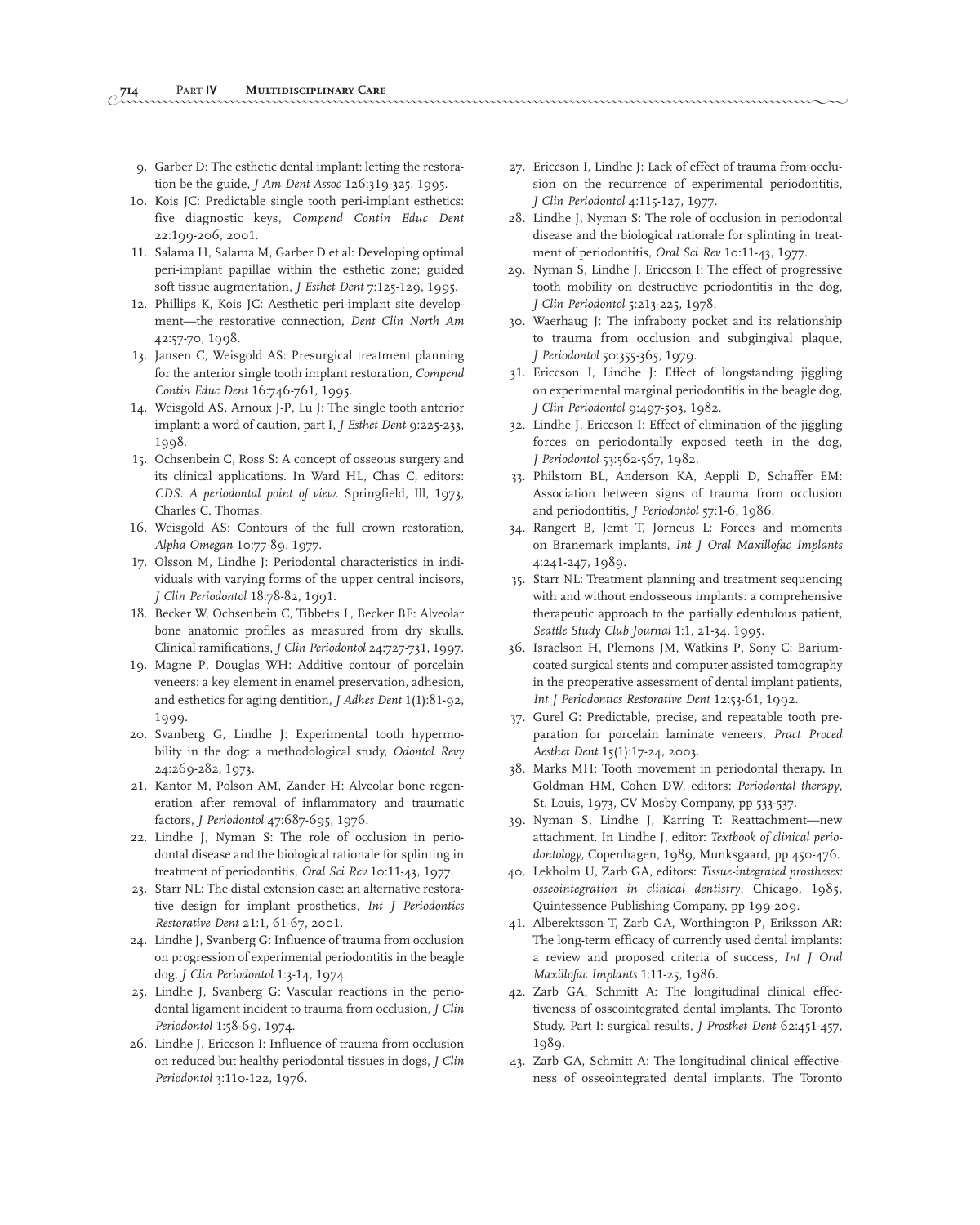Study. Part II: the prosthetic results, *J Prosthet Dent* 64:53-61, 1989.

- 44. Zarb GA, Schmitt A: The longitudinal clinical effectiveness of osseointegrated dental implants. The Toronto Study. Part III: problems and complications encountered, *J Prosthet Dent* 64:185-194, 1989.
- 45. Friberg B, Jemt T, Lekholm U: Early failures in 4,641 consecutively placed Branemark dental implants: a study from stage I surgery to the connection of the completed prostheses, *Int J Oral Maxillofac Implants* 6:142-146, 1991.
- 46. Lekholm U, Adell R, Lindhe J et al: Marginal tissue reactions at osseointegrated titanium fixtures. (II) A cross-sectional retrospective study, *Int J Oral Maxillofac Surg* 15:53-61, 1986.
- 47. Nevins M, Mellonig JT: Enhancement of the damaged edentulous ridge to receive dental implants: a combination of allograft and the Gore-Tex membrane, *Int J Periodontics Restorative Dent* 12:97-111, 1992.
- 48. Misch CM, Misch CE, Resnick RR, Ismail YH: Reconstruction of maxillary alveolar defects with mandibular symphysis grafts for dental implants: a preliminary procedural report, *Int J Oral Maxillofac Implants* 3:360-366, 1992.
- 49. Hirsch JM, Ericsson I: Maxillary sinus augmentation using mandibular bone grafts and simultaneous installation of implants. A surgical technique, *Clin Oral Implants Res* 2:91-96, 1991.
- 50. Hurzeler MB, Kirsch A, Ackermann K-L, Quinones CR: Reconstruction of the severely resorbed maxilla with dental implants in the augmented maxillary sinus: a 5-year clinical investigation, *Int J Oral Maxillofac Implants* 11:466-475, 1996.
- 51. Amsterdam M, Fox I: Provisional splinting—principles and techniques, *Dent Clin North Am* 3:73, 1959.
- 52. Langer B, Sullivan DY: Osseointegration: its impact on the interrelationship of periodontics and restorative dentistry. Part III, *Int J Periodontics Restorative Dent* 4:241-261, 1989.
- 53. Ericsson I, Lekholm U, Branemark PI et al: A clinical evaluation of fixed bridge restorations supported by the combination of teeth and osseointegrated implants, *J Clin Periodontol* 13:307-312, 1986.
- 54. Ericsson I, Glantz PO, Branemark PI: Use of implants in restorative therapy in patients with reduced periodontal tissue support, *Quintessence Int* 19:801-807, 1988.
- 55. Van Steenberghe D: A retrospective multicenter evaluation of the survival rate of osseointegrated fixtures supporting fixed partial prostheses in the treatment of partial edentulism, *J Prosthet Dent* 61:217-223, 1989.
- 56. Van Steenberghe D, Lekholm U, Bolender C et al: The applicability of osseointegrated oral implants in the rehabilitation of partial edentulism: a prospective multicenter study of 558 fixtures, *Int J Oral Maxillofac Implants* 5:272-281, 1990.

57. Jemt T, Lekholm U, Adell R: Osseointegrated implants in the treatment of partially edentulous patients: a preliminary study on 876 consecutively placed fixtures, *Int J Oral Maxillofac Implants* 4:211-217, 1989.

--------------------------------------

- 58. Klinge B: Implants in relation to natural teeth, *J Clin Periodontol* 18:482-487, 1991.
- 59. Astrand P, Borg K, Gunne J, Olsson M: Combination of natural teeth and osseointegrated implants as prosthesis abutments: a 2-year longitudinal study, *Int J Oral Maxillofac Implants* 3:305-312, 1991.
- 60. Gunne J, Astrand P, Ahlen K et al: Implants in partially edentulous patients: a longitudinal study of bridges supported by both implants and natural teeth, *Clin Oral Implants Res* 2:49-56, 1992.
- 61. Pylant T, Triplett RG, Brunsvold MA: A retrospective evaluation of endosseous titanium implants in the partially edentulous patient, *Int J Oral Maxillofac Implants* 7:195-202, 1992.
- 62. Buser D, Bragger U, Lang NP, Nyman S: Regeneration and enlargement of jaw bone using guided tissue regeneration, *Clin Oral Implants Res* 1:22-32, 1990.
- 63. Jovanovic SA, Nevins M: Bone-formation utilizing titanium-reinforced barrier membranes, *Int J Periodontics Restorative Dent* 15:1, 1995.
- 64. Schluger S: Osseous resection—a basic principle in periodontal surgery, *Oral Surg Oral Med Oral Pathol* 2:316, 1949.
- 65. Ochsenbein C: Osseous resection in periodontal therapy, *J Periodontol* 29:15, 1958.
- 66. Friedman N: Periodontal osseous surgery, osteoplasty, osteoectomy, *J Periodontol* 26:257, 1955.
- 67. Salama H, Salama M: The role of orthodontic extrusive remodeling in the enhancement of soft and hard tissue profiles prior to implant placement: a systemic approach to the management of extraction site defects, *Int J Periodontics Restorative Dent* 13:312-333, 1993.
- 68. Ingber JS: Forced eruption, I. A method of treating isolated one and two wall infrabony osseous defects rationale and case report, *J Periodontol* 45:199-206, 1974.
- 69. Ingber JS: Forced eruption, II. A method of treating isolated one and two wall infrabony osseous defects rationale and case report, *J Periodontol* 47:203-216, 1976.
- 70. Schnitman P, Wohrle P, Rubenstein J: Immediate fixed interim prosthesis supported by two stage threaded implants: methodology and results, *J Oral Implants* 16:96-105, 1990.
- 71. Wong KM, Youdelis RA, Heindl H: Aesthetic tooth replacement using osseointegrated implants: pontics and immediate implant site development, *Pract Proced Aesthet Dent* 15:45-47, 2003.
- 72. Proussaefs P: Histologic evaluation of an immediately loaded titanium provisional implant retrieved after functioning for 18 months: a clinical report, *J Prosthet Dent* 89:331-334, 2003.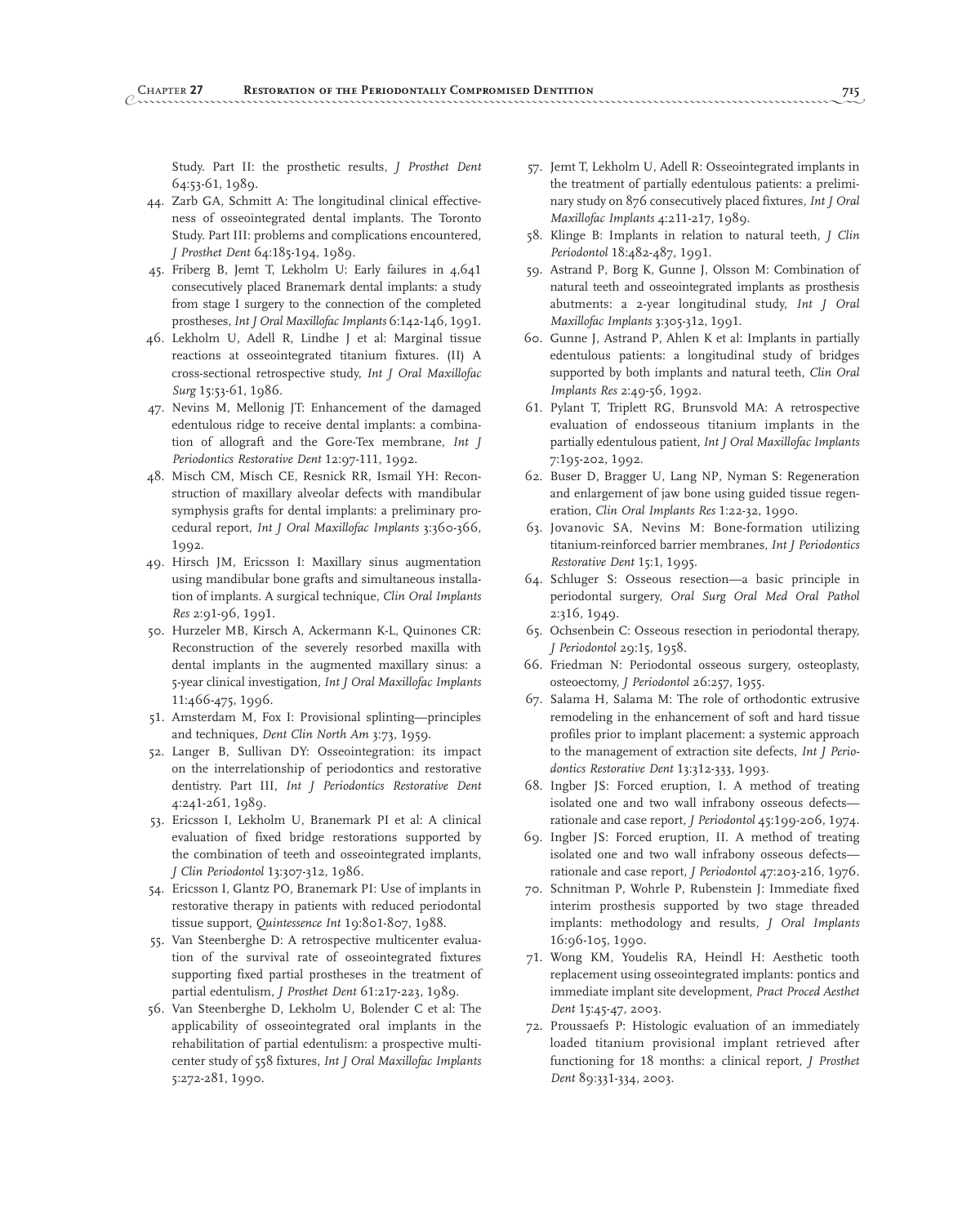73. Froum S, Emtiaz S, Bloom M et al: The use of transitional implants for immediate fixed temporary prosthesis in cases of implant restorations, *Pract Periodontics Aesthet Dent* 10:737-746, 1998.

--------------------------------------------------------------------- $\sim$ 

- 74. Bohsali K, Simon H, Kan J, Redd M: Modular transitional implants to support the interim maxillary overdenture, *Compen Contin Educ Dent* 20:975-978, 980, 982-983, 1999.
- 75. Zubery Y, Bichacho N, Moses O, Tal H: Immediate loading of Modular transitional implants: a histologic and histomorphometric study in dogs, *Int J Periodontics Restorative Dent* 19:343-353, 1999.
- 76. Zitman N, Marinello G: Treatment plan for restoring the edentulous maxilla with implant-supported restorations: removable overdenture versus fixed partial denture design, *J Prosthet Dent* 82:188-196, 1999.
- 77. Starr NL, Miller GM: Implant placement in the vertically enhanced ridge, *Compend Contin Educ Dent* 22:13-22.
- 78. Sarment DP, Al-Shammari K, Kazor CE: Stereolithographic surgical templates for placement of dental implants in complex cases, *Int J Periodontics Restorative Dent* 23:287-295, 2003.
- 79. Langer B: Spontaneous in situ gingival augmentation, *Int J Periodontics Restorative Dent* 14:525-535, 1994.
- 80. Lazzara RJ: Immediate implant placement into extraction sites: surgical and restorative advantages, *Int J Periodontics Restorative Dent* 9:333-343, 1989.
- 81. Shanaman RH: The use of guided tissue regeneration to facilitate ideal prosthetic placement of implants, *Int J Periodontics Restorative Dent* 12:257-265, 1992.
- 82. Simion M, Trisi P, Piattelli A: Vertical ridge augmentation using a membrane technique associated with osseointegrated implants, *Int J Periodontics Restorative Dent* 14:496-511, 1994.
- 83. Buser D, Dula K, Hirt HP et al: Localized ridge augmentation using guided bone regeneration. In Buser D, Dahlin C, Schenk RK, editors: *Guided bone regeneration in implant dentistry*, Chicago, 1994, Quintessence, pp 189-233.
- 84. Froum SJ, Tarnow DP, Wallace SS et al: Sinus floor elevation using anorganic bovine bone matrix (Osteograf/N) with and without autogenous bone: a clinical, histologic, radiographic, and histomorphometric analysis—Part 2 of an ongoing prospective study, *Int J Periodontics Restorative Dent* 18:528-543, 1998.
- 85. Collins TA, Brown GK, Johnson N et al: Team management of atrophic edentulism with autogenous inlay, veneer, and split grafts and endosseous implants: case reports, *Quintessence Int* 26:79-93, 1995.
- 86. Keller EE, Tolman DE, Eckert S: Surgical-prosthodontic reconstruction of advanced maxillary bone compromise with autogenous onlay block bone grafts and osseointegrated endosseous implants: a 12-year study of 32 consecutive patients, *Int J Oral Maxillofac Implants* 14:197-209, 1999.
- 87. Keller EE, Van Roekel NB, Desjardins RP et al: Prostheticsurgical reconstruction of the severely resorbed maxilla with iliac bone grafting and tissue-integrated prostheses, *Int J Oral Maxillofac Implants* 3:155-165, 1987.
- 88. Chin M, Toth BA: Distraction osteogenesis in maxillofacial surgery using internal devices: review of five cases, *J Oral Maxillofac Surg* 54:45-53, 1996.
- 89. Siebert JS: Reconstruction of deformed, partially edentulous ridges, using full thickness onlay grafts. Part I. Technique and wound healing, *Compend Contin Educ Dent* 4:437-453, 1983.
- 90. Seibert JS, Louis JV: Soft-tissue ridge augmentation utilizing a combination onlay-interpositional graft procedure: a case report, *Int J Periodontics Restorative Dent* 16:310-321, 1996.
- 91. Roberts WE, Turley PK, Brezniak N, Fielder PJ: Implants: bone physiology and metabolism, *CDA J* 15:54-61, 1987.
- 92. Bengazi F, Wennstrom JL, Lekholm U: Recession of the soft tissue margin at oral implants. A 2-year longitudinal prospective study, *Clin Oral Implant Res* 7:303-310, 1996.
- 93. Small PN, Tarnow DP: Gingival recession around implants: a 1-year longitudinal prospective study, *Int J Oral Maxillofac Implants* 15:527-532, 2000.
- 94. Grunder U: Stability of the mucosal topography around single-tooth implants and adjacent teeth: 1-year results, *Int J Periodontics Restorative Dent* 20:11-17, 2000.
- 95. Small P-N, Tarnow DP, Cho S-C: Gingival recession around wide-diameter versus standard-diameter implants: a 3- to 5-year longitudinal prospective study, *Pract Periodontics Aesthet Dent* 13:143-146, 2001.
- 96. Berglundh T, Lindhe J: Dimension of the peri-implant mucosa. Biological width revisited, *J Clin Periodontol* 23:971-973, 1996.
- 97. Binon P: Provisionalization in implant prosthodontics for partially edentulous arch, *Dent Implantol Update* 6(8):57-61, 1995.
- 98. Chiche G, Weaver C, Pinault A, Elliot R: Auxiliary substructure for screw-retained prostheses, *Int J Prosthodont* 5:407-412, 1989.
- 99. Krekeler G, Schilli W, Diemer J: Should the exit of the artificial abutment tooth be positioned in the region of the attached gingiva? *Int J Oral Surg* 14:504-508, 1985.
- 100. Lang LA, Hoffensburger M, Wang R-F et al: The universal acceptance of a CAD/CAM created abutment by six implant systems. University of Michigan on line: Available at www.umich.edu/ $\nu$ nbumictr/
- 101. Rangert B, Gunne J, Sullivan DY: Mechanical aspects of a Branemark implant connected to a natural tooth: an in vitro study, *Int J Oral Maxillofac Implants* 6:177-186, 1991.
- 102. Hebel K, Gajjar R: Cement-retained versus screwretained implant restorations: achieving optimal occlusion and esthetics in implant dentistry, *J Prosthet Dent* 77:28-35, 1997.